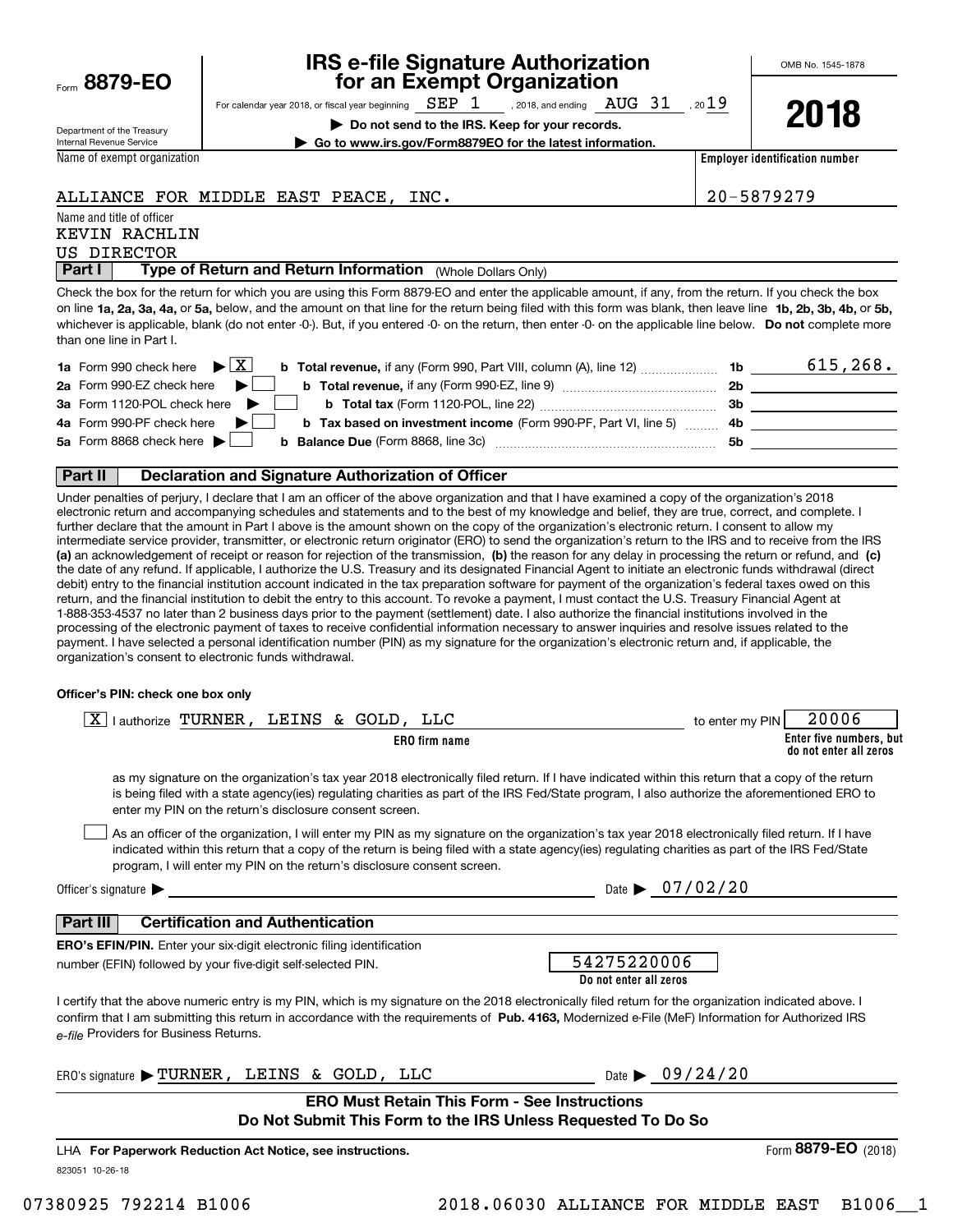| Form <b>YY</b>                                                  |                                                                                                       |            |                                                                          |                                                                             |            | <b>Return of Organization Exempt From Income Tax</b>                                                             | OMB No. 1545-0047                                                                                                                                       |
|-----------------------------------------------------------------|-------------------------------------------------------------------------------------------------------|------------|--------------------------------------------------------------------------|-----------------------------------------------------------------------------|------------|------------------------------------------------------------------------------------------------------------------|---------------------------------------------------------------------------------------------------------------------------------------------------------|
|                                                                 |                                                                                                       |            |                                                                          |                                                                             |            | Under section 501(c), 527, or 4947(a)(1) of the Internal Revenue Code (except private foundations)               |                                                                                                                                                         |
| Department of the Treasury                                      |                                                                                                       |            |                                                                          | Do not enter social security numbers on this form as it may be made public. |            |                                                                                                                  | <b>Open to Public</b>                                                                                                                                   |
| Internal Revenue Service                                        |                                                                                                       |            |                                                                          | Go to www.irs.gov/Form990 for instructions and the latest information.      |            |                                                                                                                  | <b>Inspection</b>                                                                                                                                       |
|                                                                 | A For the 2018 calendar year, or tax year beginning                                                   |            | SEP 1,                                                                   | 2018                                                                        |            | 2019<br>and ending $AUG$ $31$ ,                                                                                  |                                                                                                                                                         |
| <b>B</b> Check if<br>applicable:                                | <b>C</b> Name of organization                                                                         |            |                                                                          |                                                                             |            | D Employer identification number                                                                                 |                                                                                                                                                         |
| Address                                                         |                                                                                                       |            |                                                                          |                                                                             |            |                                                                                                                  |                                                                                                                                                         |
| change<br>Name                                                  | ALLIANCE FOR MIDDLE EAST PEACE, INC.                                                                  |            |                                                                          |                                                                             |            |                                                                                                                  |                                                                                                                                                         |
| change<br>Initial                                               | Doing business as                                                                                     |            |                                                                          |                                                                             |            |                                                                                                                  | 20-5879279                                                                                                                                              |
| return<br>Final                                                 | Number and street (or P.O. box if mail is not delivered to street address)                            |            |                                                                          |                                                                             | Room/suite | E Telephone number                                                                                               |                                                                                                                                                         |
| return/<br>termin-                                              | 1725 I ST. NW                                                                                         |            |                                                                          |                                                                             | 300        |                                                                                                                  | $937 - 681 - 2273$                                                                                                                                      |
| ated<br>Amended                                                 | City or town, state or province, country, and ZIP or foreign postal code                              |            |                                                                          |                                                                             |            | G Gross receipts \$                                                                                              | 615, 268.                                                                                                                                               |
| return<br>Applica-                                              | WASHINGTON, DC                                                                                        | 20006      |                                                                          |                                                                             |            | H(a) Is this a group return                                                                                      |                                                                                                                                                         |
| tion<br>pending                                                 | F Name and address of principal officer: KEVIN RACHLIN                                                |            |                                                                          |                                                                             |            | for subordinates?                                                                                                | $\sqrt{}$ Yes $\sqrt{}$ X $\sqrt{}$ No                                                                                                                  |
|                                                                 | SAME AS C ABOVE                                                                                       |            |                                                                          |                                                                             |            | H(b) Are all subordinates included? Ves                                                                          | No                                                                                                                                                      |
|                                                                 | Tax-exempt status: $\boxed{\mathbf{X}}$ 501(c)(3)<br>J Website: WWW.ALLMEP.ORG                        | $501(c)$ ( | $\sqrt{\frac{2}{1}}$ (insert no.)                                        | $4947(a)(1)$ or                                                             | 527        |                                                                                                                  | If "No," attach a list. (see instructions)                                                                                                              |
|                                                                 | K Form of organization: X Corporation                                                                 | Trust      | Association                                                              | Other $\blacktriangleright$                                                 |            | $H(c)$ Group exemption number $\blacktriangleright$<br>L Year of formation: $2006$ M State of legal domicile: DC |                                                                                                                                                         |
| Part I                                                          | <b>Summary</b>                                                                                        |            |                                                                          |                                                                             |            |                                                                                                                  |                                                                                                                                                         |
|                                                                 | Briefly describe the organization's mission or most significant activities: THE ALLIANCE IS A GROWING |            |                                                                          |                                                                             |            |                                                                                                                  |                                                                                                                                                         |
| 1.                                                              | COALITION OF SOME 90 NON-GOVERNMENTAL ORGANIZATIONS WORKING ON PEACE                                  |            |                                                                          |                                                                             |            |                                                                                                                  |                                                                                                                                                         |
|                                                                 |                                                                                                       |            |                                                                          |                                                                             |            |                                                                                                                  |                                                                                                                                                         |
| 2                                                               | Check this box $\blacktriangleright$                                                                  |            |                                                                          |                                                                             |            | if the organization discontinued its operations or disposed of more than 25% of its net assets.                  |                                                                                                                                                         |
| з                                                               | Number of voting members of the governing body (Part VI, line 1a)                                     |            |                                                                          |                                                                             |            | 3                                                                                                                | 17<br>17                                                                                                                                                |
| 4                                                               |                                                                                                       |            |                                                                          |                                                                             |            | $\overline{4}$                                                                                                   |                                                                                                                                                         |
| 5                                                               |                                                                                                       |            |                                                                          |                                                                             |            | 5                                                                                                                |                                                                                                                                                         |
| Activities & Governance<br>6                                    |                                                                                                       |            |                                                                          |                                                                             |            |                                                                                                                  |                                                                                                                                                         |
|                                                                 |                                                                                                       |            |                                                                          |                                                                             |            | 6                                                                                                                |                                                                                                                                                         |
|                                                                 |                                                                                                       |            | 7 a Total unrelated business revenue from Part VIII, column (C), line 12 |                                                                             |            | 7a                                                                                                               |                                                                                                                                                         |
|                                                                 |                                                                                                       |            |                                                                          |                                                                             |            | 7b                                                                                                               |                                                                                                                                                         |
|                                                                 |                                                                                                       |            |                                                                          |                                                                             |            | <b>Prior Year</b>                                                                                                | <b>Current Year</b>                                                                                                                                     |
| 8                                                               | Contributions and grants (Part VIII, line 1h)                                                         |            |                                                                          |                                                                             |            | 563,758.                                                                                                         |                                                                                                                                                         |
| 9                                                               | Program service revenue (Part VIII, line 2g)                                                          |            |                                                                          |                                                                             |            | 0.                                                                                                               |                                                                                                                                                         |
| 10                                                              |                                                                                                       |            |                                                                          |                                                                             |            | 0.                                                                                                               |                                                                                                                                                         |
| 11                                                              | Other revenue (Part VIII, column (A), lines 5, 6d, 8c, 9c, 10c, and 11e)                              |            |                                                                          |                                                                             |            | 0.                                                                                                               |                                                                                                                                                         |
| 12                                                              | Total revenue - add lines 8 through 11 (must equal Part VIII, column (A), line 12)                    |            |                                                                          |                                                                             |            | 563,758.                                                                                                         |                                                                                                                                                         |
| 13                                                              | Grants and similar amounts paid (Part IX, column (A), lines 1-3)                                      |            |                                                                          |                                                                             |            | 63,180.                                                                                                          |                                                                                                                                                         |
| 14                                                              | Benefits paid to or for members (Part IX, column (A), line 4)                                         |            |                                                                          |                                                                             |            | 0.                                                                                                               |                                                                                                                                                         |
| 15                                                              | Salaries, other compensation, employee benefits (Part IX, column (A), lines 5-10)                     |            |                                                                          |                                                                             |            | 404, 230.                                                                                                        |                                                                                                                                                         |
|                                                                 |                                                                                                       |            |                                                                          |                                                                             |            | 0.                                                                                                               |                                                                                                                                                         |
|                                                                 | <b>b</b> Total fundraising expenses (Part IX, column (D), line 25)                                    |            |                                                                          | $\blacktriangleright$ 130, 214.                                             |            |                                                                                                                  |                                                                                                                                                         |
| 17                                                              |                                                                                                       |            |                                                                          |                                                                             |            | 174,393.                                                                                                         |                                                                                                                                                         |
| 18                                                              | Total expenses. Add lines 13-17 (must equal Part IX, column (A), line 25)                             |            |                                                                          |                                                                             |            | 641,803.                                                                                                         |                                                                                                                                                         |
| 19                                                              |                                                                                                       |            |                                                                          |                                                                             |            | $-78,045.$                                                                                                       | $\overline{0}$<br>0.<br>$\overline{0}$ .<br>615,184.<br>0.<br>84.<br>0.<br>615,268.<br>0.<br>0.<br>491,254.<br>0.<br>156,928.<br>648,182.<br>$-32,914.$ |
|                                                                 |                                                                                                       |            |                                                                          |                                                                             |            | <b>Beginning of Current Year</b>                                                                                 | <b>End of Year</b>                                                                                                                                      |
| 20                                                              | Total assets (Part X, line 16)                                                                        |            |                                                                          |                                                                             |            | 231,234.                                                                                                         | 164,554.                                                                                                                                                |
| Revenue<br>ŵ<br>Expense<br>Net Assets or<br>Fund Balances<br>21 | Total liabilities (Part X, line 26)                                                                   |            |                                                                          |                                                                             |            | 44,676.<br>$\overline{186}$ , 558.                                                                               | 10,910.<br>$\overline{153}$ , 644.                                                                                                                      |

| Sign            | Signature of officer                                                              | Date                                           |
|-----------------|-----------------------------------------------------------------------------------|------------------------------------------------|
| Here            | KEVIN RACHLIN, U.S. DIRECTOR                                                      |                                                |
|                 | Type or print name and title                                                      |                                                |
|                 | Preparer's signature<br>Print/Type preparer's name                                | Date<br><b>PTIN</b><br>Check                   |
| Paid            | TURNER,<br>STEPHEN M.<br>TURNER, CPA<br>STEPHEN M.                                | P00527899<br>C[09/24/20]<br>self-employed      |
| Preparer        | LEINS & GOLD, LLC<br>TURNER,<br>Firm's name                                       | 54-2024361<br>Firm's $EIN \blacktriangleright$ |
| Use Only        | 108 CENTER ST N,<br>2ND FLOOR<br>Firm's address                                   |                                                |
|                 | VA 22180<br>VIENNA.                                                               | Phone no. $703 - 242 - 6500$                   |
|                 | May the IRS discuss this return with the preparer shown above? (see instructions) | $\mathbf{X}$<br>No<br>∣ Yes                    |
| 832001 12-31-18 | LHA For Paperwork Reduction Act Notice, see the separate instructions.            | Form 990 (2018)                                |

SEE SCHEDULE O FOR ORGANIZATION MISSION STATEMENT CONTINUATION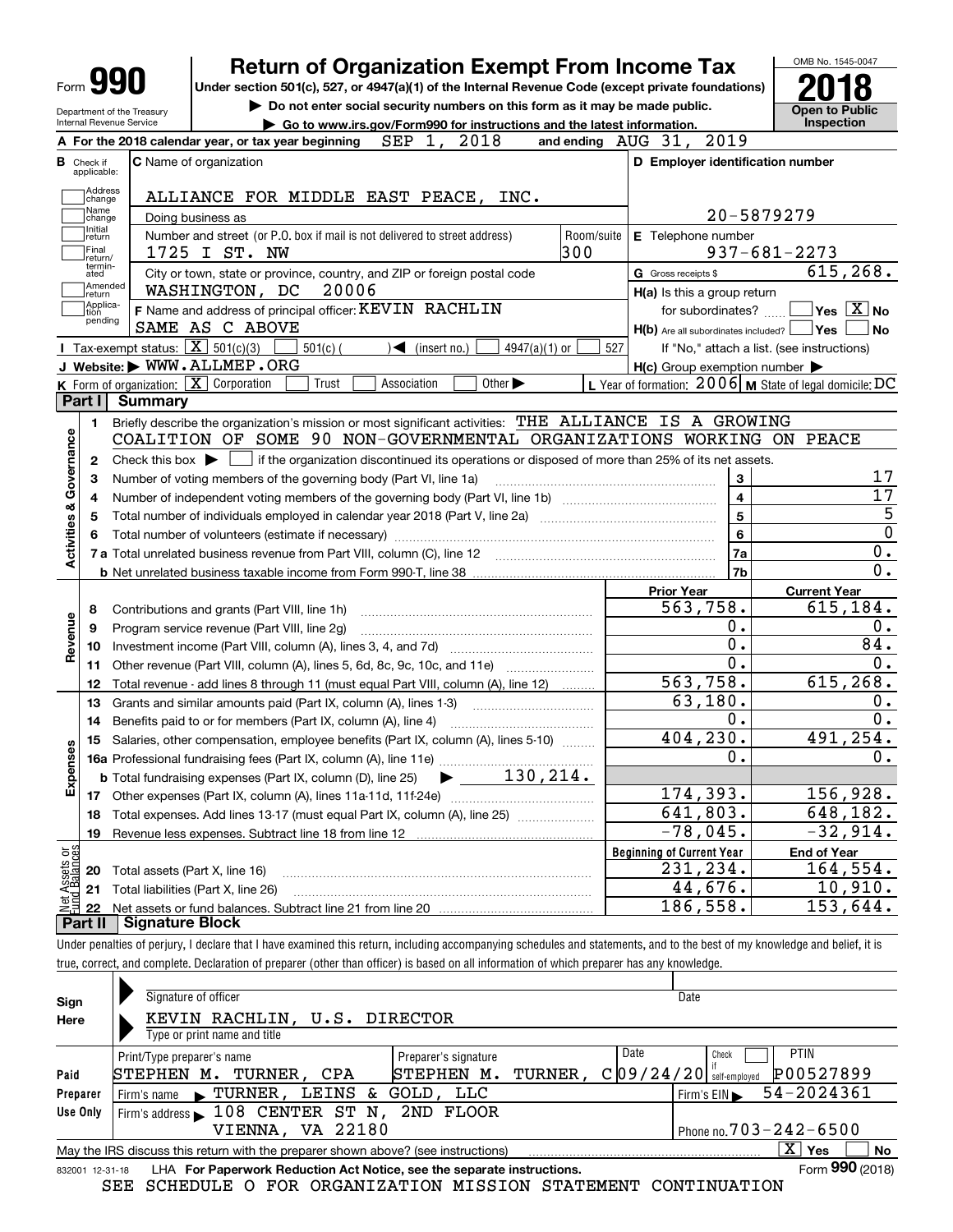|              | 20-5879279<br>ALLIANCE FOR MIDDLE EAST PEACE, INC.<br>Page 2<br>Form 990 (2018)                                                                                                                     |
|--------------|-----------------------------------------------------------------------------------------------------------------------------------------------------------------------------------------------------|
|              | <b>Statement of Program Service Accomplishments</b><br>Part III                                                                                                                                     |
|              | $\overline{\mathtt{x}}$<br>Check if Schedule O contains a response or note to any line in this Part III [11] [12] [12] Check if Schedule O contains a response or note to any line in this Part III |
| 1            | Briefly describe the organization's mission:                                                                                                                                                        |
|              | THE ALLIANCE IS A NETWORK OF NGO'S THAT CONDUCT CIVIL SOCIETY WORK IN                                                                                                                               |
|              | CONFLICT TRANSFORMATION, DEVELOPMENT, COEXISTENCE AND<br><b>COOPERATIVE</b>                                                                                                                         |
|              | ACTIVITIES ON THE GROUND IN THE MIDDLE EAST AMONG ISRAELIS,                                                                                                                                         |
|              | PALESTINIANS, ARABS, AND JEWS.                                                                                                                                                                      |
| $\mathbf{2}$ | Did the organization undertake any significant program services during the year which were not listed on the                                                                                        |
|              | $Yes \quad X$ No<br>prior Form 990 or 990-EZ?                                                                                                                                                       |
|              | If "Yes," describe these new services on Schedule O.                                                                                                                                                |
| 3            | $\sqrt{}$ Yes $\sqrt{}$ X $\sqrt{}$ No<br>Did the organization cease conducting, or make significant changes in how it conducts, any program services?                                              |
|              | If "Yes," describe these changes on Schedule O.                                                                                                                                                     |
| 4            | Describe the organization's program service accomplishments for each of its three largest program services, as measured by expenses.                                                                |
|              | Section 501(c)(3) and 501(c)(4) organizations are required to report the amount of grants and allocations to others, the total expenses, and                                                        |
|              | revenue, if any, for each program service reported.                                                                                                                                                 |
| 4a           | $46, 243$ . including grants of \$<br>(Expenses \$<br>(Code:<br>) (Revenue \$                                                                                                                       |
|              | POLICY ANALYSIS, EDUCATION, AND ADVOCACY - ALLMEP HELPS DECISION                                                                                                                                    |
|              | MAKERS, OPINION LEADERS AND THE WIDER PUBLIC UNDERSTAND<br>THAT THE WORK                                                                                                                            |
|              | ITS COALITION IS NOT JUST NICE, BUT NECESSARY FOR ANY HOPE FOR PEACE<br>OF.                                                                                                                         |
|              | IN THE REGION.                                                                                                                                                                                      |
|              |                                                                                                                                                                                                     |
|              |                                                                                                                                                                                                     |
|              |                                                                                                                                                                                                     |
|              |                                                                                                                                                                                                     |
|              |                                                                                                                                                                                                     |
|              |                                                                                                                                                                                                     |
|              |                                                                                                                                                                                                     |
|              |                                                                                                                                                                                                     |
| 4b           | $64,331$ $\cdot$ including grants of \$<br>) (Revenue \$<br>(Expenses \$<br>(Code:                                                                                                                  |
|              | PUBLIC VISABILITY AND EDUCATION - ALLMEP HELPS DECISION MAKERS,<br>OPINION                                                                                                                          |
|              | LEADERS AND THE WIDER PUBLIC UNDERSTAND THAT THE WORK OF ITS COALITION                                                                                                                              |
|              | IS NOT JUST NICE,<br>BUT NECESSARY FOR ANY HOPE FOR PEACE IN THE REGION.                                                                                                                            |
|              |                                                                                                                                                                                                     |
|              |                                                                                                                                                                                                     |
|              |                                                                                                                                                                                                     |
|              |                                                                                                                                                                                                     |
|              |                                                                                                                                                                                                     |
|              |                                                                                                                                                                                                     |
|              |                                                                                                                                                                                                     |
|              |                                                                                                                                                                                                     |
|              |                                                                                                                                                                                                     |
| 4с           | $211$ , $407$ $\cdot$ including grants of \$ __<br>(Code:<br>) (Expenses \$<br>Revenue \$                                                                                                           |
|              | MEMBER NEEDS - ALLMEP HAS A REGIONAL OFFICE THAT WORKS WITH MEMBERS                                                                                                                                 |
|              | BUILDING THEIR HUMAN CAPITAL AND ACTING AS A NEUTRAL CONVENOR.<br>WE WORK                                                                                                                           |
|              | ON NETWORKING, CAPACITY BUILDING, SHARING BEST PRACTICES AND CONSULTING                                                                                                                             |
|              | TO OUR MEMBERS ON THEIR VARIOUS NEEDS.                                                                                                                                                              |
|              |                                                                                                                                                                                                     |
|              |                                                                                                                                                                                                     |
|              |                                                                                                                                                                                                     |
|              |                                                                                                                                                                                                     |
|              |                                                                                                                                                                                                     |
|              |                                                                                                                                                                                                     |
|              |                                                                                                                                                                                                     |
|              |                                                                                                                                                                                                     |
| 4d           | Other program services (Describe in Schedule O.)                                                                                                                                                    |
|              | $55,118$ $\cdot$ including grants of \$<br>(Expenses \$<br>(Revenue \$                                                                                                                              |
|              | 377,099.<br>4e Total program service expenses                                                                                                                                                       |
|              | Form 990 (2018)                                                                                                                                                                                     |
|              | 832002 12-31-18                                                                                                                                                                                     |
|              | 2                                                                                                                                                                                                   |

07380925 792214 B1006 2018.06030 ALLIANCE FOR MIDDLE EAST B1006\_1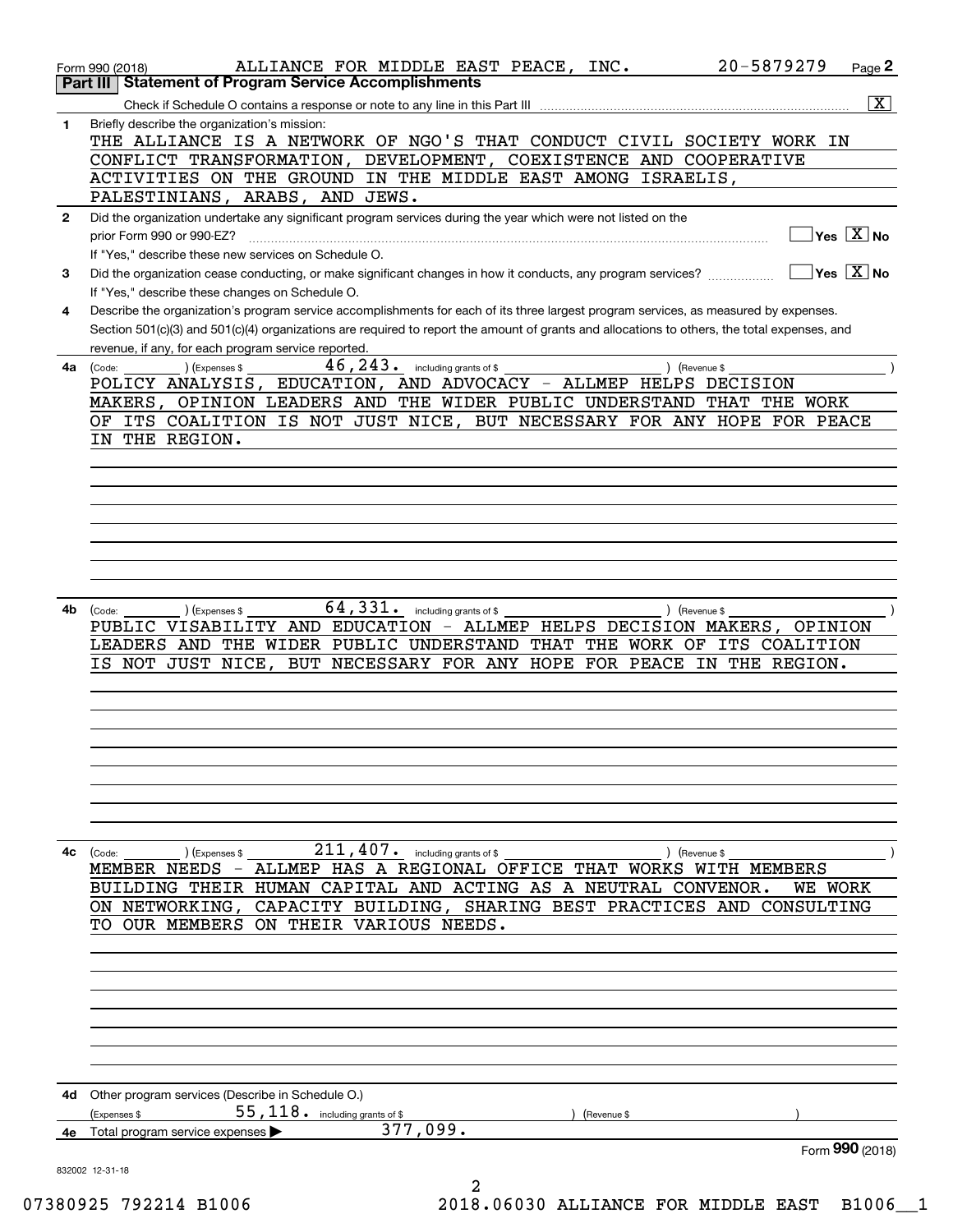|  | Form 990 (2018) |  |
|--|-----------------|--|

|     |                                                                                                                                   |                 | Yes                     | No                      |
|-----|-----------------------------------------------------------------------------------------------------------------------------------|-----------------|-------------------------|-------------------------|
| 1   | Is the organization described in section $501(c)(3)$ or $4947(a)(1)$ (other than a private foundation)?                           |                 |                         |                         |
|     |                                                                                                                                   | 1.              | X                       |                         |
| 2   |                                                                                                                                   | $\overline{2}$  | $\overline{\mathbf{x}}$ |                         |
| 3   | Did the organization engage in direct or indirect political campaign activities on behalf of or in opposition to candidates for   |                 |                         |                         |
|     |                                                                                                                                   | 3               |                         | x                       |
| 4   | Section 501(c)(3) organizations. Did the organization engage in lobbying activities, or have a section 501(h) election in effect  |                 | X                       |                         |
|     |                                                                                                                                   | 4               |                         |                         |
| 5   | Is the organization a section 501(c)(4), 501(c)(5), or 501(c)(6) organization that receives membership dues, assessments, or      | 5               |                         | x                       |
| 6   | Did the organization maintain any donor advised funds or any similar funds or accounts for which donors have the right to         |                 |                         |                         |
|     | provide advice on the distribution or investment of amounts in such funds or accounts? If "Yes," complete Schedule D, Part I      | 6               |                         | x                       |
| 7   | Did the organization receive or hold a conservation easement, including easements to preserve open space,                         |                 |                         |                         |
|     |                                                                                                                                   | $\overline{7}$  |                         | х                       |
| 8   | Did the organization maintain collections of works of art, historical treasures, or other similar assets? If "Yes," complete      |                 |                         |                         |
|     |                                                                                                                                   | 8               |                         | х                       |
| 9   | Did the organization report an amount in Part X, line 21, for escrow or custodial account liability, serve as a custodian for     |                 |                         |                         |
|     | amounts not listed in Part X; or provide credit counseling, debt management, credit repair, or debt negotiation services?         |                 |                         |                         |
|     | If "Yes," complete Schedule D, Part IV                                                                                            | 9               |                         | x                       |
| 10  | Did the organization, directly or through a related organization, hold assets in temporarily restricted endowments, permanent     |                 |                         |                         |
|     |                                                                                                                                   | 10              |                         | x                       |
| 11  | If the organization's answer to any of the following questions is "Yes," then complete Schedule D, Parts VI, VIII, VIII, IX, or X |                 |                         |                         |
|     | as applicable.                                                                                                                    |                 |                         |                         |
|     | a Did the organization report an amount for land, buildings, and equipment in Part X, line 10? If "Yes," complete Schedule D,     |                 |                         |                         |
|     |                                                                                                                                   | 11a             | X                       |                         |
|     | Did the organization report an amount for investments - other securities in Part X, line 12 that is 5% or more of its total       |                 |                         |                         |
|     |                                                                                                                                   | 11 <sub>b</sub> |                         | x                       |
|     | Did the organization report an amount for investments - program related in Part X, line 13 that is 5% or more of its total        |                 |                         | x                       |
|     |                                                                                                                                   | 11c             |                         |                         |
| d   | Did the organization report an amount for other assets in Part X, line 15 that is 5% or more of its total assets reported in      | 11d             |                         | х                       |
|     | Did the organization report an amount for other liabilities in Part X, line 25? If "Yes," complete Schedule D, Part X             | 11e             |                         | $\overline{\mathbf{x}}$ |
|     | Did the organization's separate or consolidated financial statements for the tax year include a footnote that addresses           |                 |                         |                         |
|     | the organization's liability for uncertain tax positions under FIN 48 (ASC 740)? If "Yes," complete Schedule D, Part X            | 11f             | X                       |                         |
|     | 12a Did the organization obtain separate, independent audited financial statements for the tax year? If "Yes," complete           |                 |                         |                         |
|     | Schedule D, Parts XI and XII                                                                                                      | 12a             | X                       |                         |
|     | <b>b</b> Was the organization included in consolidated, independent audited financial statements for the tax year?                |                 |                         |                         |
|     | If "Yes," and if the organization answered "No" to line 12a, then completing Schedule D, Parts XI and XII is optional             | 12b             |                         | ᅀ                       |
| 13  |                                                                                                                                   | 13              |                         | $\mathbf X$             |
| 14a | Did the organization maintain an office, employees, or agents outside of the United States?                                       | 14a             | X                       |                         |
| b   | Did the organization have aggregate revenues or expenses of more than \$10,000 from grantmaking, fundraising, business,           |                 |                         |                         |
|     | investment, and program service activities outside the United States, or aggregate foreign investments valued at \$100,000        |                 |                         |                         |
|     |                                                                                                                                   | 14b             | х                       |                         |
| 15  | Did the organization report on Part IX, column (A), line 3, more than \$5,000 of grants or other assistance to or for any         |                 |                         |                         |
|     |                                                                                                                                   | 15              |                         | x                       |
| 16  | Did the organization report on Part IX, column (A), line 3, more than \$5,000 of aggregate grants or other assistance to          |                 |                         |                         |
|     |                                                                                                                                   | 16              |                         | x                       |
| 17  | Did the organization report a total of more than \$15,000 of expenses for professional fundraising services on Part IX,           | 17              |                         | x                       |
| 18  | Did the organization report more than \$15,000 total of fundraising event gross income and contributions on Part VIII, lines      |                 |                         |                         |
|     |                                                                                                                                   | 18              |                         | x                       |
| 19  | Did the organization report more than \$15,000 of gross income from gaming activities on Part VIII, line 9a? If "Yes."            |                 |                         |                         |
|     |                                                                                                                                   | 19              |                         | x                       |
| 20a |                                                                                                                                   | 20a             |                         | X                       |
| b   | If "Yes" to line 20a, did the organization attach a copy of its audited financial statements to this return?                      | 20 <sub>b</sub> |                         |                         |
| 21  | Did the organization report more than \$5,000 of grants or other assistance to any domestic organization or                       |                 |                         |                         |
|     |                                                                                                                                   | 21              |                         | x                       |
|     | 832003 12-31-18                                                                                                                   |                 |                         | Form 990 (2018)         |

3

832003 12-31-18

07380925 792214 B1006 2018.06030 ALLIANCE FOR MIDDLE EAST B1006 1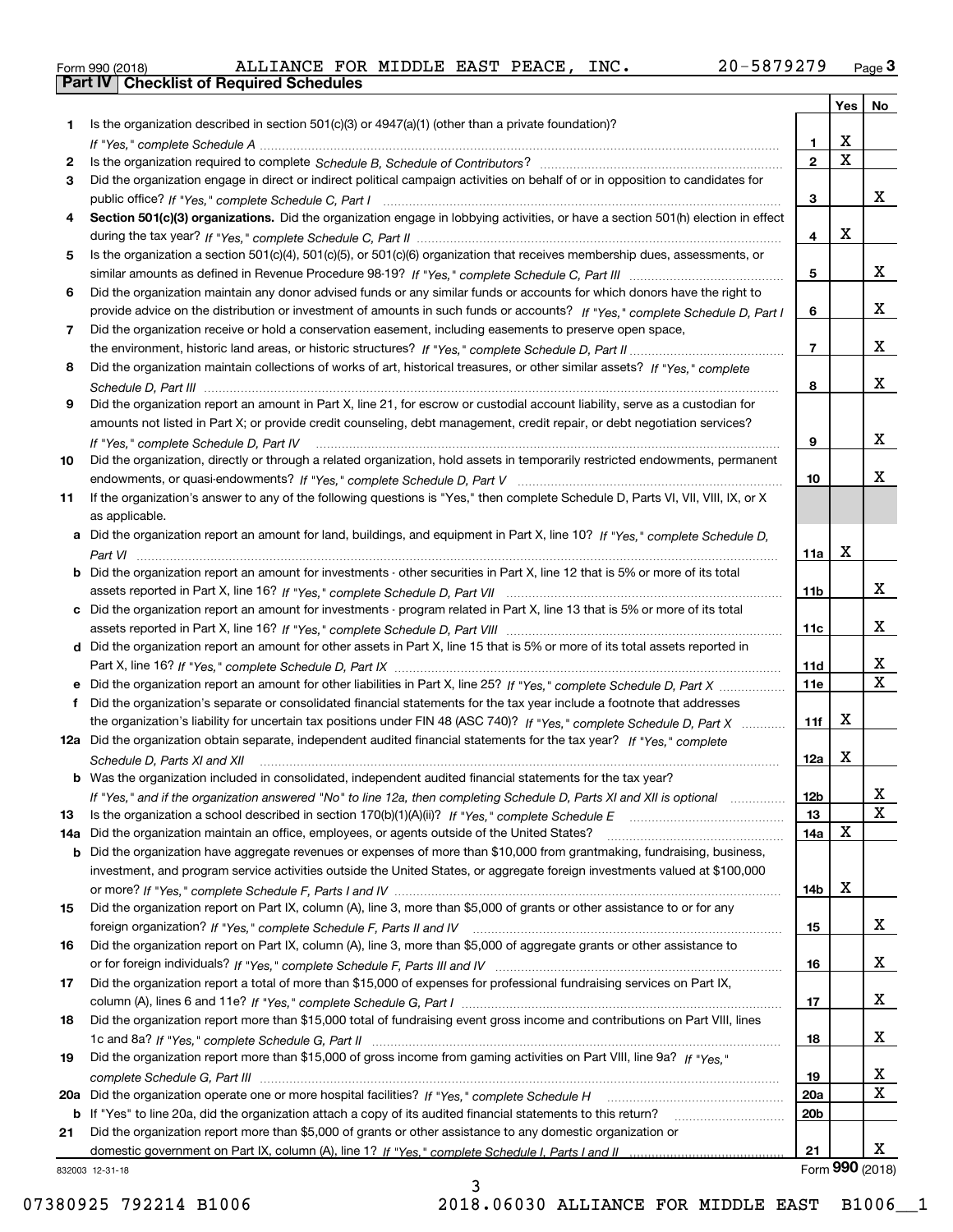|  | Form 990 (2018) |
|--|-----------------|
|  |                 |

*(continued)*

|               |                                                                                                                                   |            | Yes   No        |                         |
|---------------|-----------------------------------------------------------------------------------------------------------------------------------|------------|-----------------|-------------------------|
| 22            | Did the organization report more than \$5,000 of grants or other assistance to or for domestic individuals on                     |            |                 |                         |
|               |                                                                                                                                   | 22         |                 | X                       |
| 23            | Did the organization answer "Yes" to Part VII, Section A, line 3, 4, or 5 about compensation of the organization's current        |            |                 |                         |
|               | and former officers, directors, trustees, key employees, and highest compensated employees? If "Yes," complete                    |            |                 |                         |
|               |                                                                                                                                   | 23         | x               |                         |
|               | 24a Did the organization have a tax-exempt bond issue with an outstanding principal amount of more than \$100,000 as of the       |            |                 |                         |
|               | last day of the year, that was issued after December 31, 2002? If "Yes," answer lines 24b through 24d and complete                |            |                 |                         |
|               |                                                                                                                                   | 24a        |                 | x                       |
|               |                                                                                                                                   | 24b        |                 |                         |
|               | c Did the organization maintain an escrow account other than a refunding escrow at any time during the year to defease            |            |                 |                         |
|               |                                                                                                                                   | 24c        |                 |                         |
|               |                                                                                                                                   | 24d        |                 |                         |
|               | 25a Section 501(c)(3), 501(c)(4), and 501(c)(29) organizations. Did the organization engage in an excess benefit                  |            |                 |                         |
|               |                                                                                                                                   | 25a        |                 | X                       |
|               | b Is the organization aware that it engaged in an excess benefit transaction with a disqualified person in a prior year, and      |            |                 |                         |
|               | that the transaction has not been reported on any of the organization's prior Forms 990 or 990-EZ? If "Yes," complete             |            |                 |                         |
|               |                                                                                                                                   | 25b        |                 | x                       |
| 26            | Did the organization report any amount on Part X, line 5, 6, or 22 for receivables from or payables to any current or             |            |                 |                         |
|               | former officers, directors, trustees, key employees, highest compensated employees, or disqualified persons? If "Yes."            |            |                 |                         |
|               | complete Schedule L, Part II manufactured and complete Schedule L, Part II manufactured and complete Schedule L, Part II          | 26         |                 | x                       |
| 27            | Did the organization provide a grant or other assistance to an officer, director, trustee, key employee, substantial              |            |                 |                         |
|               |                                                                                                                                   |            |                 |                         |
|               | contributor or employee thereof, a grant selection committee member, or to a 35% controlled entity or family member               |            |                 | х                       |
|               |                                                                                                                                   | 27         |                 |                         |
| 28            | Was the organization a party to a business transaction with one of the following parties (see Schedule L, Part IV                 |            |                 |                         |
|               | instructions for applicable filing thresholds, conditions, and exceptions):                                                       |            |                 |                         |
|               |                                                                                                                                   | 28a        |                 | Х                       |
|               | b A family member of a current or former officer, director, trustee, or key employee? If "Yes," complete Schedule L, Part IV      | 28b        |                 | $\overline{\mathbf{x}}$ |
|               | c An entity of which a current or former officer, director, trustee, or key employee (or a family member thereof) was an officer, |            |                 |                         |
|               |                                                                                                                                   | 28c        |                 | х                       |
| 29            |                                                                                                                                   | 29         |                 | $\overline{\mathbf{X}}$ |
| 30            | Did the organization receive contributions of art, historical treasures, or other similar assets, or qualified conservation       |            |                 |                         |
|               |                                                                                                                                   | 30         |                 | X                       |
| 31            | Did the organization liquidate, terminate, or dissolve and cease operations?                                                      |            |                 |                         |
|               |                                                                                                                                   | 31         |                 | x                       |
| 32            | Did the organization sell, exchange, dispose of, or transfer more than 25% of its net assets? If "Yes," complete                  |            |                 |                         |
|               |                                                                                                                                   | 32         |                 | X                       |
| 33            | Did the organization own 100% of an entity disregarded as separate from the organization under Regulations                        |            |                 |                         |
|               |                                                                                                                                   | 33         |                 | X                       |
| 34            | Was the organization related to any tax-exempt or taxable entity? If "Yes," complete Schedule R, Part II, III, or IV, and         |            |                 |                         |
|               |                                                                                                                                   | 34         |                 | х                       |
|               |                                                                                                                                   | <b>35a</b> |                 | X                       |
|               | b If "Yes" to line 35a, did the organization receive any payment from or engage in any transaction with a controlled entity       |            |                 |                         |
|               |                                                                                                                                   | 35b        |                 |                         |
| 36            | Section 501(c)(3) organizations. Did the organization make any transfers to an exempt non-charitable related organization?        |            |                 |                         |
|               |                                                                                                                                   | 36         |                 | x                       |
| 37            | Did the organization conduct more than 5% of its activities through an entity that is not a related organization                  |            |                 |                         |
|               |                                                                                                                                   | 37         |                 | x                       |
|               | Did the organization complete Schedule O and provide explanations in Schedule O for Part VI, lines 11b and 19?                    |            |                 |                         |
| 38            |                                                                                                                                   |            | х               |                         |
| <b>Part V</b> | Note. All Form 990 filers are required to complete Schedule O<br><b>Statements Regarding Other IRS Filings and Tax Compliance</b> | 38         |                 |                         |
|               | Check if Schedule O contains a response or note to any line in this Part V                                                        |            |                 |                         |
|               |                                                                                                                                   |            |                 |                         |
|               |                                                                                                                                   |            | Yes             | No                      |
|               | 1a                                                                                                                                |            |                 |                         |
|               | 0<br>1b<br><b>b</b> Enter the number of Forms W-2G included in line 1a. Enter -0- if not applicable <i>manumumumum</i>            |            |                 |                         |
|               | c Did the organization comply with backup withholding rules for reportable payments to vendors and reportable gaming              |            |                 |                         |
|               | (gambling) winnings to prize winners?                                                                                             | 1c         | X               |                         |
|               |                                                                                                                                   |            | Form 990 (2018) |                         |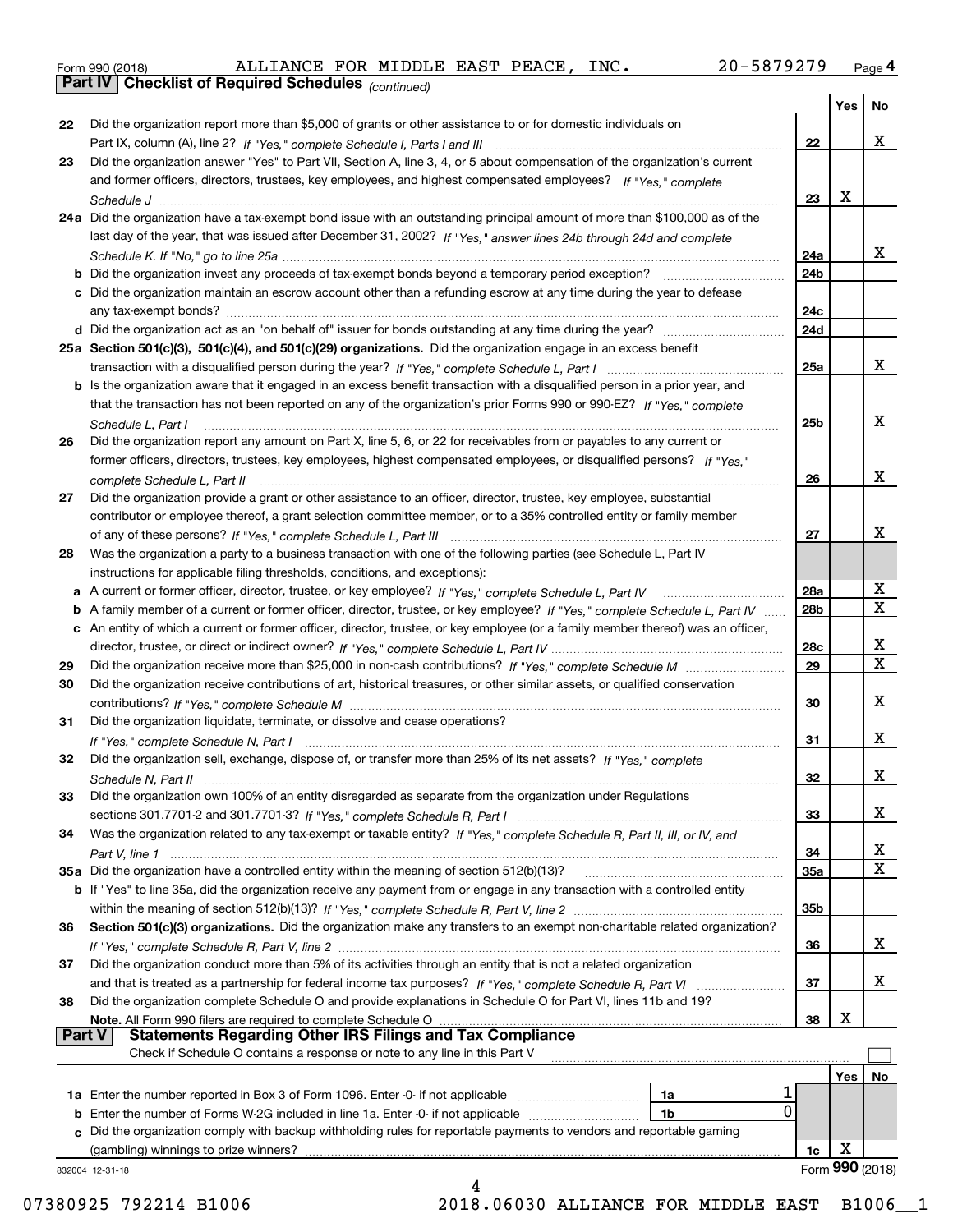| Form 990 (2018) | ALLIANCE FOR MIDDLE EAST PEACE, INC.                                                           |  |  | 20-5879279 | Page 5 |
|-----------------|------------------------------------------------------------------------------------------------|--|--|------------|--------|
|                 | <b>Part V</b> Statements Regarding Other IRS Filings and Tax Compliance <sub>(continued)</sub> |  |  |            |        |

| ran v | Statements Regarding Other IRS Fillings and Tax Compilance $_{(continued)}$                                                                     |                      |     |           |
|-------|-------------------------------------------------------------------------------------------------------------------------------------------------|----------------------|-----|-----------|
|       |                                                                                                                                                 |                      | Yes | <b>No</b> |
|       | 2a Enter the number of employees reported on Form W-3, Transmittal of Wage and Tax Statements,<br>5                                             |                      |     |           |
|       | filed for the calendar year ending with or within the year covered by this return <i>manumumumum</i><br>2a                                      |                      | X   |           |
|       |                                                                                                                                                 | 2 <sub>b</sub>       |     |           |
|       |                                                                                                                                                 |                      |     | x         |
|       | 3a Did the organization have unrelated business gross income of \$1,000 or more during the year?                                                | За<br>3 <sub>b</sub> |     |           |
|       | 4a At any time during the calendar year, did the organization have an interest in, or a signature or other authority over, a                    |                      |     |           |
|       |                                                                                                                                                 | 4a                   |     | x         |
|       | <b>b</b> If "Yes," enter the name of the foreign country: $\triangleright$                                                                      |                      |     |           |
|       | See instructions for filing requirements for FinCEN Form 114, Report of Foreign Bank and Financial Accounts (FBAR).                             |                      |     |           |
|       | 5a Was the organization a party to a prohibited tax shelter transaction at any time during the tax year?                                        | 5а                   |     | х         |
|       | <b>b</b> Did any taxable party notify the organization that it was or is a party to a prohibited tax shelter transaction?                       | 5b                   |     | X         |
|       |                                                                                                                                                 | 5c                   |     |           |
|       | 6a Does the organization have annual gross receipts that are normally greater than \$100,000, and did the organization solicit                  |                      |     |           |
|       | any contributions that were not tax deductible as charitable contributions?                                                                     | 6a                   |     | x         |
|       | <b>b</b> If "Yes," did the organization include with every solicitation an express statement that such contributions or gifts                   |                      |     |           |
|       | were not tax deductible?                                                                                                                        | 6b                   |     |           |
| 7.    | Organizations that may receive deductible contributions under section 170(c).                                                                   |                      |     |           |
| а     | Did the organization receive a payment in excess of \$75 made partly as a contribution and partly for goods and services provided to the payor? | 7a                   |     | x         |
|       | <b>b</b> If "Yes," did the organization notify the donor of the value of the goods or services provided?                                        | 7b                   |     |           |
|       | c Did the organization sell, exchange, or otherwise dispose of tangible personal property for which it was required                             |                      |     |           |
|       | to file Form 8282?                                                                                                                              | 7c                   |     | х         |
|       | 7d<br><b>d</b> If "Yes," indicate the number of Forms 8282 filed during the year                                                                |                      |     |           |
| е     | Did the organization receive any funds, directly or indirectly, to pay premiums on a personal benefit contract?                                 | 7е                   |     | х         |
| f     | Did the organization, during the year, pay premiums, directly or indirectly, on a personal benefit contract?                                    | 7f                   |     | х         |
| g     | If the organization received a contribution of qualified intellectual property, did the organization file Form 8899 as required?                | 7g                   |     |           |
| h.    | If the organization received a contribution of cars, boats, airplanes, or other vehicles, did the organization file a Form 1098-C?              | 7h                   |     |           |
| 8     | Sponsoring organizations maintaining donor advised funds. Did a donor advised fund maintained by the                                            |                      |     |           |
| 9     | sponsoring organization have excess business holdings at any time during the year?<br>Sponsoring organizations maintaining donor advised funds. | 8                    |     |           |
| а     | Did the sponsoring organization make any taxable distributions under section 4966?                                                              | 9а                   |     |           |
| b     | Did the sponsoring organization make a distribution to a donor, donor advisor, or related person?                                               | 9b                   |     |           |
| 10    | Section 501(c)(7) organizations. Enter:                                                                                                         |                      |     |           |
| а     | Initiation fees and capital contributions included on Part VIII, line 12<br>10a                                                                 |                      |     |           |
|       | b Gross receipts, included on Form 990, Part VIII, line 12, for public use of club facilities<br>10 <sub>b</sub>                                |                      |     |           |
| 11.   | Section 501(c)(12) organizations. Enter:                                                                                                        |                      |     |           |
|       | 11a                                                                                                                                             |                      |     |           |
|       | <b>b</b> Gross income from other sources (Do not net amounts due or paid to other sources against                                               |                      |     |           |
|       | 11b                                                                                                                                             |                      |     |           |
|       | 12a Section 4947(a)(1) non-exempt charitable trusts. Is the organization filing Form 990 in lieu of Form 1041?                                  | 12a                  |     |           |
|       | 12b<br><b>b</b> If "Yes," enter the amount of tax-exempt interest received or accrued during the year <i>manument</i>                           |                      |     |           |
| 13    | Section 501(c)(29) qualified nonprofit health insurance issuers.                                                                                |                      |     |           |
|       | a Is the organization licensed to issue qualified health plans in more than one state?                                                          | 13а                  |     |           |
|       | Note. See the instructions for additional information the organization must report on Schedule O.                                               |                      |     |           |
|       | <b>b</b> Enter the amount of reserves the organization is required to maintain by the states in which the                                       |                      |     |           |
|       | 13 <sub>b</sub>                                                                                                                                 |                      |     |           |
|       | 13с                                                                                                                                             |                      |     | X         |
|       | 14a Did the organization receive any payments for indoor tanning services during the tax year?                                                  | 14a                  |     |           |
|       |                                                                                                                                                 | 14b                  |     |           |
| 15    | Is the organization subject to the section 4960 tax on payment(s) of more than \$1,000,000 in remuneration or                                   | 15                   |     | х         |
|       | If "Yes," see instructions and file Form 4720, Schedule N.                                                                                      |                      |     |           |
| 16    | Is the organization an educational institution subject to the section 4968 excise tax on net investment income?                                 | 16                   |     | х         |
|       | If "Yes," complete Form 4720, Schedule O.                                                                                                       |                      |     |           |
|       |                                                                                                                                                 |                      |     |           |

Form (2018) **990**

832005 12-31-18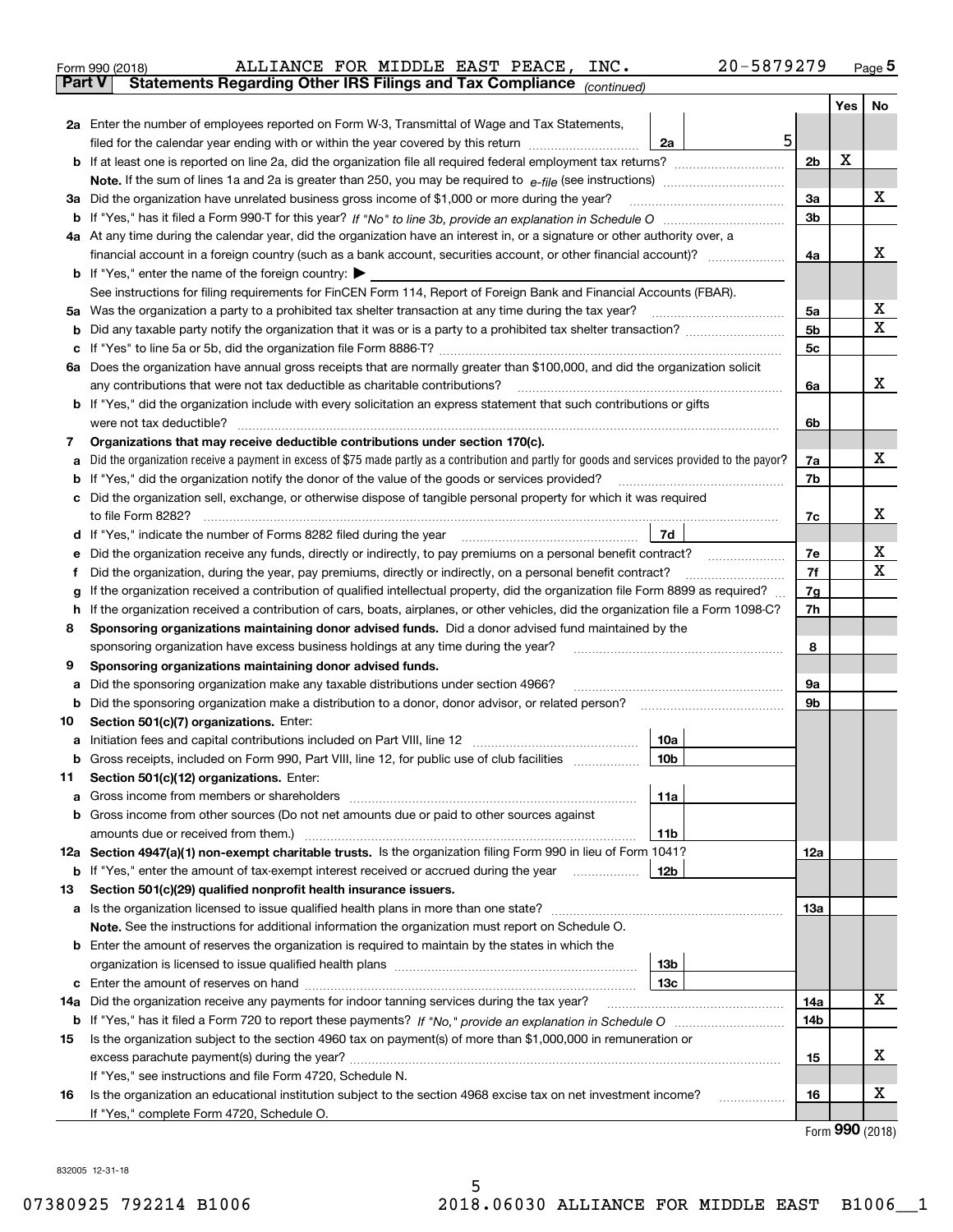|  | Form 990 (2018) |
|--|-----------------|
|  |                 |

ALLIANCE FOR MIDDLE EAST PEACE, INC. 20-5879279

*For each "Yes" response to lines 2 through 7b below, and for a "No" response to line 8a, 8b, or 10b below, describe the circumstances, processes, or changes in Schedule O. See instructions.* Form 990 (2018) **COMBAGE ART ANDEL EXT PEACE, INC.** 20-5879279 Page 6<br>**Part VI Governance, Management, and Disclosure** For each "Yes" response to lines 2 through 7b below, and for a "No" response

|    |                                                                                                                                                                            |    |    |                 | Yes             | No                      |
|----|----------------------------------------------------------------------------------------------------------------------------------------------------------------------------|----|----|-----------------|-----------------|-------------------------|
|    | <b>1a</b> Enter the number of voting members of the governing body at the end of the tax year                                                                              | 1a | 17 |                 |                 |                         |
|    | If there are material differences in voting rights among members of the governing body, or if the governing                                                                |    |    |                 |                 |                         |
|    | body delegated broad authority to an executive committee or similar committee, explain in Schedule O.                                                                      |    |    |                 |                 |                         |
|    | <b>b</b> Enter the number of voting members included in line 1a, above, who are independent <i>manumum</i>                                                                 | 1b | 17 |                 |                 |                         |
| 2  | Did any officer, director, trustee, or key employee have a family relationship or a business relationship with any other                                                   |    |    |                 |                 |                         |
|    | officer, director, trustee, or key employee?                                                                                                                               |    |    | $\mathbf{2}$    |                 | X                       |
| 3  | Did the organization delegate control over management duties customarily performed by or under the direct supervision                                                      |    |    |                 |                 |                         |
|    |                                                                                                                                                                            |    |    | 3               |                 | X                       |
| 4  | Did the organization make any significant changes to its governing documents since the prior Form 990 was filed?                                                           |    |    | 4               |                 | $\overline{\mathbf{x}}$ |
| 5  |                                                                                                                                                                            |    |    | 5               |                 | $\mathbf X$             |
| 6  |                                                                                                                                                                            |    |    | 6               |                 | $\mathbf X$             |
|    | 7a Did the organization have members, stockholders, or other persons who had the power to elect or appoint one or                                                          |    |    |                 |                 |                         |
|    |                                                                                                                                                                            |    |    | 7a              |                 | X                       |
|    | <b>b</b> Are any governance decisions of the organization reserved to (or subject to approval by) members, stockholders, or                                                |    |    |                 |                 |                         |
|    | persons other than the governing body?                                                                                                                                     |    |    | 7b              |                 | X                       |
| 8  | Did the organization contemporaneously document the meetings held or written actions undertaken during the year by the following:                                          |    |    |                 |                 |                         |
| a  |                                                                                                                                                                            |    |    | 8a              | X               |                         |
|    |                                                                                                                                                                            |    |    | 8b              | X               |                         |
| 9  | Is there any officer, director, trustee, or key employee listed in Part VII, Section A, who cannot be reached at the                                                       |    |    |                 |                 |                         |
|    |                                                                                                                                                                            |    |    | 9               |                 | х                       |
|    | Section B. Policies (This Section B requests information about policies not required by the Internal Revenue Code.)                                                        |    |    |                 |                 |                         |
|    |                                                                                                                                                                            |    |    |                 | Yes∣            | No                      |
|    |                                                                                                                                                                            |    |    | 10a             |                 | X                       |
|    | <b>b</b> If "Yes," did the organization have written policies and procedures governing the activities of such chapters, affiliates,                                        |    |    |                 |                 |                         |
|    |                                                                                                                                                                            |    |    | 10 <sub>b</sub> |                 |                         |
|    | 11a Has the organization provided a complete copy of this Form 990 to all members of its governing body before filing the form?                                            |    |    | 11a             | $\mathbf X$     |                         |
|    | <b>b</b> Describe in Schedule O the process, if any, used by the organization to review this Form 990.                                                                     |    |    |                 |                 |                         |
|    |                                                                                                                                                                            |    |    | 12a             | X               |                         |
| b  |                                                                                                                                                                            |    |    | 12b             | X               |                         |
|    | c Did the organization regularly and consistently monitor and enforce compliance with the policy? If "Yes," describe                                                       |    |    |                 |                 |                         |
|    |                                                                                                                                                                            |    |    | 12c             | X               |                         |
| 13 | in Schedule O how this was done measured and contained a state of the state of the state of the state of the s                                                             |    |    | 13              |                 | X                       |
| 14 | Did the organization have a written document retention and destruction policy? manufactured and the organization have a written document retention and destruction policy? |    |    | 14              |                 | $\mathbf X$             |
| 15 | Did the process for determining compensation of the following persons include a review and approval by independent                                                         |    |    |                 |                 |                         |
|    | persons, comparability data, and contemporaneous substantiation of the deliberation and decision?                                                                          |    |    |                 |                 |                         |
|    |                                                                                                                                                                            |    |    |                 | X               |                         |
|    |                                                                                                                                                                            |    |    | 15a             |                 | X                       |
|    | <b>b</b> Other officers or key employees of the organization                                                                                                               |    |    | 15 <sub>b</sub> |                 |                         |
|    | If "Yes" to line 15a or 15b, describe the process in Schedule O (see instructions).                                                                                        |    |    |                 |                 |                         |
|    | 16a Did the organization invest in, contribute assets to, or participate in a joint venture or similar arrangement with a                                                  |    |    |                 |                 | X                       |
|    | taxable entity during the year?                                                                                                                                            |    |    | 16a             |                 |                         |
|    | <b>b</b> If "Yes," did the organization follow a written policy or procedure requiring the organization to evaluate its participation                                      |    |    |                 |                 |                         |
|    | in joint venture arrangements under applicable federal tax law, and take steps to safeguard the organization's                                                             |    |    |                 |                 |                         |
|    | exempt status with respect to such arrangements?                                                                                                                           |    |    | 16b             |                 |                         |
|    | <b>Section C. Disclosure</b>                                                                                                                                               |    |    |                 |                 |                         |
| 17 | List the states with which a copy of this Form 990 is required to be filed $\blacktriangleright$ DC, IL, NY, DE                                                            |    |    |                 |                 |                         |
| 18 | Section 6104 requires an organization to make its Forms 1023 (1024 or 1024-A if applicable), 990, and 990-T (Section 501(c)(3)s only) available                            |    |    |                 |                 |                         |
|    | for public inspection. Indicate how you made these available. Check all that apply.                                                                                        |    |    |                 |                 |                         |
|    | $X$ Upon request<br>Another's website<br>Own website<br>Other (explain in Schedule O)                                                                                      |    |    |                 |                 |                         |
| 19 | Describe in Schedule O whether (and if so, how) the organization made its governing documents, conflict of interest policy, and financial                                  |    |    |                 |                 |                         |
|    | statements available to the public during the tax year.                                                                                                                    |    |    |                 |                 |                         |
| 20 | State the name, address, and telephone number of the person who possesses the organization's books and records                                                             |    |    |                 |                 |                         |
|    | THE ORGANIZATION - 202-618-4600                                                                                                                                            |    |    |                 |                 |                         |
|    | 1725 I ST. NW, NO. 300, WASHINGTON, DC<br>20006                                                                                                                            |    |    |                 |                 |                         |
|    | 832006 12-31-18                                                                                                                                                            |    |    |                 | Form 990 (2018) |                         |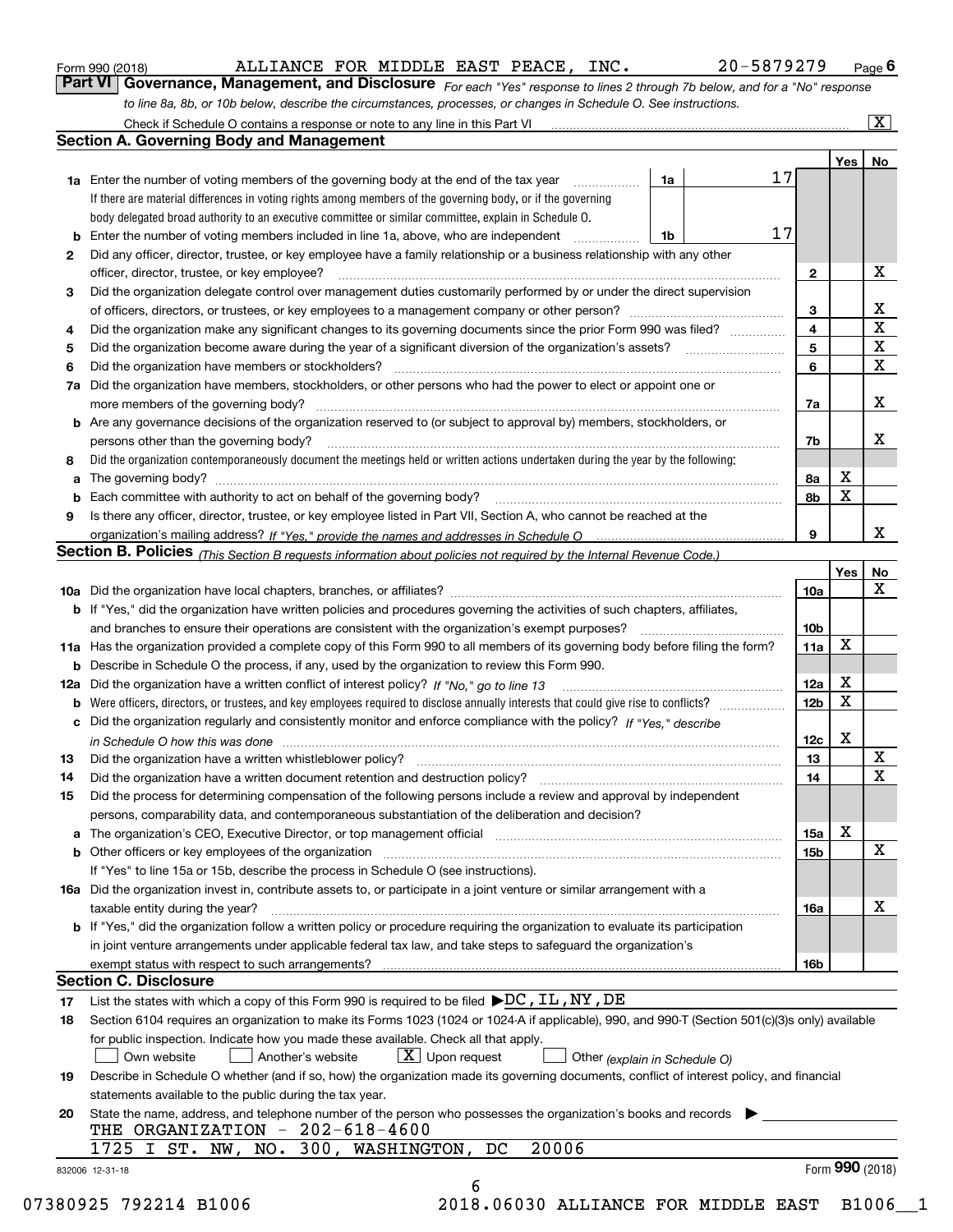**(A)**

 $_{\rm Form}$   $_{990}$  (2018) ALLIANCE FOR MIDDLE EAST PEACE, INC  $_{\rm N}$  .  $_{\rm 20-5879279}$   $_{\rm Page}$ 

 $\mathcal{L}^{\text{max}}$ 

**7Part VII Compensation of Officers, Directors, Trustees, Key Employees, Highest Compensated Employees, and Independent Contractors**

Check if Schedule O contains a response or note to any line in this Part VII

**Section A. Officers, Directors, Trustees, Key Employees, and Highest Compensated Employees**

**1a**  Complete this table for all persons required to be listed. Report compensation for the calendar year ending with or within the organization's tax year.

**•** List all of the organization's current officers, directors, trustees (whether individuals or organizations), regardless of amount of compensation. Enter -0- in columns  $(D)$ ,  $(E)$ , and  $(F)$  if no compensation was paid.

● List all of the organization's **current** key employees, if any. See instructions for definition of "key employee."

**•** List the organization's five current highest compensated employees (other than an officer, director, trustee, or key employee) who received reportable compensation (Box 5 of Form W-2 and/or Box 7 of Form 1099-MISC) of more than \$100,000 from the organization and any related organizations.

 $\bullet$  List all of the organization's **former** officers, key employees, and highest compensated employees who received more than \$100,000 of reportable compensation from the organization and any related organizations.

**•** List all of the organization's former directors or trustees that received, in the capacity as a former director or trustee of the organization, more than \$10,000 of reportable compensation from the organization and any related organizations.

List persons in the following order: individual trustees or directors; institutional trustees; officers; key employees; highest compensated employees; and former such persons.

Check this box if neither the organization nor any related organization compensated any current officer, director, or trustee.  $\mathcal{L}^{\text{max}}$ 

| (A)                            | (B)                                                                  | (C)<br>Position                |                      |                         |              |                                                                                                 |        | (D)                                    | (E)                                        | (F)                             |  |  |
|--------------------------------|----------------------------------------------------------------------|--------------------------------|----------------------|-------------------------|--------------|-------------------------------------------------------------------------------------------------|--------|----------------------------------------|--------------------------------------------|---------------------------------|--|--|
| Name and Title                 | Average<br>hours per<br>week                                         |                                |                      |                         |              | (do not check more than one<br>box, unless person is both an<br>officer and a director/trustee) |        | Reportable<br>compensation<br>from     | Reportable<br>compensation<br>from related | Estimated<br>amount of<br>other |  |  |
|                                | (list any<br>hours for<br>related<br>organizations<br>below<br>line) | Individual trustee or director | nstitutional trustee | Officer                 | Key employee | Highest compensated<br> employee                                                                | Former | the<br>organization<br>(W-2/1099-MISC) | organizations<br>(W-2/1099-MISC)           |                                 |  |  |
| AVI MEYERSTEIN<br>(1)          | 3.00                                                                 |                                |                      |                         |              |                                                                                                 |        |                                        |                                            |                                 |  |  |
| PRESIDENT AND FOUNDER          |                                                                      | $\rm X$                        |                      | $\overline{\textbf{X}}$ |              |                                                                                                 |        | 0.                                     | $\mathbf 0$ .                              | $0_{.}$                         |  |  |
| (2)<br>DEANNA ARMBRUSTER       | 1.00                                                                 |                                |                      |                         |              |                                                                                                 |        |                                        |                                            |                                 |  |  |
| <b>DIRECTOR</b>                |                                                                      | $\overline{\textbf{X}}$        |                      |                         |              |                                                                                                 |        | 0.                                     | $\mathbf 0$ .                              | $\mathbf 0$ .                   |  |  |
| NIVINE SANDOUKA<br>(3)         | 1.00                                                                 |                                |                      |                         |              |                                                                                                 |        |                                        |                                            |                                 |  |  |
| <b>DIRECTOR</b>                |                                                                      | X                              |                      |                         |              |                                                                                                 |        | 0.                                     | $\mathbf 0$ .                              | $\mathbf 0$ .                   |  |  |
| MICHAI CASPI<br>(4)            | 1.00                                                                 |                                |                      |                         |              |                                                                                                 |        |                                        |                                            |                                 |  |  |
| <b>DIRECTOR</b>                |                                                                      | X                              |                      |                         |              |                                                                                                 |        | 0.                                     | $\mathbf 0$ .                              | $\mathbf 0$ .                   |  |  |
| (5)<br>JOANNA GOODWIN FRIEDMAN | 1.00                                                                 |                                |                      |                         |              |                                                                                                 |        |                                        |                                            |                                 |  |  |
| <b>DIRECTOR</b>                |                                                                      | X                              |                      |                         |              |                                                                                                 |        | 0.                                     | $\mathbf 0$ .                              | $\mathbf 0$ .                   |  |  |
| GIORGIO GOMEL<br>(6)           | 2.00                                                                 |                                |                      |                         |              |                                                                                                 |        |                                        |                                            |                                 |  |  |
| PRESIDENT ALLMEP EUROPE        |                                                                      | X                              |                      | $\overline{\textbf{X}}$ |              |                                                                                                 |        | 0.                                     | $\mathbf 0$ .                              | $\mathbf 0$ .                   |  |  |
| ANNE KAPLAN SPAR<br>(7)        | 3.00                                                                 |                                |                      |                         |              |                                                                                                 |        |                                        |                                            |                                 |  |  |
| <b>SECRETARY</b>               |                                                                      | $\rm X$                        |                      | $\overline{\textbf{X}}$ |              |                                                                                                 |        | 0.                                     | $\mathbf 0$ .                              | $\mathbf 0$ .                   |  |  |
| (8)<br>RAFIQ MASRI             | 1.00                                                                 |                                |                      |                         |              |                                                                                                 |        |                                        |                                            |                                 |  |  |
| <b>DIRECTOR</b>                |                                                                      | $\overline{\text{X}}$          |                      |                         |              |                                                                                                 |        | 0.                                     | $\mathbf 0$ .                              | $\mathbf 0$ .                   |  |  |
| FR. JOSH THOMAS<br>(9)         | 2.00                                                                 |                                |                      |                         |              |                                                                                                 |        |                                        |                                            |                                 |  |  |
| <b>BOARD CHAIR</b>             |                                                                      | $\mathbf X$                    |                      | X                       |              |                                                                                                 |        | 0.                                     | $\mathbf 0$ .                              | $\mathbf 0$ .                   |  |  |
| (10) RUTH JARMUL               | 2.00                                                                 |                                |                      |                         |              |                                                                                                 |        |                                        |                                            |                                 |  |  |
| <b>DIRECTOR</b>                |                                                                      | $\mathbf x$                    |                      |                         |              |                                                                                                 |        | $\mathbf{0}$ .                         | $\mathbf{0}$ .                             | $\mathbf 0$ .                   |  |  |
| (11) MAX SHULMAN               | 2.00                                                                 |                                |                      |                         |              |                                                                                                 |        |                                        |                                            |                                 |  |  |
| <b>TREASURER</b>               |                                                                      | $\mathbf X$                    |                      | $\overline{\textbf{X}}$ |              |                                                                                                 |        | 0.                                     | 0.                                         | 0.                              |  |  |
| (12) JEAN-DANIEL COHEN         | 1.00                                                                 |                                |                      |                         |              |                                                                                                 |        |                                        |                                            |                                 |  |  |
| <b>DIRECTOR</b>                |                                                                      | $\overline{\text{X}}$          |                      |                         |              |                                                                                                 |        | 0.                                     | $\mathbf 0$ .                              | $\mathbf 0$ .                   |  |  |
| (13) DANNY HAKIM               | 1.00                                                                 |                                |                      |                         |              |                                                                                                 |        |                                        |                                            |                                 |  |  |
| <b>DIRECTOR</b>                |                                                                      | $\mathbf X$                    |                      |                         |              |                                                                                                 |        | 0.                                     | $\mathbf 0$ .                              | 0.                              |  |  |
| (14) MARK ZIVIN                | 1.00                                                                 |                                |                      |                         |              |                                                                                                 |        |                                        |                                            |                                 |  |  |
| <b>DIRECTOR</b>                |                                                                      | $\mathbf X$                    |                      |                         |              |                                                                                                 |        | 0.                                     | $\mathbf 0$ .                              | $\mathbf 0$ .                   |  |  |
| (15) CHARLES KREMER            | 1.00                                                                 |                                |                      |                         |              |                                                                                                 |        |                                        |                                            |                                 |  |  |
| <b>DIRECTOR</b>                |                                                                      | $\rm X$                        |                      |                         |              |                                                                                                 |        | 0.                                     | $\mathbf 0$ .                              | $\mathbf 0$ .                   |  |  |
| (16) MAYSA BARANSI             | 1.00                                                                 |                                |                      |                         |              |                                                                                                 |        |                                        |                                            |                                 |  |  |
| <b>DIRECTOR</b>                |                                                                      | $\rm X$                        |                      |                         |              |                                                                                                 |        | 0.                                     | $\mathbf 0$ .                              | $\mathbf 0$ .                   |  |  |
| (17) JOHN LYNDON               | 1.00                                                                 |                                |                      |                         |              |                                                                                                 |        |                                        |                                            |                                 |  |  |
| EXECUTIVE DIRECTOR             |                                                                      | X                              |                      |                         |              |                                                                                                 |        | 0.                                     | $\mathbf 0$ .                              | $0_{.}$                         |  |  |

832007 12-31-18

Form (2018) **990**

07380925 792214 B1006 2018.06030 ALLIANCE FOR MIDDLE EAST B1006 1

7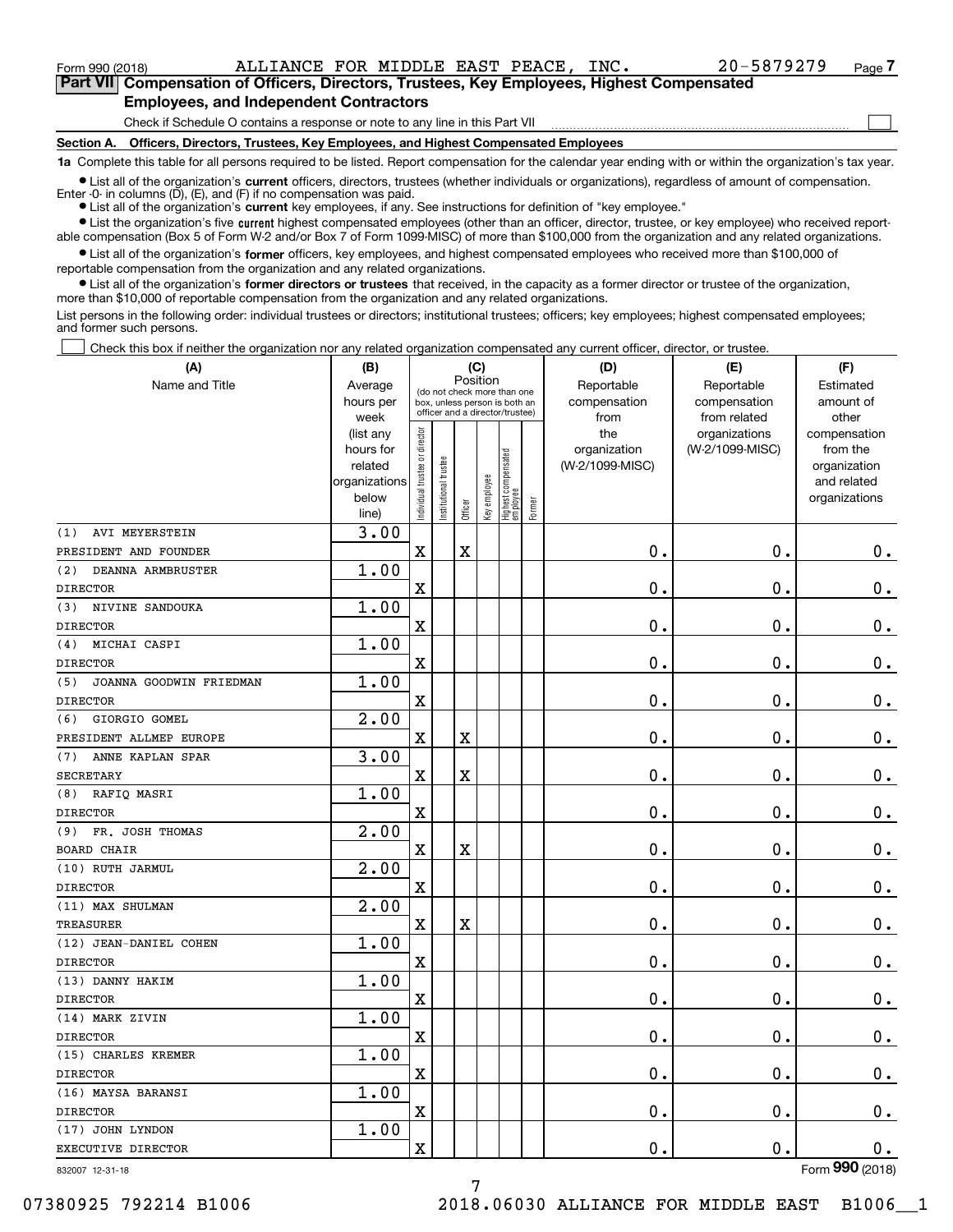|              | Form 990 (2018)                   | ALLIANCE FOR MIDDLE EAST PEACE, INC.                                                                                                                                                                                                                   |                                                                                                                                                           |                                |                       |         |              |                                           |                                                   |                                        | 20-5879279                       |                           |                                                                          |                 | Page 8                            |
|--------------|-----------------------------------|--------------------------------------------------------------------------------------------------------------------------------------------------------------------------------------------------------------------------------------------------------|-----------------------------------------------------------------------------------------------------------------------------------------------------------|--------------------------------|-----------------------|---------|--------------|-------------------------------------------|---------------------------------------------------|----------------------------------------|----------------------------------|---------------------------|--------------------------------------------------------------------------|-----------------|-----------------------------------|
|              | <b>Part VII</b>                   | Section A. Officers, Directors, Trustees, Key Employees, and Highest Compensated Employees (continued)                                                                                                                                                 |                                                                                                                                                           |                                |                       |         |              |                                           |                                                   |                                        |                                  |                           |                                                                          |                 |                                   |
|              | (A)<br>Name and title             |                                                                                                                                                                                                                                                        | (B)<br>(C)<br>Position<br>Average<br>(do not check more than one<br>hours per<br>box, unless person is both an<br>officer and a director/trustee)<br>week |                                |                       |         |              | (D)<br>Reportable<br>compensation<br>from | (E)<br>Reportable<br>compensation<br>from related | Estimated<br>amount of                 |                                  | (F)<br>other              |                                                                          |                 |                                   |
|              |                                   |                                                                                                                                                                                                                                                        | (list any<br>hours for<br>related<br>organizations<br>below<br>line)                                                                                      | Individual trustee or director | Institutional trustee | Officer | key employee | Highest compensated<br> employee          | Former                                            | the<br>organization<br>(W-2/1099-MISC) | organizations<br>(W-2/1099-MISC) |                           | compensation<br>from the<br>organization<br>and related<br>organizations |                 |                                   |
|              | (18) KEVIN RACHLIN                |                                                                                                                                                                                                                                                        | 40.00                                                                                                                                                     |                                |                       |         |              |                                           |                                                   |                                        |                                  |                           |                                                                          |                 |                                   |
|              | US DIRECTOR<br>(19) JOEL BRAUNOLD |                                                                                                                                                                                                                                                        | 40.00                                                                                                                                                     | $\mathbf X$                    |                       |         |              |                                           |                                                   | 57,500.                                |                                  | 0.                        |                                                                          |                 | 0.                                |
|              | FORMER US DIRECTOR                |                                                                                                                                                                                                                                                        |                                                                                                                                                           |                                |                       |         |              |                                           | х                                                 | 86,667.                                |                                  | 0.                        |                                                                          |                 | $0$ .                             |
|              |                                   |                                                                                                                                                                                                                                                        |                                                                                                                                                           |                                |                       |         |              |                                           |                                                   |                                        |                                  |                           |                                                                          |                 |                                   |
|              |                                   |                                                                                                                                                                                                                                                        |                                                                                                                                                           |                                |                       |         |              |                                           |                                                   |                                        |                                  |                           |                                                                          |                 |                                   |
|              |                                   |                                                                                                                                                                                                                                                        |                                                                                                                                                           |                                |                       |         |              |                                           |                                                   |                                        |                                  |                           |                                                                          |                 |                                   |
|              |                                   |                                                                                                                                                                                                                                                        |                                                                                                                                                           |                                |                       |         |              |                                           |                                                   |                                        |                                  |                           |                                                                          |                 |                                   |
|              |                                   |                                                                                                                                                                                                                                                        |                                                                                                                                                           |                                |                       |         |              |                                           |                                                   | 144,167.                               |                                  | 0.                        |                                                                          |                 | 0.                                |
|              |                                   |                                                                                                                                                                                                                                                        |                                                                                                                                                           |                                |                       |         |              |                                           | ▶                                                 | 0.<br>144,167.                         |                                  | $0$ .<br>$\overline{0}$ . |                                                                          |                 | $\mathbf 0$ .<br>$\overline{0}$ . |
| $\mathbf{2}$ |                                   | Total number of individuals (including but not limited to those listed above) who received more than \$100,000 of reportable<br>compensation from the organization $\blacktriangleright$                                                               |                                                                                                                                                           |                                |                       |         |              |                                           |                                                   |                                        |                                  |                           |                                                                          |                 | 0                                 |
| 3            |                                   | Did the organization list any former officer, director, or trustee, key employee, or highest compensated employee on                                                                                                                                   |                                                                                                                                                           |                                |                       |         |              |                                           |                                                   |                                        |                                  |                           |                                                                          | Yes<br>X        | No                                |
| 4            |                                   | For any individual listed on line 1a, is the sum of reportable compensation and other compensation from the organization                                                                                                                               |                                                                                                                                                           |                                |                       |         |              |                                           |                                                   |                                        |                                  |                           | 3<br>4                                                                   |                 | х                                 |
| 5            |                                   | Did any person listed on line 1a receive or accrue compensation from any unrelated organization or individual for services                                                                                                                             |                                                                                                                                                           |                                |                       |         |              |                                           |                                                   |                                        |                                  |                           | 5                                                                        |                 | x                                 |
|              |                                   | <b>Section B. Independent Contractors</b>                                                                                                                                                                                                              |                                                                                                                                                           |                                |                       |         |              |                                           |                                                   |                                        |                                  |                           |                                                                          |                 |                                   |
| 1            |                                   | Complete this table for your five highest compensated independent contractors that received more than \$100,000 of compensation from<br>the organization. Report compensation for the calendar year ending with or within the organization's tax year. |                                                                                                                                                           |                                |                       |         |              |                                           |                                                   |                                        |                                  |                           |                                                                          |                 |                                   |
|              |                                   | (A)<br>Name and business address                                                                                                                                                                                                                       |                                                                                                                                                           |                                | <b>NONE</b>           |         |              |                                           |                                                   | (B)<br>Description of services         |                                  |                           | (C)                                                                      | Compensation    |                                   |
|              |                                   |                                                                                                                                                                                                                                                        |                                                                                                                                                           |                                |                       |         |              |                                           |                                                   |                                        |                                  |                           |                                                                          |                 |                                   |
|              |                                   |                                                                                                                                                                                                                                                        |                                                                                                                                                           |                                |                       |         |              |                                           |                                                   |                                        |                                  |                           |                                                                          |                 |                                   |
|              |                                   |                                                                                                                                                                                                                                                        |                                                                                                                                                           |                                |                       |         |              |                                           |                                                   |                                        |                                  |                           |                                                                          |                 |                                   |
| 2            |                                   | Total number of independent contractors (including but not limited to those listed above) who received more than                                                                                                                                       |                                                                                                                                                           |                                |                       |         | 0            |                                           |                                                   |                                        |                                  |                           |                                                                          |                 |                                   |
|              |                                   | \$100,000 of compensation from the organization                                                                                                                                                                                                        |                                                                                                                                                           |                                |                       |         |              |                                           |                                                   |                                        |                                  |                           |                                                                          | Form 990 (2018) |                                   |

832008 12-31-18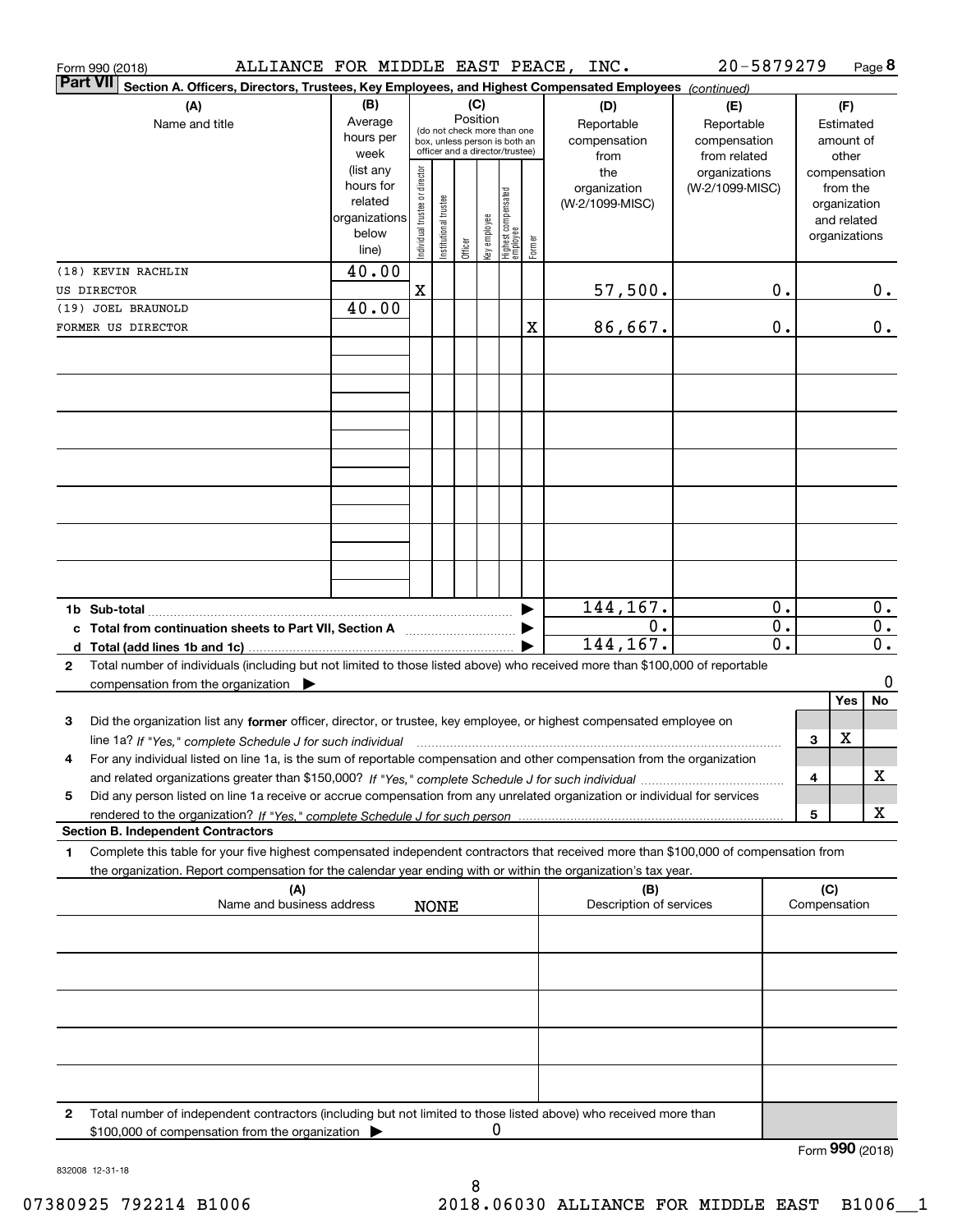|                                                           |                  | Form 990 (2018)                                                                                                                                                                                                                              |                |                      | ALLIANCE FOR MIDDLE EAST PEACE, INC. |                                          | 20-5879279                       | Page 9                                                             |
|-----------------------------------------------------------|------------------|----------------------------------------------------------------------------------------------------------------------------------------------------------------------------------------------------------------------------------------------|----------------|----------------------|--------------------------------------|------------------------------------------|----------------------------------|--------------------------------------------------------------------|
|                                                           | <b>Part VIII</b> | <b>Statement of Revenue</b>                                                                                                                                                                                                                  |                |                      |                                      |                                          |                                  |                                                                    |
|                                                           |                  | Check if Schedule O contains a response or note to any line in this Part VIII                                                                                                                                                                |                |                      |                                      | (B)                                      | $\overline{C}$                   |                                                                    |
|                                                           |                  |                                                                                                                                                                                                                                              |                |                      | (A)<br>Total revenue                 | Related or<br>exempt function<br>revenue | Unrelated<br>business<br>revenue | (D)<br>Revenue excluded<br>from tax under<br>sections<br>512 - 514 |
|                                                           |                  | 1 a Federated campaigns                                                                                                                                                                                                                      | 1a             |                      |                                      |                                          |                                  |                                                                    |
| Contributions, Gifts, Grants<br>and Other Similar Amounts |                  |                                                                                                                                                                                                                                              | 1 <sub>b</sub> | 50,947.              |                                      |                                          |                                  |                                                                    |
|                                                           |                  | c Fundraising events                                                                                                                                                                                                                         | 1 <sub>c</sub> |                      |                                      |                                          |                                  |                                                                    |
|                                                           |                  | d Related organizations                                                                                                                                                                                                                      | 1d             |                      |                                      |                                          |                                  |                                                                    |
|                                                           |                  | e Government grants (contributions)                                                                                                                                                                                                          | 1e             |                      |                                      |                                          |                                  |                                                                    |
|                                                           |                  | f All other contributions, gifts, grants, and                                                                                                                                                                                                |                |                      |                                      |                                          |                                  |                                                                    |
|                                                           |                  | similar amounts not included above                                                                                                                                                                                                           | 1f             | 564, 237.            |                                      |                                          |                                  |                                                                    |
|                                                           |                  | g Noncash contributions included in lines 1a-1f: \$                                                                                                                                                                                          |                |                      | 615,184.                             |                                          |                                  |                                                                    |
|                                                           |                  |                                                                                                                                                                                                                                              |                | <b>Business Code</b> |                                      |                                          |                                  |                                                                    |
|                                                           |                  |                                                                                                                                                                                                                                              |                |                      |                                      |                                          |                                  |                                                                    |
| Program Service<br>Revenue                                | b                | 2 a ______________________________                                                                                                                                                                                                           |                |                      |                                      |                                          |                                  |                                                                    |
|                                                           | c                | <u> 1989 - Johann Harry Barn, mars ar breist fan de Amerikaansk kommunent fan de Amerikaanske kommunent fan de A</u><br><u> 1989 - Jan Barbara Barbara, prima popular popular popular popular popular popular popular popular popular po</u> |                |                      |                                      |                                          |                                  |                                                                    |
|                                                           | d                | <u> 1989 - Johann Stein, fransk politik (f. 1989)</u>                                                                                                                                                                                        |                |                      |                                      |                                          |                                  |                                                                    |
|                                                           | е                |                                                                                                                                                                                                                                              |                |                      |                                      |                                          |                                  |                                                                    |
|                                                           |                  |                                                                                                                                                                                                                                              |                |                      |                                      |                                          |                                  |                                                                    |
|                                                           |                  |                                                                                                                                                                                                                                              |                | ▶                    |                                      |                                          |                                  |                                                                    |
|                                                           | З                | Investment income (including dividends, interest, and                                                                                                                                                                                        |                |                      |                                      |                                          |                                  |                                                                    |
|                                                           |                  |                                                                                                                                                                                                                                              |                | ▶                    | 84.                                  |                                          |                                  | 84.                                                                |
|                                                           | 4                | Income from investment of tax-exempt bond proceeds                                                                                                                                                                                           |                |                      |                                      |                                          |                                  |                                                                    |
|                                                           | 5                |                                                                                                                                                                                                                                              |                |                      |                                      |                                          |                                  |                                                                    |
|                                                           |                  |                                                                                                                                                                                                                                              | (i) Real       | (ii) Personal        |                                      |                                          |                                  |                                                                    |
|                                                           |                  |                                                                                                                                                                                                                                              |                |                      |                                      |                                          |                                  |                                                                    |
|                                                           |                  | <b>b</b> Less: rental expenses                                                                                                                                                                                                               |                |                      |                                      |                                          |                                  |                                                                    |
|                                                           |                  | c Rental income or (loss)                                                                                                                                                                                                                    |                |                      |                                      |                                          |                                  |                                                                    |
|                                                           |                  |                                                                                                                                                                                                                                              |                |                      |                                      |                                          |                                  |                                                                    |
|                                                           |                  | 7 a Gross amount from sales of                                                                                                                                                                                                               | (i) Securities | (ii) Other           |                                      |                                          |                                  |                                                                    |
|                                                           |                  | assets other than inventory                                                                                                                                                                                                                  |                |                      |                                      |                                          |                                  |                                                                    |
|                                                           |                  | <b>b</b> Less: cost or other basis                                                                                                                                                                                                           |                |                      |                                      |                                          |                                  |                                                                    |
|                                                           |                  | and sales expenses  [                                                                                                                                                                                                                        |                |                      |                                      |                                          |                                  |                                                                    |
|                                                           |                  | <b>c</b> Gain or (loss) $\ldots$ [                                                                                                                                                                                                           |                |                      |                                      |                                          |                                  |                                                                    |
|                                                           |                  |                                                                                                                                                                                                                                              |                |                      |                                      |                                          |                                  |                                                                    |
|                                                           |                  | 8 a Gross income from fundraising events (not                                                                                                                                                                                                |                |                      |                                      |                                          |                                  |                                                                    |
|                                                           |                  |                                                                                                                                                                                                                                              |                |                      |                                      |                                          |                                  |                                                                    |
|                                                           |                  | contributions reported on line 1c). See                                                                                                                                                                                                      |                |                      |                                      |                                          |                                  |                                                                    |
| <b>Other Revenue</b>                                      |                  |                                                                                                                                                                                                                                              |                |                      |                                      |                                          |                                  |                                                                    |
|                                                           |                  | c Net income or (loss) from fundraising events                                                                                                                                                                                               |                |                      |                                      |                                          |                                  |                                                                    |
|                                                           |                  | 9 a Gross income from gaming activities. See                                                                                                                                                                                                 |                |                      |                                      |                                          |                                  |                                                                    |
|                                                           |                  |                                                                                                                                                                                                                                              |                |                      |                                      |                                          |                                  |                                                                    |
|                                                           |                  |                                                                                                                                                                                                                                              |                |                      |                                      |                                          |                                  |                                                                    |
|                                                           |                  |                                                                                                                                                                                                                                              |                |                      |                                      |                                          |                                  |                                                                    |
|                                                           |                  | 10 a Gross sales of inventory, less returns                                                                                                                                                                                                  |                |                      |                                      |                                          |                                  |                                                                    |
|                                                           |                  |                                                                                                                                                                                                                                              |                |                      |                                      |                                          |                                  |                                                                    |
|                                                           |                  | <b>b</b> Less: cost of goods sold $\ldots$                                                                                                                                                                                                   |                |                      |                                      |                                          |                                  |                                                                    |
|                                                           |                  | c Net income or (loss) from sales of inventory                                                                                                                                                                                               |                |                      |                                      |                                          |                                  |                                                                    |
|                                                           |                  | Miscellaneous Revenue                                                                                                                                                                                                                        |                | <b>Business Code</b> |                                      |                                          |                                  |                                                                    |
|                                                           | 11 a             | <u> 1980 - Andrea Andrew Maria (h. 1980).</u>                                                                                                                                                                                                |                |                      |                                      |                                          |                                  |                                                                    |
|                                                           | b                |                                                                                                                                                                                                                                              |                |                      |                                      |                                          |                                  |                                                                    |
|                                                           | c                | <u> 1989 - John Stein, Amerikaansk politiker (</u> † 1920)                                                                                                                                                                                   |                |                      |                                      |                                          |                                  |                                                                    |
|                                                           | d                |                                                                                                                                                                                                                                              |                |                      |                                      |                                          |                                  |                                                                    |
|                                                           |                  |                                                                                                                                                                                                                                              |                |                      |                                      |                                          |                                  |                                                                    |
|                                                           | 12               |                                                                                                                                                                                                                                              |                |                      | 615,268.                             | 0.                                       | $0$ .                            | 84.<br>Form 990 (2018)                                             |

9

832009 12-31-18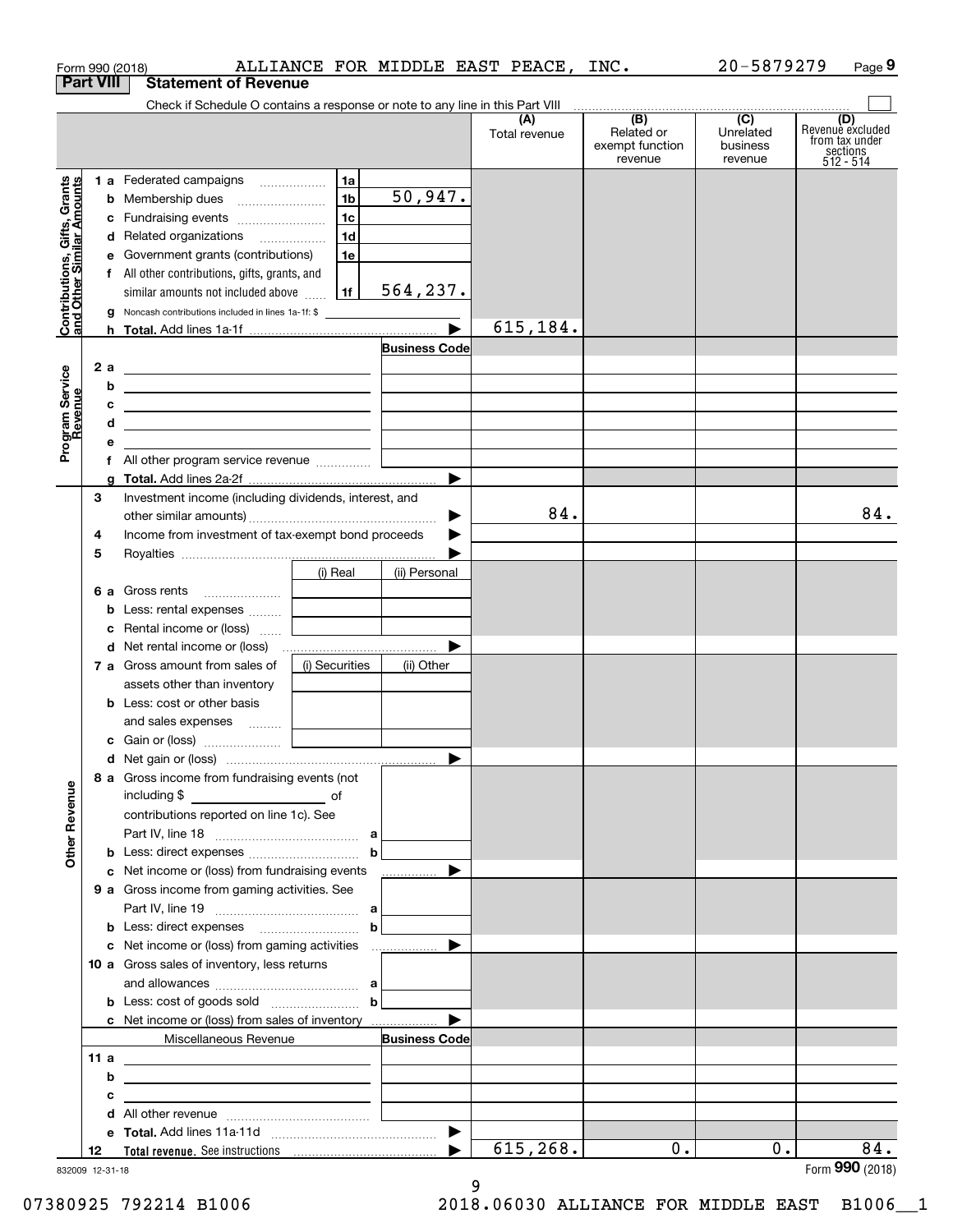| Grants and other assistance to domestic                                                                   |                       |          |                      |  |
|-----------------------------------------------------------------------------------------------------------|-----------------------|----------|----------------------|--|
| individuals. See Part IV, line 22                                                                         |                       |          |                      |  |
| Grants and other assistance to foreign                                                                    |                       |          |                      |  |
| organizations, foreign governments, and foreign                                                           |                       |          |                      |  |
| individuals. See Part IV, lines 15 and 16                                                                 |                       |          |                      |  |
| Benefits paid to or for members                                                                           |                       |          |                      |  |
| Compensation of current officers, directors,                                                              |                       |          |                      |  |
| trustees, and key employees                                                                               |                       |          |                      |  |
| Compensation not included above, to disqualified                                                          |                       |          |                      |  |
| persons (as defined under section $4958(f)(1)$ ) and                                                      |                       |          |                      |  |
| persons described in section $4958(c)(3)(B)$                                                              |                       |          |                      |  |
|                                                                                                           | 417,124.              | 258,228. | 58,336.              |  |
| Pension plan accruals and contributions (include                                                          |                       |          |                      |  |
| section 401(k) and 403(b) employer contributions)                                                         |                       |          |                      |  |
|                                                                                                           |                       |          |                      |  |
|                                                                                                           | 74,130.               | 23,961.  | 50, 169.             |  |
| Fees for services (non-employees):                                                                        |                       |          |                      |  |
|                                                                                                           |                       |          |                      |  |
|                                                                                                           | 466.                  | 233.     | 233.                 |  |
|                                                                                                           | 8,825.                |          | 8,825.               |  |
|                                                                                                           |                       |          |                      |  |
| Professional fundraising services. See Part IV, line 17                                                   |                       |          |                      |  |
|                                                                                                           |                       |          |                      |  |
| Other. (If line 11g amount exceeds 10% of line 25,                                                        |                       |          |                      |  |
| column (A) amount, list line 11g expenses on Sch 0.)                                                      | 17,350.               | 10,577.  | 3,351.               |  |
|                                                                                                           |                       |          |                      |  |
|                                                                                                           | 11,783.               | 6,983.   | 3,137.               |  |
|                                                                                                           | 7,887.                | 641.     | 725.                 |  |
|                                                                                                           |                       |          |                      |  |
|                                                                                                           |                       |          |                      |  |
| Travel                                                                                                    | $\overline{59,254}$ . | 44,412.  |                      |  |
| Payments of travel or entertainment expenses                                                              |                       |          |                      |  |
| for any federal, state, or local public officials                                                         |                       |          |                      |  |
| Conferences, conventions, and meetings                                                                    | 9,703.                | 3,881.   | 3,881.               |  |
| Interest                                                                                                  |                       |          |                      |  |
|                                                                                                           |                       |          |                      |  |
| Depreciation, depletion, and amortization                                                                 | 589.                  |          | 589.                 |  |
| Insurance                                                                                                 | $\overline{5,202}$ .  |          | $\overline{5,202}$ . |  |
| Other expenses. Itemize expenses not covered                                                              |                       |          |                      |  |
| above. (List miscellaneous expenses in line 24e. If line<br>24e amount exceeds 10% of line 25, column (A) |                       |          |                      |  |
| amount, list line 24e expenses on Schedule O.)                                                            |                       |          |                      |  |
| <b>EVENTS</b>                                                                                             | 22,445.               | 22,445.  |                      |  |
| MISC                                                                                                      | 8,482.                | 3,049.   | 5.<br>433.           |  |
| MEALS AND ENTERTAINMENT                                                                                   | 4,942.                | 2,689.   | 988.                 |  |

### <code>Form</code> 990 (2018) ALLIANCE FOR MIDDLE EAST PEACE, INC.  $20$  – 5879279  $\,$  Page **Part IX Statement of Functional Expenses**

Check if Schedule O contains a response or note to any line in this Part IX

**10**

Fundraising expenses

100,560.

10,577. 3,351. 3,422.

1,663.  $6,521.$ 

14,842.

1,941.

1,265.

 $\mathcal{L}^{\text{max}}$ 

**(C)** (C) (C)<br>
penses Program service Management and Fundrai<br>
expenses general expenses expen

Program service expenses

Form (2018) **990**

377,099. 140,869. 130,214.

10

**56**

Grants and other assistance to domestic organizations and domestic governments. See Part IV, line 21

*Do not include amounts reported on lines 6b,*

# **7**

**89**

**1011**

**ab**

**cdefg**

**121314**

**15161718**

## **192021222324**

**abcd**MEALS AND ENTERTAINMENT

Check here  $\bullet$  if following SOP 98-2 (ASC 958-720) **Total functional expenses.**  Add lines 1 through 24e **Joint costs.** Complete this line only if the organization **e25 26**reported in column (B) joint costs from a combined educational campaign and fundraising solicitation. All other expenses Check here  $\blacktriangleright$ 648,182.

832010 12-31-18

*7b, 8b, 9b, and 10b of Part VIII.*

**1**

**2**

**3**

**4**

*Section 501(c)(3) and 501(c)(4) organizations must complete all columns. All other organizations must complete column (A).*

**(A)**<br>Total expenses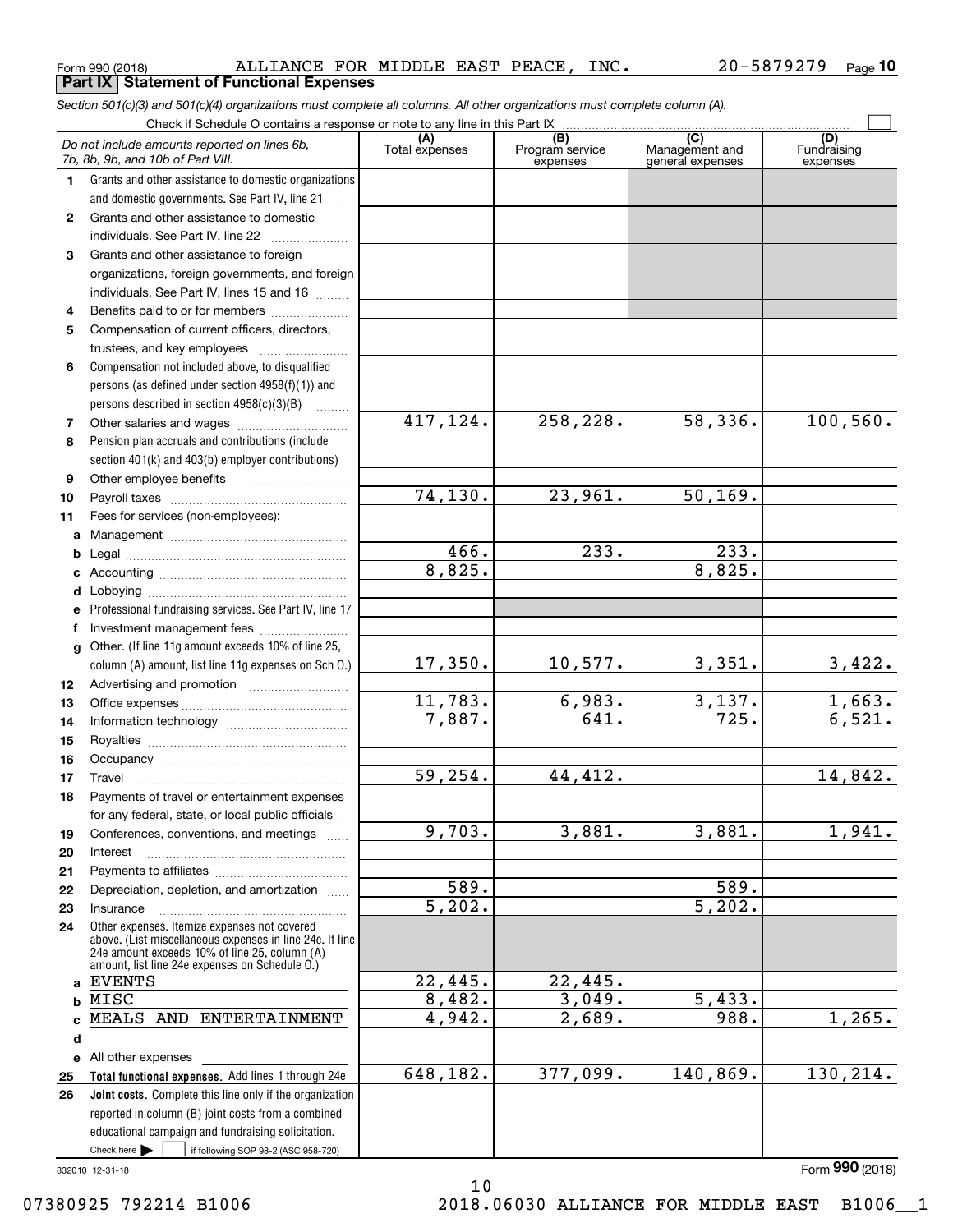# <code>Form</code> 990 (2018) ALLIANCE FOR MIDDLE EAST PEACE, INC.  $20$  – 5879279  $\,$  Page

**11**

|                             |          |                                                                                                                                                                                                                                |                 |                     | (A)<br>Beginning of year |                  | (B)<br>End of year |
|-----------------------------|----------|--------------------------------------------------------------------------------------------------------------------------------------------------------------------------------------------------------------------------------|-----------------|---------------------|--------------------------|------------------|--------------------|
|                             | 1        |                                                                                                                                                                                                                                |                 |                     | 171, 399.                | $\mathbf{1}$     | 106, 129.          |
|                             | 2        |                                                                                                                                                                                                                                |                 |                     |                          | $\mathbf 2$      |                    |
|                             | 3        |                                                                                                                                                                                                                                |                 |                     | 50,000.                  | 3                | 52,935.            |
|                             | 4        |                                                                                                                                                                                                                                |                 |                     |                          | 4                |                    |
|                             | 5        | Loans and other receivables from current and former officers, directors,                                                                                                                                                       |                 |                     |                          |                  |                    |
|                             |          | trustees, key employees, and highest compensated employees. Complete                                                                                                                                                           |                 |                     |                          |                  |                    |
|                             |          |                                                                                                                                                                                                                                |                 |                     |                          | 5                |                    |
|                             | 6        | Loans and other receivables from other disqualified persons (as defined under                                                                                                                                                  |                 |                     |                          |                  |                    |
|                             |          | section 4958(f)(1)), persons described in section 4958(c)(3)(B), and contributing                                                                                                                                              |                 |                     |                          |                  |                    |
|                             |          | employers and sponsoring organizations of section 501(c)(9) voluntary                                                                                                                                                          |                 |                     |                          |                  |                    |
|                             |          | employees' beneficiary organizations (see instr). Complete Part II of Sch L                                                                                                                                                    |                 |                     | 6                        |                  |                    |
| Assets                      | 7        |                                                                                                                                                                                                                                |                 |                     |                          | $\overline{7}$   |                    |
|                             | 8        |                                                                                                                                                                                                                                |                 |                     |                          | 8                |                    |
|                             | 9        |                                                                                                                                                                                                                                |                 |                     | 8,121.                   | $\boldsymbol{9}$ | 3,365.             |
|                             |          | <b>10a</b> Land, buildings, and equipment: cost or other                                                                                                                                                                       |                 |                     |                          |                  |                    |
|                             |          | basis. Complete Part VI of Schedule D  10a                                                                                                                                                                                     |                 | <u>2,945.</u>       |                          |                  |                    |
|                             |          | <b>b</b> Less: accumulated depreciation<br>. 1                                                                                                                                                                                 | 10 <sub>b</sub> | $\overline{820}$ .  | 1,714.                   | 10 <sub>c</sub>  | 2,125.             |
|                             | 11       |                                                                                                                                                                                                                                |                 |                     | 11                       |                  |                    |
|                             | 12       |                                                                                                                                                                                                                                |                 | 12                  |                          |                  |                    |
|                             | 13       |                                                                                                                                                                                                                                |                 |                     | 13                       |                  |                    |
|                             | 14       |                                                                                                                                                                                                                                |                 |                     |                          | 14               |                    |
|                             | 15       |                                                                                                                                                                                                                                |                 |                     |                          | 15               |                    |
|                             | 16       |                                                                                                                                                                                                                                |                 |                     | 231,234.                 | 16               | 164, 554.          |
|                             | 17       |                                                                                                                                                                                                                                |                 |                     | 44,676.                  | 17               | 10,910.            |
|                             | 18       |                                                                                                                                                                                                                                |                 |                     |                          | 18               |                    |
|                             | 19       | Deferred revenue manual contracts and contracts are all the contracts and contracts are contracted and contracts are contracted and contract are contracted and contract are contracted and contract are contracted and contra |                 |                     | 0.                       | 19               |                    |
|                             | 20       |                                                                                                                                                                                                                                |                 |                     |                          | 20               |                    |
|                             | 21       | Escrow or custodial account liability. Complete Part IV of Schedule D                                                                                                                                                          |                 | 1.1.1.1.1.1.1.1.1.1 |                          | 21               |                    |
|                             | 22       | Loans and other payables to current and former officers, directors, trustees,                                                                                                                                                  |                 |                     |                          |                  |                    |
|                             |          | key employees, highest compensated employees, and disqualified persons.                                                                                                                                                        |                 |                     |                          |                  |                    |
| Liabilities                 |          |                                                                                                                                                                                                                                |                 |                     |                          | 22               |                    |
|                             | 23       | Secured mortgages and notes payable to unrelated third parties                                                                                                                                                                 |                 |                     |                          | 23               |                    |
|                             | 24       |                                                                                                                                                                                                                                |                 |                     |                          | 24               |                    |
|                             | 25       | Other liabilities (including federal income tax, payables to related third                                                                                                                                                     |                 |                     |                          |                  |                    |
|                             |          | parties, and other liabilities not included on lines 17-24). Complete Part X of                                                                                                                                                |                 |                     |                          |                  |                    |
|                             |          | Schedule D                                                                                                                                                                                                                     |                 |                     |                          | 25               |                    |
|                             | 26       |                                                                                                                                                                                                                                |                 |                     | 44,676.                  | 26               | 10,910.            |
|                             |          | Organizations that follow SFAS 117 (ASC 958), check here $\blacktriangleright \begin{array}{ c } \hline X & \text{and} \end{array}$                                                                                            |                 |                     |                          |                  |                    |
|                             |          | complete lines 27 through 29, and lines 33 and 34.                                                                                                                                                                             |                 |                     | 66,558.                  |                  | 153,644.           |
|                             | 27       |                                                                                                                                                                                                                                |                 |                     | $\overline{120}$ ,000.   | 27               | 0.                 |
|                             | 28       |                                                                                                                                                                                                                                |                 |                     |                          | 28               |                    |
|                             | 29       | Permanently restricted net assets                                                                                                                                                                                              |                 |                     |                          | 29               |                    |
|                             |          | Organizations that do not follow SFAS 117 (ASC 958), check here ▶ □                                                                                                                                                            |                 |                     |                          |                  |                    |
|                             |          | and complete lines 30 through 34.                                                                                                                                                                                              |                 |                     |                          |                  |                    |
|                             | 30       |                                                                                                                                                                                                                                |                 |                     |                          | 30               |                    |
| Net Assets or Fund Balances | 31       | Paid-in or capital surplus, or land, building, or equipment fund                                                                                                                                                               |                 |                     |                          | 31<br>32         |                    |
|                             | 32<br>33 | Retained earnings, endowment, accumulated income, or other funds                                                                                                                                                               |                 |                     | 186,558.                 | 33               | 153,644.           |
|                             | 34       |                                                                                                                                                                                                                                |                 |                     | 231,234.                 | 34               | 164,554.           |
|                             |          |                                                                                                                                                                                                                                |                 |                     |                          |                  |                    |

Form (2018) **990**

**Part X Balance Sheet**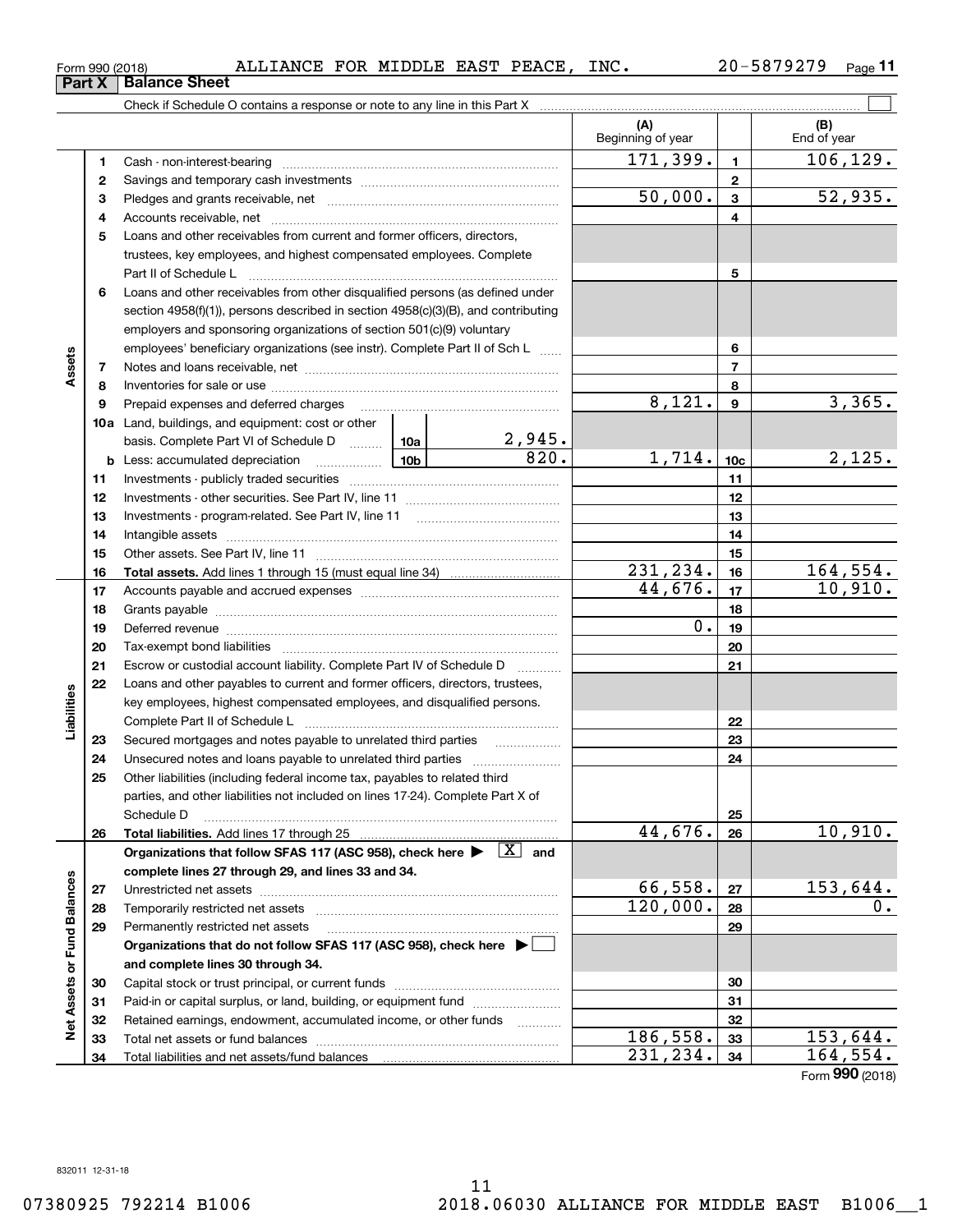|    | ALLIANCE FOR MIDDLE EAST PEACE, INC.<br>Form 990 (2018)                                                                                                                                 | 20-5879279              |                |            | Page $12$  |
|----|-----------------------------------------------------------------------------------------------------------------------------------------------------------------------------------------|-------------------------|----------------|------------|------------|
|    | <b>Reconciliation of Net Assets</b><br>Part XI                                                                                                                                          |                         |                |            |            |
|    |                                                                                                                                                                                         |                         |                |            |            |
|    |                                                                                                                                                                                         |                         |                |            |            |
| 1  | Total revenue (must equal Part VIII, column (A), line 12)                                                                                                                               | $\mathbf{1}$            |                | 615, 268.  |            |
| 2  |                                                                                                                                                                                         | $\overline{2}$          |                | 648,182.   |            |
| 3  | Revenue less expenses. Subtract line 2 from line 1                                                                                                                                      | $\mathbf{3}$            |                |            | $-32,914.$ |
| 4  | Net assets or fund balances at beginning of year (must equal Part X, line 33, column (A)) <i>massets</i> or fund balances at beginning of year (must equal Part X, line 33, column (A)) | $\overline{\mathbf{4}}$ |                |            | 186, 558.  |
| 5  | Net unrealized gains (losses) on investments                                                                                                                                            | 5                       |                |            |            |
| 6  | Donated services and use of facilities                                                                                                                                                  | 6                       |                |            |            |
| 7  | Investment expenses                                                                                                                                                                     | $\overline{7}$          |                |            |            |
| 8  | Prior period adjustments                                                                                                                                                                | 8                       |                |            |            |
| 9  |                                                                                                                                                                                         | 9                       |                |            | 0.         |
| 10 | Net assets or fund balances at end of year. Combine lines 3 through 9 (must equal Part X, line 33,                                                                                      |                         |                |            |            |
|    | column (B))                                                                                                                                                                             | 10                      |                | 153,644.   |            |
|    | Part XII Financial Statements and Reporting                                                                                                                                             |                         |                |            |            |
|    |                                                                                                                                                                                         |                         |                |            |            |
|    |                                                                                                                                                                                         |                         |                | <b>Yes</b> | <b>No</b>  |
| 1  | $\boxed{\mathbf{X}}$ Accrual<br>Accounting method used to prepare the Form 990: <u>June</u> Cash<br>Other                                                                               |                         |                |            |            |
|    | If the organization changed its method of accounting from a prior year or checked "Other," explain in Schedule O.                                                                       |                         |                |            |            |
|    | 2a Were the organization's financial statements compiled or reviewed by an independent accountant?                                                                                      |                         | 2a             |            | Χ          |
|    | If "Yes," check a box below to indicate whether the financial statements for the year were compiled or reviewed on a                                                                    |                         |                |            |            |
|    | separate basis, consolidated basis, or both:                                                                                                                                            |                         |                |            |            |
|    | Both consolidated and separate basis<br>Separate basis<br>Consolidated basis                                                                                                            |                         |                |            |            |
|    | <b>b</b> Were the organization's financial statements audited by an independent accountant?                                                                                             |                         | 2 <sub>b</sub> | X          |            |
|    | If "Yes," check a box below to indicate whether the financial statements for the year were audited on a separate basis,                                                                 |                         |                |            |            |
|    | consolidated basis, or both:                                                                                                                                                            |                         |                |            |            |
|    | $X$ Separate basis<br><b>Consolidated basis</b><br>Both consolidated and separate basis                                                                                                 |                         |                |            |            |
|    | c If "Yes" to line 2a or 2b, does the organization have a committee that assumes responsibility for oversight of the audit,                                                             |                         |                |            |            |
|    | review, or compilation of its financial statements and selection of an independent accountant?                                                                                          |                         | 2c             |            | x          |
|    | If the organization changed either its oversight process or selection process during the tax year, explain in Schedule O.                                                               |                         |                |            |            |
|    | 3a As a result of a federal award, was the organization required to undergo an audit or audits as set forth in the Single Audit                                                         |                         |                |            |            |
|    |                                                                                                                                                                                         |                         | 3a             |            | x          |
| b  | If "Yes," did the organization undergo the required audit or audits? If the organization did not undergo the required audit                                                             |                         |                |            |            |
|    | or audits, explain why in Schedule O and describe any steps taken to undergo such audits                                                                                                |                         | 3b             | nnn        |            |

Form (2018) **990**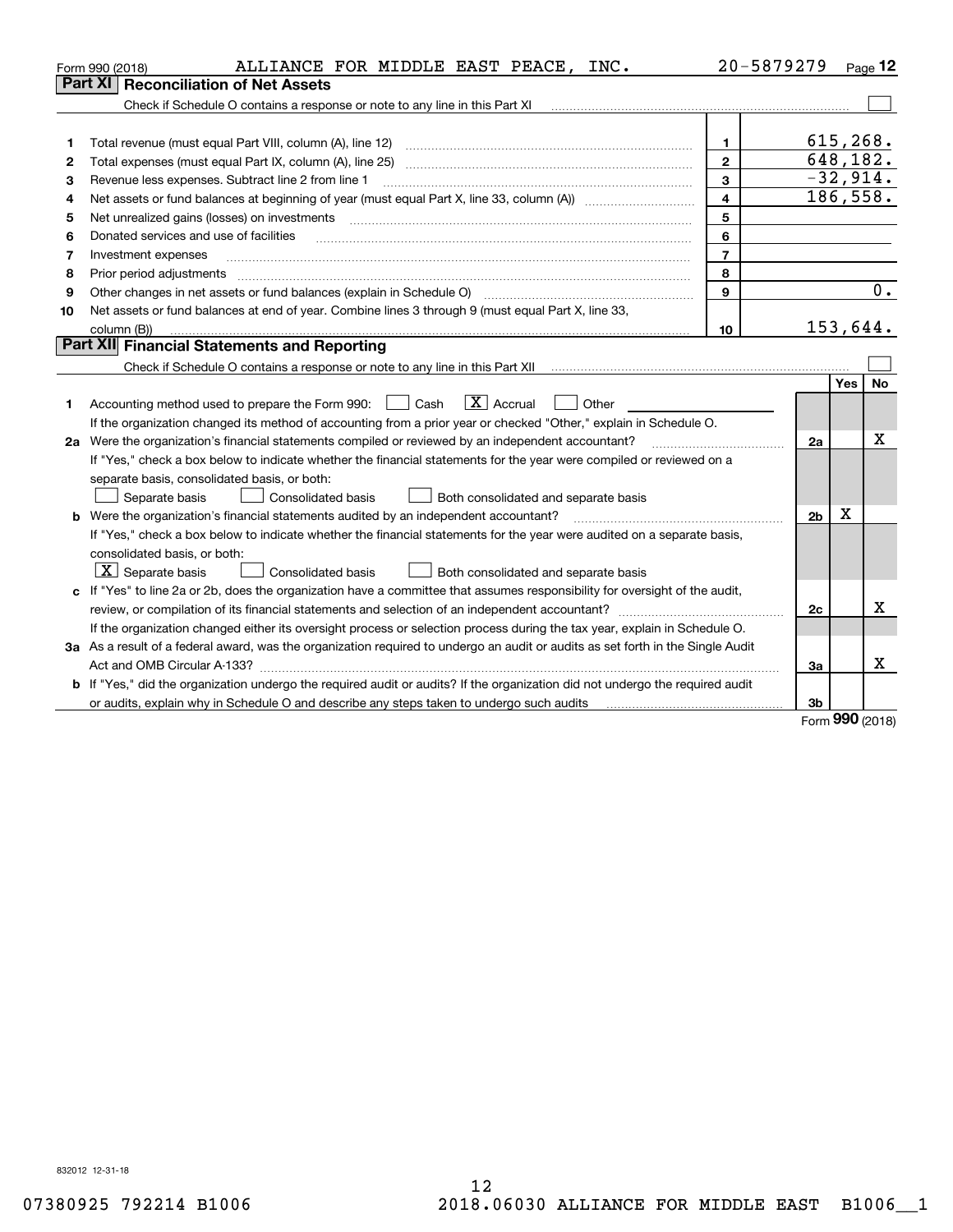| <b>SCHEDULE A</b> |
|-------------------|
|-------------------|

**(Form 990 or 990-EZ)**

# **Public Charity Status and Public Support**

**Complete if the organization is a section 501(c)(3) organization or a section 4947(a)(1) nonexempt charitable trust.**

| OMB No. 1545-0047     |
|-----------------------|
| 2018                  |
| <b>Open to Public</b> |

|                                           |          | Department of the Treasury<br>Internal Revenue Service |                                             |                                                                                                                             | Attach to Form 990 or Form 990-EZ.<br>Go to www.irs.gov/Form990 for instructions and the latest information.                                                                                                                                                                                                                                                                                                                                                                                                                                                                                                                                                                                                                                                                                                                                                                                                                                                                                                                                                                                                                                                                                                                                                                                                                                                |     |                                                                      |                                                      | <b>Open to Public</b><br>Inspection                |
|-------------------------------------------|----------|--------------------------------------------------------|---------------------------------------------|-----------------------------------------------------------------------------------------------------------------------------|-------------------------------------------------------------------------------------------------------------------------------------------------------------------------------------------------------------------------------------------------------------------------------------------------------------------------------------------------------------------------------------------------------------------------------------------------------------------------------------------------------------------------------------------------------------------------------------------------------------------------------------------------------------------------------------------------------------------------------------------------------------------------------------------------------------------------------------------------------------------------------------------------------------------------------------------------------------------------------------------------------------------------------------------------------------------------------------------------------------------------------------------------------------------------------------------------------------------------------------------------------------------------------------------------------------------------------------------------------------|-----|----------------------------------------------------------------------|------------------------------------------------------|----------------------------------------------------|
|                                           |          | Name of the organization                               |                                             |                                                                                                                             |                                                                                                                                                                                                                                                                                                                                                                                                                                                                                                                                                                                                                                                                                                                                                                                                                                                                                                                                                                                                                                                                                                                                                                                                                                                                                                                                                             |     |                                                                      |                                                      | <b>Employer identification number</b>              |
|                                           |          |                                                        |                                             |                                                                                                                             | ALLIANCE FOR MIDDLE EAST PEACE, INC.                                                                                                                                                                                                                                                                                                                                                                                                                                                                                                                                                                                                                                                                                                                                                                                                                                                                                                                                                                                                                                                                                                                                                                                                                                                                                                                        |     |                                                                      |                                                      | 20-5879279                                         |
| Part I                                    |          |                                                        |                                             |                                                                                                                             | Reason for Public Charity Status (All organizations must complete this part.) See instructions.                                                                                                                                                                                                                                                                                                                                                                                                                                                                                                                                                                                                                                                                                                                                                                                                                                                                                                                                                                                                                                                                                                                                                                                                                                                             |     |                                                                      |                                                      |                                                    |
| 1<br>2<br>з<br>4<br>5<br>6<br>7<br>8<br>9 |          | city, and state:                                       |                                             | section 170(b)(1)(A)(iv). (Complete Part II.)<br>section 170(b)(1)(A)(vi). (Complete Part II.)                              | The organization is not a private foundation because it is: (For lines 1 through 12, check only one box.)<br>A church, convention of churches, or association of churches described in section 170(b)(1)(A)(i).<br>A school described in section 170(b)(1)(A)(ii). (Attach Schedule E (Form 990 or 990-EZ).)<br>A hospital or a cooperative hospital service organization described in section 170(b)(1)(A)(iii).<br>A medical research organization operated in conjunction with a hospital described in section 170(b)(1)(A)(iii). Enter the hospital's name,<br>An organization operated for the benefit of a college or university owned or operated by a governmental unit described in<br>A federal, state, or local government or governmental unit described in section 170(b)(1)(A)(v).<br>An organization that normally receives a substantial part of its support from a governmental unit or from the general public described in<br>A community trust described in section 170(b)(1)(A)(vi). (Complete Part II.)<br>An agricultural research organization described in section 170(b)(1)(A)(ix) operated in conjunction with a land-grant college<br>or university or a non-land-grant college of agriculture (see instructions). Enter the name, city, and state of the college or                                                            |     |                                                                      |                                                      |                                                    |
| 11<br>12                                  | 10 $ X $ | university:                                            |                                             | See section 509(a)(2). (Complete Part III.)                                                                                 | An organization that normally receives: (1) more than 33 1/3% of its support from contributions, membership fees, and gross receipts from<br>activities related to its exempt functions - subject to certain exceptions, and (2) no more than 33 1/3% of its support from gross investment<br>income and unrelated business taxable income (less section 511 tax) from businesses acquired by the organization after June 30, 1975.<br>An organization organized and operated exclusively to test for public safety. See section 509(a)(4).<br>An organization organized and operated exclusively for the benefit of, to perform the functions of, or to carry out the purposes of one or<br>more publicly supported organizations described in section 509(a)(1) or section 509(a)(2). See section 509(a)(3). Check the box in                                                                                                                                                                                                                                                                                                                                                                                                                                                                                                                             |     |                                                                      |                                                      |                                                    |
| а<br>b<br>c<br>d<br>е                     |          |                                                        |                                             | organization. You must complete Part IV, Sections A and B.<br>organization(s). You must complete Part IV, Sections A and C. | lines 12a through 12d that describes the type of supporting organization and complete lines 12e, 12f, and 12g.<br>Type I. A supporting organization operated, supervised, or controlled by its supported organization(s), typically by giving<br>the supported organization(s) the power to regularly appoint or elect a majority of the directors or trustees of the supporting<br>Type II. A supporting organization supervised or controlled in connection with its supported organization(s), by having<br>control or management of the supporting organization vested in the same persons that control or manage the supported<br>Type III functionally integrated. A supporting organization operated in connection with, and functionally integrated with,<br>its supported organization(s) (see instructions). You must complete Part IV, Sections A, D, and E.<br>Type III non-functionally integrated. A supporting organization operated in connection with its supported organization(s)<br>that is not functionally integrated. The organization generally must satisfy a distribution requirement and an attentiveness<br>requirement (see instructions). You must complete Part IV, Sections A and D, and Part V.<br>Check this box if the organization received a written determination from the IRS that it is a Type I, Type II, Type III |     |                                                                      |                                                      |                                                    |
|                                           |          |                                                        |                                             |                                                                                                                             | functionally integrated, or Type III non-functionally integrated supporting organization.                                                                                                                                                                                                                                                                                                                                                                                                                                                                                                                                                                                                                                                                                                                                                                                                                                                                                                                                                                                                                                                                                                                                                                                                                                                                   |     |                                                                      |                                                      |                                                    |
| Ť.                                        |          |                                                        | Enter the number of supported organizations |                                                                                                                             |                                                                                                                                                                                                                                                                                                                                                                                                                                                                                                                                                                                                                                                                                                                                                                                                                                                                                                                                                                                                                                                                                                                                                                                                                                                                                                                                                             |     |                                                                      |                                                      |                                                    |
|                                           |          | (i) Name of supported<br>organization                  |                                             | Provide the following information about the supported organization(s).<br>(ii) EIN                                          | (iii) Type of organization<br>(described on lines 1-10<br>above (see instructions))                                                                                                                                                                                                                                                                                                                                                                                                                                                                                                                                                                                                                                                                                                                                                                                                                                                                                                                                                                                                                                                                                                                                                                                                                                                                         | Yes | (iv) Is the organization listed<br>in your governing document?<br>No | (v) Amount of monetary<br>support (see instructions) | (vi) Amount of other<br>support (see instructions) |
|                                           |          |                                                        |                                             |                                                                                                                             |                                                                                                                                                                                                                                                                                                                                                                                                                                                                                                                                                                                                                                                                                                                                                                                                                                                                                                                                                                                                                                                                                                                                                                                                                                                                                                                                                             |     |                                                                      |                                                      |                                                    |
| Total                                     |          |                                                        |                                             |                                                                                                                             |                                                                                                                                                                                                                                                                                                                                                                                                                                                                                                                                                                                                                                                                                                                                                                                                                                                                                                                                                                                                                                                                                                                                                                                                                                                                                                                                                             |     |                                                                      |                                                      |                                                    |

LHA For Paperwork Reduction Act Notice, see the Instructions for Form 990 or 990-EZ. 832021 10-11-18 Schedule A (Form 990 or 990-EZ) 2018 13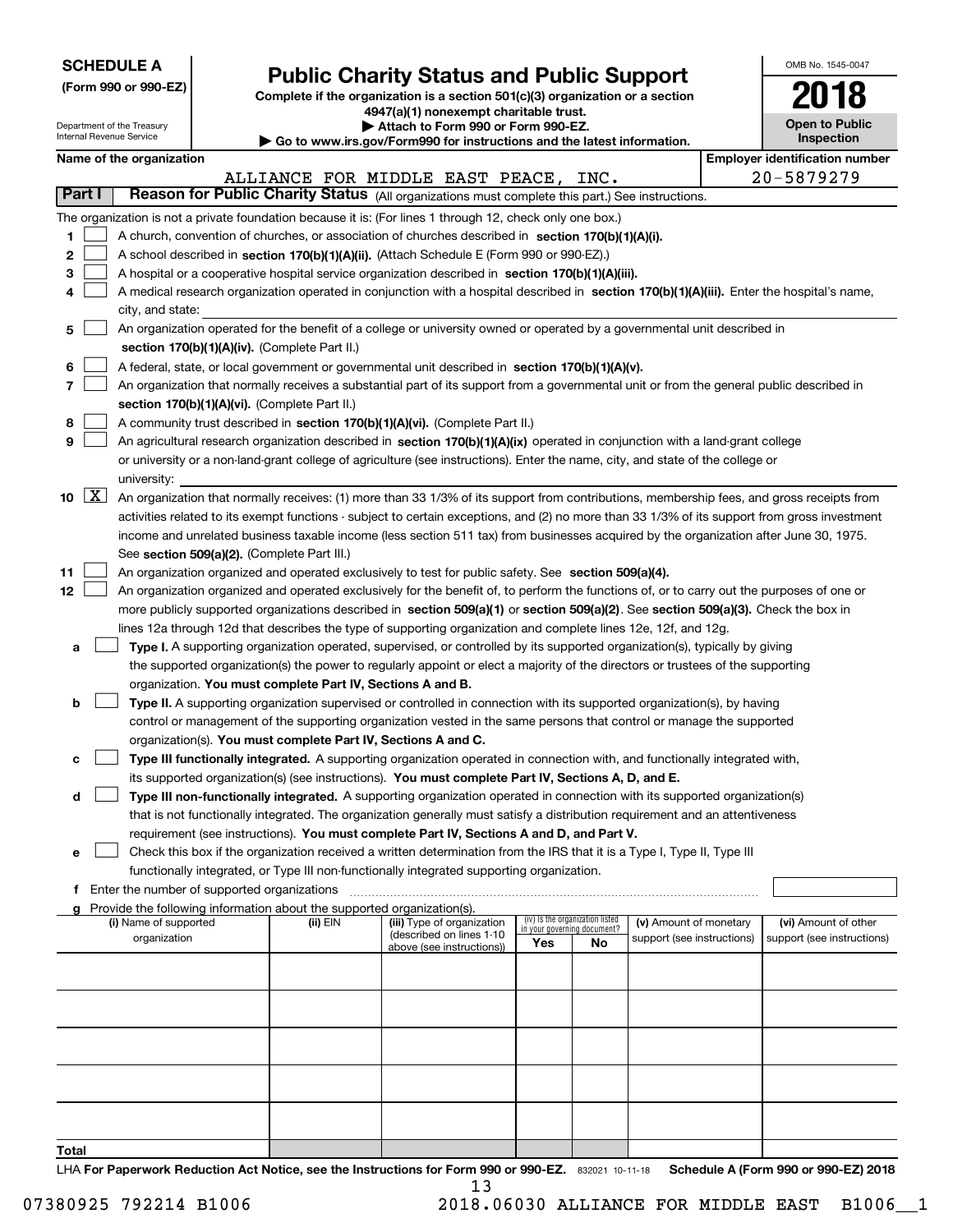### Schedule A (Form 990 or 990-EZ) 2018 Page ALLIANCE FOR MIDDLE EAST PEACE, INC. 20-5879279 **Part II Support Schedule for Organizations Described in Sections 170(b)(1)(A)(iv) and 170(b)(1)(A)(vi)**

(Complete only if you checked the box on line 5, 7, or 8 of Part I or if the organization failed to qualify under Part III. If the organization fails to qualify under the tests listed below, please complete Part III.)

|   | <b>Section A. Public Support</b>                                                                                                               |          |            |            |            |                                             |           |
|---|------------------------------------------------------------------------------------------------------------------------------------------------|----------|------------|------------|------------|---------------------------------------------|-----------|
|   | Calendar year (or fiscal year beginning in) $\blacktriangleright$                                                                              | (a) 2014 | $(b)$ 2015 | $(c)$ 2016 | $(d)$ 2017 | (e) 2018                                    | (f) Total |
|   | <b>1</b> Gifts, grants, contributions, and                                                                                                     |          |            |            |            |                                             |           |
|   | membership fees received. (Do not                                                                                                              |          |            |            |            |                                             |           |
|   | include any "unusual grants.")                                                                                                                 |          |            |            |            |                                             |           |
|   | 2 Tax revenues levied for the organ-                                                                                                           |          |            |            |            |                                             |           |
|   | ization's benefit and either paid to                                                                                                           |          |            |            |            |                                             |           |
|   | or expended on its behalf                                                                                                                      |          |            |            |            |                                             |           |
|   | 3 The value of services or facilities                                                                                                          |          |            |            |            |                                             |           |
|   | furnished by a governmental unit to                                                                                                            |          |            |            |            |                                             |           |
|   | the organization without charge                                                                                                                |          |            |            |            |                                             |           |
| 4 | <b>Total.</b> Add lines 1 through 3<br>a serenga dan serengai                                                                                  |          |            |            |            |                                             |           |
| 5 | The portion of total contributions                                                                                                             |          |            |            |            |                                             |           |
|   | by each person (other than a                                                                                                                   |          |            |            |            |                                             |           |
|   | governmental unit or publicly                                                                                                                  |          |            |            |            |                                             |           |
|   | supported organization) included                                                                                                               |          |            |            |            |                                             |           |
|   | on line 1 that exceeds 2% of the                                                                                                               |          |            |            |            |                                             |           |
|   | amount shown on line 11,                                                                                                                       |          |            |            |            |                                             |           |
|   | column (f)                                                                                                                                     |          |            |            |            |                                             |           |
|   | 6 Public support. Subtract line 5 from line 4.                                                                                                 |          |            |            |            |                                             |           |
|   | <b>Section B. Total Support</b>                                                                                                                |          |            |            |            |                                             |           |
|   | Calendar year (or fiscal year beginning in)                                                                                                    | (a) 2014 | $(b)$ 2015 | $(c)$ 2016 | $(d)$ 2017 | (e) 2018                                    | (f) Total |
|   | 7 Amounts from line 4                                                                                                                          |          |            |            |            |                                             |           |
| 8 | Gross income from interest,                                                                                                                    |          |            |            |            |                                             |           |
|   | dividends, payments received on                                                                                                                |          |            |            |            |                                             |           |
|   | securities loans, rents, royalties,                                                                                                            |          |            |            |            |                                             |           |
|   | and income from similar sources                                                                                                                |          |            |            |            |                                             |           |
| 9 | Net income from unrelated business                                                                                                             |          |            |            |            |                                             |           |
|   | activities, whether or not the                                                                                                                 |          |            |            |            |                                             |           |
|   | business is regularly carried on                                                                                                               |          |            |            |            |                                             |           |
|   | <b>10</b> Other income. Do not include gain                                                                                                    |          |            |            |            |                                             |           |
|   | or loss from the sale of capital                                                                                                               |          |            |            |            |                                             |           |
|   | assets (Explain in Part VI.)                                                                                                                   |          |            |            |            |                                             |           |
|   | <b>11 Total support.</b> Add lines 7 through 10                                                                                                |          |            |            |            |                                             |           |
|   | <b>12</b> Gross receipts from related activities, etc. (see instructions)                                                                      |          |            |            |            | 12                                          |           |
|   | 13 First five years. If the Form 990 is for the organization's first, second, third, fourth, or fifth tax year as a section 501(c)(3)          |          |            |            |            |                                             |           |
|   | organization, check this box and stop here                                                                                                     |          |            |            |            |                                             |           |
|   | Section C. Computation of Public Support Percentage                                                                                            |          |            |            |            |                                             |           |
|   | 14 Public support percentage for 2018 (line 6, column (f) divided by line 11, column (f) <i>manumumumumum</i>                                  |          |            |            |            | 14                                          | %         |
|   |                                                                                                                                                |          |            |            |            | 15                                          | %         |
|   | 16a 33 1/3% support test - 2018. If the organization did not check the box on line 13, and line 14 is 33 1/3% or more, check this box and      |          |            |            |            |                                             |           |
|   | stop here. The organization qualifies as a publicly supported organization                                                                     |          |            |            |            |                                             |           |
|   | b 33 1/3% support test - 2017. If the organization did not check a box on line 13 or 16a, and line 15 is 33 1/3% or more, check this box       |          |            |            |            |                                             |           |
|   | and stop here. The organization qualifies as a publicly supported organization                                                                 |          |            |            |            |                                             |           |
|   | 17a 10% -facts-and-circumstances test - 2018. If the organization did not check a box on line 13, 16a, or 16b, and line 14 is 10% or more,     |          |            |            |            |                                             |           |
|   | and if the organization meets the "facts-and-circumstances" test, check this box and stop here. Explain in Part VI how the organization        |          |            |            |            |                                             |           |
|   | meets the "facts-and-circumstances" test. The organization qualifies as a publicly supported organization                                      |          |            |            |            |                                             |           |
|   | <b>b 10% -facts-and-circumstances test - 2017.</b> If the organization did not check a box on line 13, 16a, 16b, or 17a, and line 15 is 10% or |          |            |            |            |                                             |           |
|   | more, and if the organization meets the "facts-and-circumstances" test, check this box and stop here. Explain in Part VI how the               |          |            |            |            |                                             |           |
|   | organization meets the "facts-and-circumstances" test. The organization qualifies as a publicly supported organization                         |          |            |            |            |                                             |           |
|   | 18 Private foundation. If the organization did not check a box on line 13, 16a, 16b, 17a, or 17b, check this box and see instructions          |          |            |            |            | <b>Cohodulo A (Form 000 or 000 EZ) 2010</b> |           |

**Schedule A (Form 990 or 990-EZ) 2018**

**2**

832022 10-11-18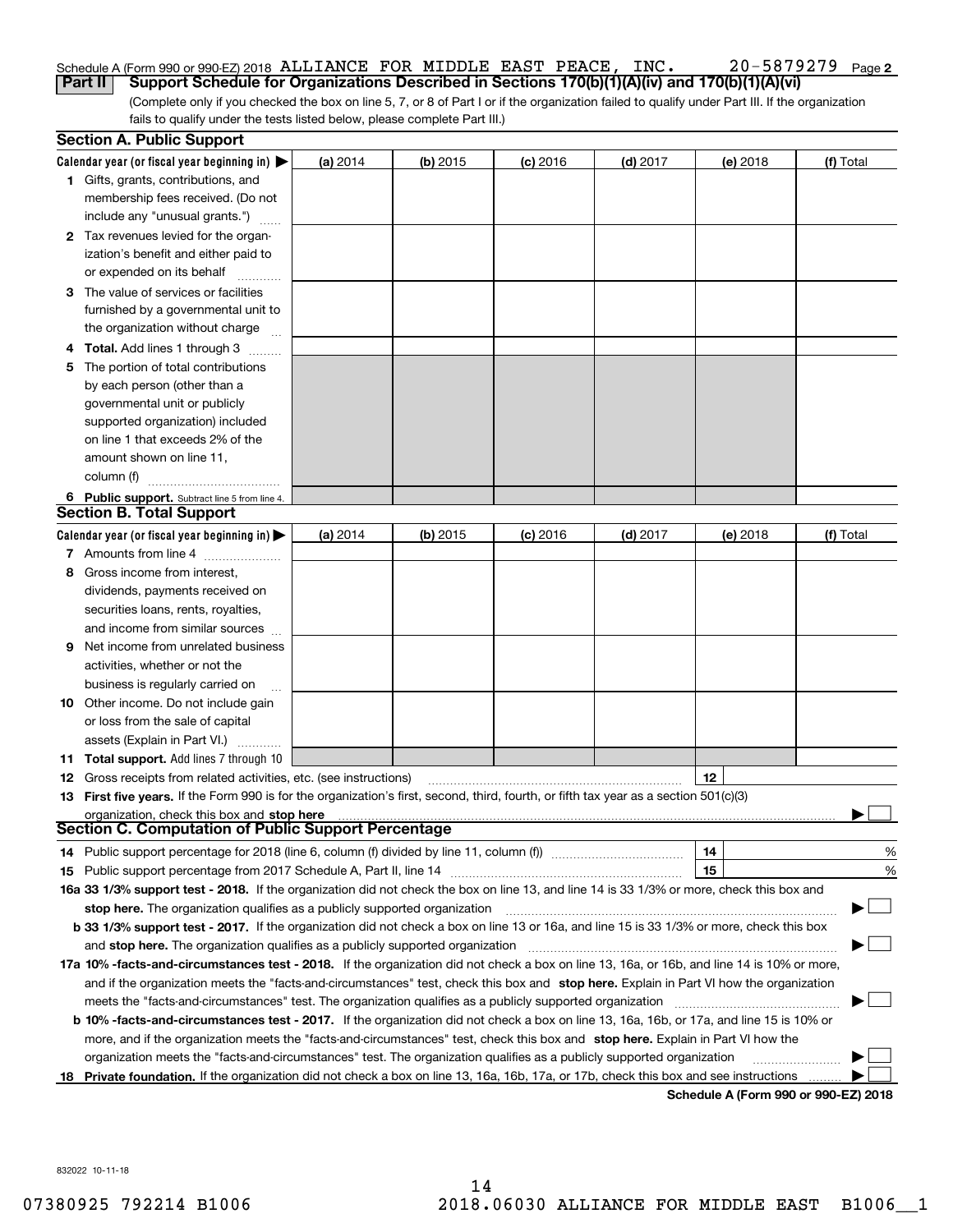### Schedule A (Form 990 or 990-EZ) 2018 Page ALLIANCE FOR MIDDLE EAST PEACE, INC. 20-5879279 **Part III Support Schedule for Organizations Described in Section 509(a)(2)**

(Complete only if you checked the box on line 10 of Part I or if the organization failed to qualify under Part II. If the organization fails to qualify under the tests listed below, please complete Part II.)

|    | <b>Section A. Public Support</b>                                                                                                                                                         |          |                        |            |            |                                      |                                                        |
|----|------------------------------------------------------------------------------------------------------------------------------------------------------------------------------------------|----------|------------------------|------------|------------|--------------------------------------|--------------------------------------------------------|
|    | Calendar year (or fiscal year beginning in)                                                                                                                                              | (a) 2014 | $(b)$ 2015             | $(c)$ 2016 | $(d)$ 2017 | (e) 2018                             | (f) Total                                              |
|    | 1 Gifts, grants, contributions, and                                                                                                                                                      |          |                        |            |            |                                      |                                                        |
|    | membership fees received. (Do not                                                                                                                                                        |          |                        |            |            |                                      |                                                        |
|    | include any "unusual grants.")                                                                                                                                                           | 474,076. | 286,898.               | 378,874.   | 563,758.   | 640,183.                             | 2343789.                                               |
|    | 2 Gross receipts from admissions,<br>merchandise sold or services per-<br>formed, or facilities furnished in<br>any activity that is related to the<br>organization's tax-exempt purpose |          |                        |            |            |                                      |                                                        |
|    | 3 Gross receipts from activities that                                                                                                                                                    |          |                        |            |            |                                      |                                                        |
|    | are not an unrelated trade or bus-                                                                                                                                                       |          |                        |            |            |                                      |                                                        |
|    | iness under section 513                                                                                                                                                                  |          |                        |            |            |                                      |                                                        |
|    | 4 Tax revenues levied for the organ-                                                                                                                                                     |          |                        |            |            |                                      |                                                        |
|    | ization's benefit and either paid to                                                                                                                                                     |          |                        |            |            |                                      |                                                        |
|    | or expended on its behalf                                                                                                                                                                |          |                        |            |            |                                      |                                                        |
|    | 5 The value of services or facilities<br>furnished by a governmental unit to                                                                                                             |          |                        |            |            |                                      |                                                        |
|    | the organization without charge                                                                                                                                                          |          |                        |            |            |                                      |                                                        |
|    | <b>6 Total.</b> Add lines 1 through 5                                                                                                                                                    | 474,076. | $\overline{286,898}$ . | 378,874.   | 563,758.   | 640,183.                             | $\overline{23}43789.$                                  |
|    | 7a Amounts included on lines 1, 2, and<br>3 received from disqualified persons                                                                                                           |          |                        |            |            |                                      | 0.                                                     |
|    | <b>b</b> Amounts included on lines 2 and 3 received<br>from other than disqualified persons that<br>exceed the greater of \$5,000 or 1% of the                                           |          |                        |            |            |                                      |                                                        |
|    | amount on line 13 for the year                                                                                                                                                           |          |                        |            |            |                                      | 0.                                                     |
|    | c Add lines 7a and 7b                                                                                                                                                                    |          |                        |            |            |                                      | 0.                                                     |
|    | 8 Public support. (Subtract line 7c from line 6.)<br>Section B. Total Support                                                                                                            |          |                        |            |            |                                      | 2343789.                                               |
|    | Calendar year (or fiscal year beginning in)                                                                                                                                              | (a) 2014 | $(b)$ 2015             | $(c)$ 2016 | $(d)$ 2017 | (e) 2018                             | (f) Total                                              |
|    | 9 Amounts from line 6                                                                                                                                                                    | 474,076. | 286,898.               | 378,874.   | 563,758.   | 640,183.                             | 2343789.                                               |
|    | 10a Gross income from interest,<br>dividends, payments received on<br>securities loans, rents, royalties,<br>and income from similar sources                                             |          |                        |            |            | 84.                                  | 84.                                                    |
|    | <b>b</b> Unrelated business taxable income                                                                                                                                               |          |                        |            |            |                                      |                                                        |
|    | (less section 511 taxes) from businesses<br>acquired after June 30, 1975                                                                                                                 |          |                        |            |            |                                      |                                                        |
|    | c Add lines 10a and 10b                                                                                                                                                                  |          |                        |            |            | 84.                                  | $\overline{84}$ .                                      |
|    | <b>11</b> Net income from unrelated business<br>activities not included in line 10b,<br>whether or not the business is<br>regularly carried on                                           |          |                        |            |            |                                      |                                                        |
|    | <b>12</b> Other income. Do not include gain<br>or loss from the sale of capital<br>assets (Explain in Part VI.)                                                                          |          |                        |            |            |                                      |                                                        |
|    | <b>13 Total support.</b> (Add lines 9, 10c, 11, and 12.)                                                                                                                                 | 474,076. | 286,898.               | 378,874.   | 563,758.   | 640, 267.                            | 2343873.                                               |
|    | 14 First five years. If the Form 990 is for the organization's first, second, third, fourth, or fifth tax year as a section 501(c)(3) organization,                                      |          |                        |            |            |                                      |                                                        |
|    |                                                                                                                                                                                          |          |                        |            |            |                                      |                                                        |
|    | <b>Section C. Computation of Public Support Percentage</b>                                                                                                                               |          |                        |            |            |                                      |                                                        |
|    | 15 Public support percentage for 2018 (line 8, column (f), divided by line 13, column (f))                                                                                               |          |                        |            |            | 15                                   | 100.00<br>$\%$                                         |
|    | 16 Public support percentage from 2017 Schedule A, Part III, line 15                                                                                                                     |          |                        |            |            | 16                                   | 100.00<br>%                                            |
|    | <b>Section D. Computation of Investment Income Percentage</b>                                                                                                                            |          |                        |            |            |                                      |                                                        |
|    | 17 Investment income percentage for 2018 (line 10c, column (f), divided by line 13, column (f))                                                                                          |          |                        |            |            | 17                                   | .00<br>%                                               |
|    | <b>18</b> Investment income percentage from <b>2017</b> Schedule A, Part III, line 17                                                                                                    |          |                        |            |            | 18                                   | %                                                      |
|    | 19a 33 1/3% support tests - 2018. If the organization did not check the box on line 14, and line 15 is more than 33 1/3%, and line 17 is not                                             |          |                        |            |            |                                      |                                                        |
|    | more than 33 1/3%, check this box and stop here. The organization qualifies as a publicly supported organization                                                                         |          |                        |            |            |                                      | $\blacktriangleright$ $\lfloor$ $\mathbf{X}$ $\rfloor$ |
|    | <b>b 33 1/3% support tests - 2017.</b> If the organization did not check a box on line 14 or line 19a, and line 16 is more than 33 1/3%, and                                             |          |                        |            |            |                                      |                                                        |
|    | line 18 is not more than 33 1/3%, check this box and stop here. The organization qualifies as a publicly supported organization                                                          |          |                        |            |            |                                      |                                                        |
| 20 | Private foundation. If the organization did not check a box on line 14, 19a, or 19b, check this box and see instructions                                                                 |          |                        |            |            |                                      |                                                        |
|    | 832023 10-11-18                                                                                                                                                                          |          | 15                     |            |            | Schedule A (Form 990 or 990-EZ) 2018 |                                                        |

07380925 792214 B1006 2018.06030 ALLIANCE FOR MIDDLE EAST B1006\_1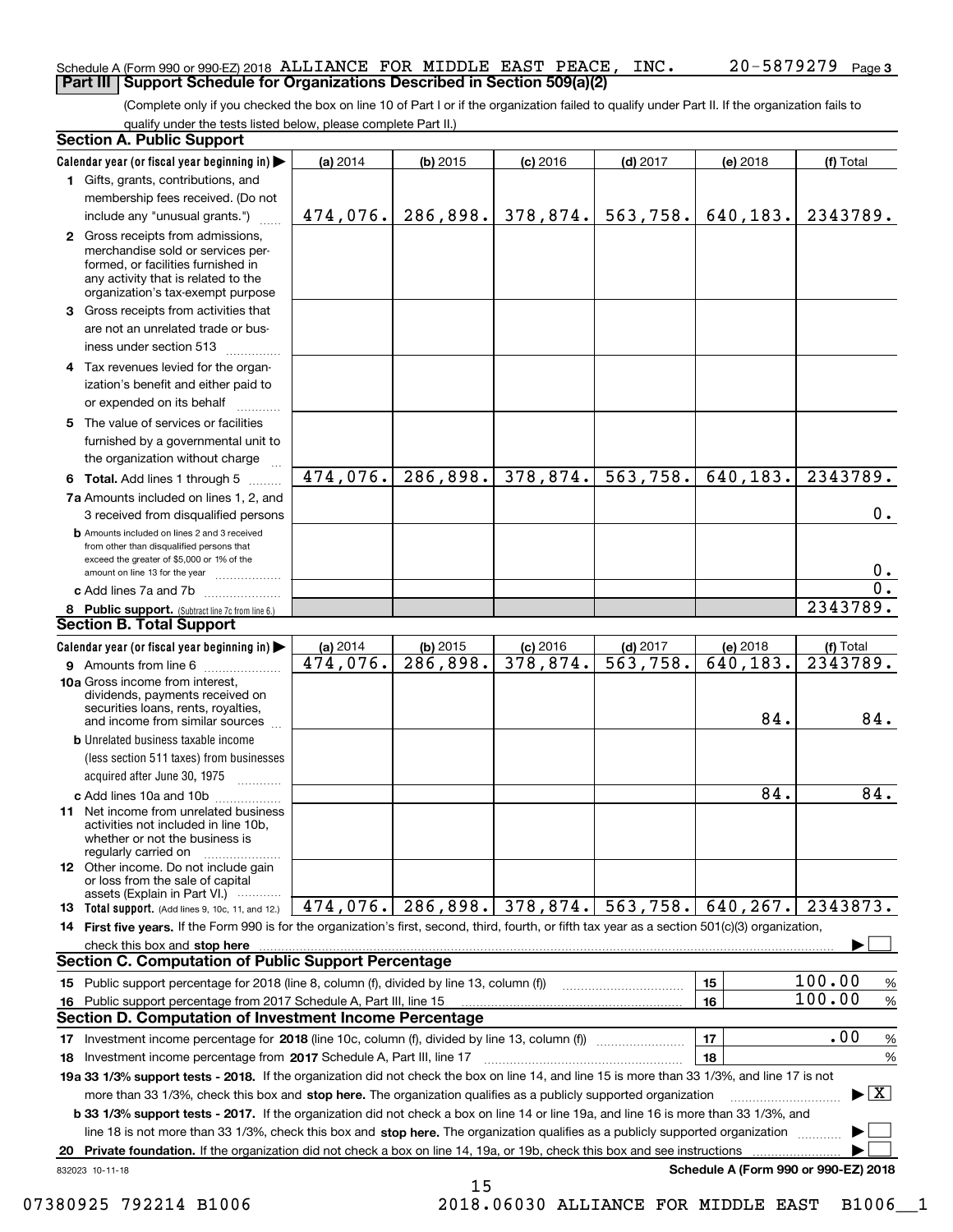**1**

**2**

**3a**

**3b**

**3c**

**4a**

**4b**

**4c**

**5a**

**5b5c**

**6**

**7**

**8**

**YesNo**

### **Part IV Supporting Organizations**

(Complete only if you checked a box in line 12 on Part I. If you checked 12a of Part I, complete Sections A and B. If you checked 12b of Part I, complete Sections A and C. If you checked 12c of Part I, complete Sections A, D, and E. If you checked 12d of Part I, complete Sections A and D, and complete Part V.)

### **Section A. All Supporting Organizations**

- **1** Are all of the organization's supported organizations listed by name in the organization's governing documents? If "No," describe in **Part VI** how the supported organizations are designated. If designated by *class or purpose, describe the designation. If historic and continuing relationship, explain.*
- **2** Did the organization have any supported organization that does not have an IRS determination of status under section 509(a)(1) or (2)? If "Yes," explain in Part VI how the organization determined that the supported *organization was described in section 509(a)(1) or (2).*
- **3a** Did the organization have a supported organization described in section 501(c)(4), (5), or (6)? If "Yes," answer *(b) and (c) below.*
- **b** Did the organization confirm that each supported organization qualified under section 501(c)(4), (5), or (6) and satisfied the public support tests under section 509(a)(2)? If "Yes," describe in **Part VI** when and how the *organization made the determination.*
- **c**Did the organization ensure that all support to such organizations was used exclusively for section 170(c)(2)(B) purposes? If "Yes," explain in **Part VI** what controls the organization put in place to ensure such use.
- **4a***If* Was any supported organization not organized in the United States ("foreign supported organization")? *"Yes," and if you checked 12a or 12b in Part I, answer (b) and (c) below.*
- **b** Did the organization have ultimate control and discretion in deciding whether to make grants to the foreign supported organization? If "Yes," describe in **Part VI** how the organization had such control and discretion *despite being controlled or supervised by or in connection with its supported organizations.*
- **c** Did the organization support any foreign supported organization that does not have an IRS determination under sections 501(c)(3) and 509(a)(1) or (2)? If "Yes," explain in **Part VI** what controls the organization used *to ensure that all support to the foreign supported organization was used exclusively for section 170(c)(2)(B) purposes.*
- **5a** Did the organization add, substitute, or remove any supported organizations during the tax year? If "Yes," answer (b) and (c) below (if applicable). Also, provide detail in **Part VI,** including (i) the names and EIN *numbers of the supported organizations added, substituted, or removed; (ii) the reasons for each such action; (iii) the authority under the organization's organizing document authorizing such action; and (iv) how the action was accomplished (such as by amendment to the organizing document).*
- **b** Type I or Type II only. Was any added or substituted supported organization part of a class already designated in the organization's organizing document?
- **cSubstitutions only.**  Was the substitution the result of an event beyond the organization's control?
- **6** Did the organization provide support (whether in the form of grants or the provision of services or facilities) to **Part VI.** *If "Yes," provide detail in* support or benefit one or more of the filing organization's supported organizations? anyone other than (i) its supported organizations, (ii) individuals that are part of the charitable class benefited by one or more of its supported organizations, or (iii) other supporting organizations that also
- **7**Did the organization provide a grant, loan, compensation, or other similar payment to a substantial contributor *If "Yes," complete Part I of Schedule L (Form 990 or 990-EZ).* regard to a substantial contributor? (as defined in section 4958(c)(3)(C)), a family member of a substantial contributor, or a 35% controlled entity with
- **8** Did the organization make a loan to a disqualified person (as defined in section 4958) not described in line 7? *If "Yes," complete Part I of Schedule L (Form 990 or 990-EZ).*
- **9a** Was the organization controlled directly or indirectly at any time during the tax year by one or more in section 509(a)(1) or (2))? If "Yes," *provide detail in* <code>Part VI.</code> disqualified persons as defined in section 4946 (other than foundation managers and organizations described
- **b** Did one or more disqualified persons (as defined in line 9a) hold a controlling interest in any entity in which the supporting organization had an interest? If "Yes," provide detail in P**art VI**.
- **c**Did a disqualified person (as defined in line 9a) have an ownership interest in, or derive any personal benefit from, assets in which the supporting organization also had an interest? If "Yes," provide detail in P**art VI.**
- **10a** Was the organization subject to the excess business holdings rules of section 4943 because of section supporting organizations)? If "Yes," answer 10b below. 4943(f) (regarding certain Type II supporting organizations, and all Type III non-functionally integrated
- **b** Did the organization have any excess business holdings in the tax year? (Use Schedule C, Form 4720, to *determine whether the organization had excess business holdings.)*

832024 10-11-18



07380925 792214 B1006 2018.06030 ALLIANCE FOR MIDDLE EAST B1006 1

16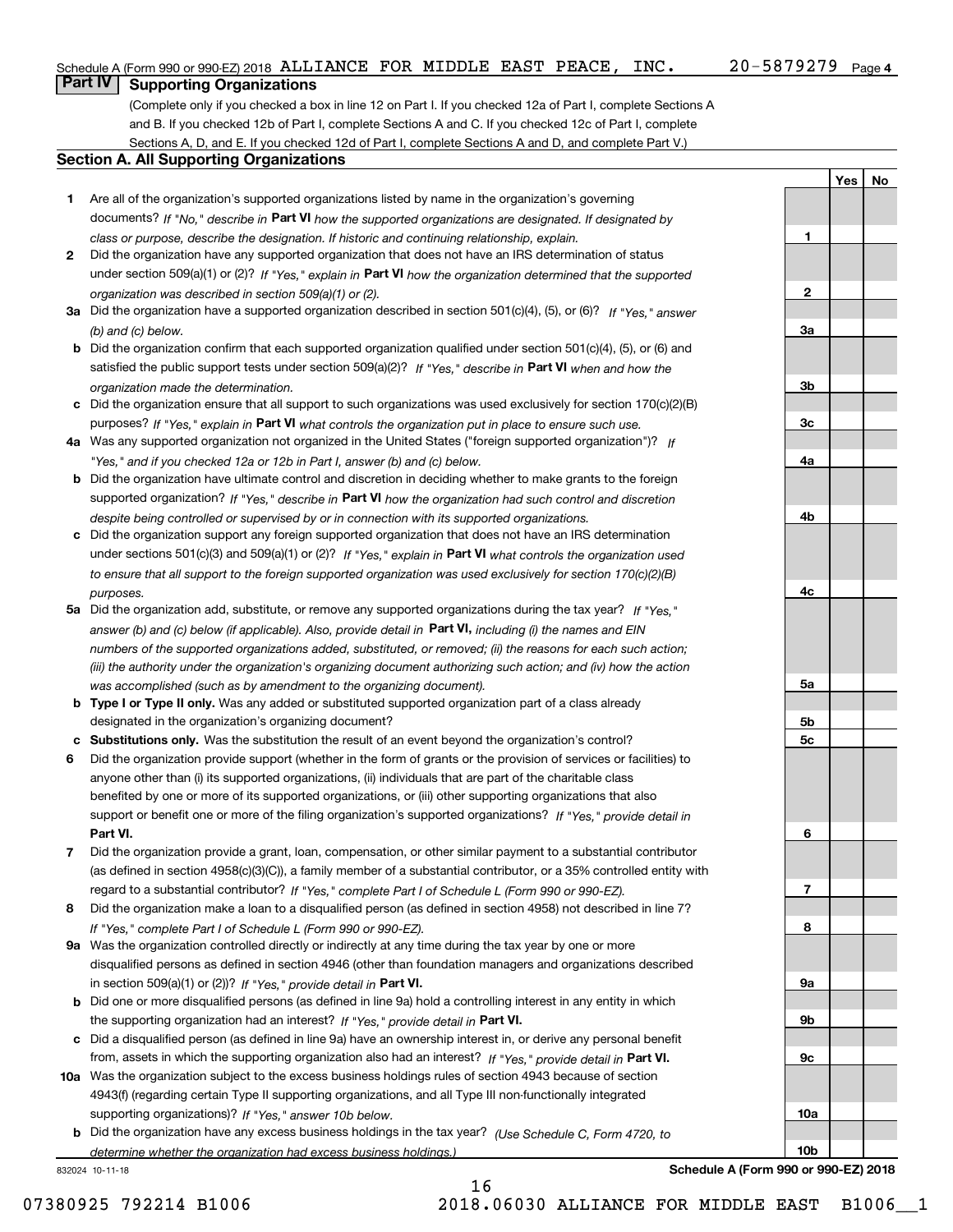### Schedule A (Form 990 or 990-EZ) 2018 ALLIANCE FOR MIDDLE EAST PEACE, INC. 20-5879279 Page 5 ALLIANCE FOR MIDDLE EAST PEACE, INC. 20-5879279

|    | Part IV<br><b>Supporting Organizations (continued)</b>                                                                            |                 |     |    |
|----|-----------------------------------------------------------------------------------------------------------------------------------|-----------------|-----|----|
|    |                                                                                                                                   |                 | Yes | No |
| 11 | Has the organization accepted a gift or contribution from any of the following persons?                                           |                 |     |    |
|    | a A person who directly or indirectly controls, either alone or together with persons described in (b) and (c)                    |                 |     |    |
|    | below, the governing body of a supported organization?                                                                            | 11a             |     |    |
|    | <b>b</b> A family member of a person described in (a) above?                                                                      | 11 <sub>b</sub> |     |    |
|    | c A 35% controlled entity of a person described in (a) or (b) above? If "Yes" to a, b, or c, provide detail in Part VI.           | 11c             |     |    |
|    | <b>Section B. Type I Supporting Organizations</b>                                                                                 |                 |     |    |
|    |                                                                                                                                   |                 | Yes | No |
| 1  | Did the directors, trustees, or membership of one or more supported organizations have the power to                               |                 |     |    |
|    | regularly appoint or elect at least a majority of the organization's directors or trustees at all times during the                |                 |     |    |
|    | tax year? If "No," describe in Part VI how the supported organization(s) effectively operated, supervised, or                     |                 |     |    |
|    | controlled the organization's activities. If the organization had more than one supported organization,                           |                 |     |    |
|    | describe how the powers to appoint and/or remove directors or trustees were allocated among the supported                         |                 |     |    |
|    | organizations and what conditions or restrictions, if any, applied to such powers during the tax year.                            | 1               |     |    |
| 2  | Did the organization operate for the benefit of any supported organization other than the supported                               |                 |     |    |
|    | organization(s) that operated, supervised, or controlled the supporting organization? If "Yes," explain in                        |                 |     |    |
|    | Part VI how providing such benefit carried out the purposes of the supported organization(s) that operated,                       |                 |     |    |
|    | supervised, or controlled the supporting organization.                                                                            | 2               |     |    |
|    | <b>Section C. Type II Supporting Organizations</b>                                                                                |                 |     |    |
|    |                                                                                                                                   |                 | Yes | No |
| 1  | Were a majority of the organization's directors or trustees during the tax year also a majority of the directors                  |                 |     |    |
|    | or trustees of each of the organization's supported organization(s)? If "No," describe in Part VI how control                     |                 |     |    |
|    | or management of the supporting organization was vested in the same persons that controlled or managed                            |                 |     |    |
|    | the supported organization(s).                                                                                                    | 1               |     |    |
|    | <b>Section D. All Type III Supporting Organizations</b>                                                                           |                 |     |    |
|    |                                                                                                                                   |                 | Yes | No |
| 1  | Did the organization provide to each of its supported organizations, by the last day of the fifth month of the                    |                 |     |    |
|    | organization's tax year, (i) a written notice describing the type and amount of support provided during the prior tax             |                 |     |    |
|    | year, (ii) a copy of the Form 990 that was most recently filed as of the date of notification, and (iii) copies of the            |                 |     |    |
|    | organization's governing documents in effect on the date of notification, to the extent not previously provided?                  | 1               |     |    |
| 2  | Were any of the organization's officers, directors, or trustees either (i) appointed or elected by the supported                  |                 |     |    |
|    | organization(s) or (ii) serving on the governing body of a supported organization? If "No," explain in Part VI how                |                 |     |    |
|    | the organization maintained a close and continuous working relationship with the supported organization(s).                       | 2               |     |    |
| з  | By reason of the relationship described in (2), did the organization's supported organizations have a                             |                 |     |    |
|    | significant voice in the organization's investment policies and in directing the use of the organization's                        |                 |     |    |
|    | income or assets at all times during the tax year? If "Yes," describe in Part VI the role the organization's                      |                 |     |    |
|    | supported organizations played in this regard.                                                                                    | 3               |     |    |
|    | Section E. Type III Functionally Integrated Supporting Organizations                                                              |                 |     |    |
| 1  | Check the box next to the method that the organization used to satisfy the Integral Part Test during the year (see instructions). |                 |     |    |
| a  | The organization satisfied the Activities Test. Complete line 2 below.                                                            |                 |     |    |
| b  | The organization is the parent of each of its supported organizations. Complete line 3 below.                                     |                 |     |    |
| C  | The organization supported a governmental entity. Describe in Part VI how you supported a government entity (see instructions),   |                 |     |    |
| 2  | Activities Test. Answer (a) and (b) below.                                                                                        |                 | Yes | No |
| a  | Did substantially all of the organization's activities during the tax year directly further the exempt purposes of                |                 |     |    |
|    | the supported organization(s) to which the organization was responsive? If "Yes," then in Part VI identify                        |                 |     |    |
|    | those supported organizations and explain how these activities directly furthered their exempt purposes,                          |                 |     |    |
|    | how the organization was responsive to those supported organizations, and how the organization determined                         |                 |     |    |
|    | that these activities constituted substantially all of its activities.                                                            | 2a              |     |    |
|    | <b>b</b> Did the activities described in (a) constitute activities that, but for the organization's involvement, one or more      |                 |     |    |
|    | of the organization's supported organization(s) would have been engaged in? If "Yes," explain in Part VI the                      |                 |     |    |
|    | reasons for the organization's position that its supported organization(s) would have engaged in these                            |                 |     |    |
|    | activities but for the organization's involvement.                                                                                | 2b              |     |    |
| з  | Parent of Supported Organizations. Answer (a) and (b) below.                                                                      |                 |     |    |
| а  | Did the organization have the power to regularly appoint or elect a majority of the officers, directors, or                       |                 |     |    |
|    | trustees of each of the supported organizations? Provide details in Part VI.                                                      | За              |     |    |
| b  | Did the organization exercise a substantial degree of direction over the policies, programs, and activities of each               |                 |     |    |
|    | of its supported organizations? If "Yes," describe in Part VI the role played by the organization in this regard                  | 3b              |     |    |
|    | Schedule A (Form 990 or 990-EZ) 2018<br>832025 10-11-18                                                                           |                 |     |    |

17

07380925 792214 B1006 2018.06030 ALLIANCE FOR MIDDLE EAST B1006 1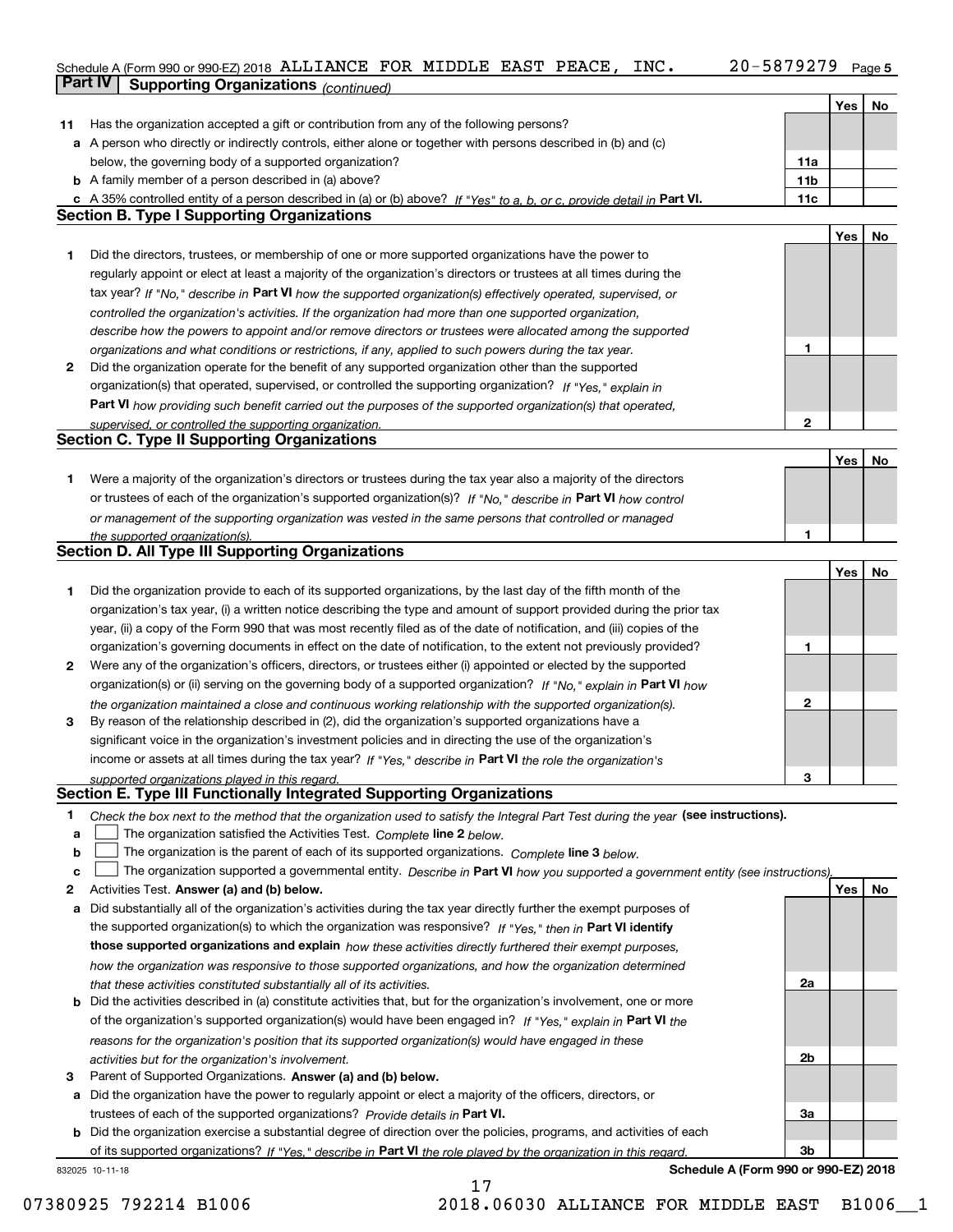| <b>Part V</b> | Schedule A (Form 990 or 990-EZ) 2018 ALLIANCE FOR MIDDLE EAST PEACE, INC.                                                                                                                                                                                     |                |                | $20 - 5879279$ Page 6          |
|---------------|---------------------------------------------------------------------------------------------------------------------------------------------------------------------------------------------------------------------------------------------------------------|----------------|----------------|--------------------------------|
| 1             | Type III Non-Functionally Integrated 509(a)(3) Supporting Organizations                                                                                                                                                                                       |                |                |                                |
|               | Check here if the organization satisfied the Integral Part Test as a qualifying trust on Nov. 20, 1970 (explain in Part VI.) See instructions. All<br>other Type III non-functionally integrated supporting organizations must complete Sections A through E. |                |                |                                |
|               | Section A - Adjusted Net Income                                                                                                                                                                                                                               |                | (A) Prior Year | (B) Current Year<br>(optional) |
| 1             | Net short-term capital gain                                                                                                                                                                                                                                   | 1.             |                |                                |
| 2             | Recoveries of prior-year distributions                                                                                                                                                                                                                        | $\mathbf{2}$   |                |                                |
| З             | Other gross income (see instructions)                                                                                                                                                                                                                         | 3              |                |                                |
| 4             | Add lines 1 through 3                                                                                                                                                                                                                                         | 4              |                |                                |
| 5             | Depreciation and depletion                                                                                                                                                                                                                                    | 5              |                |                                |
| 6             | Portion of operating expenses paid or incurred for production or                                                                                                                                                                                              |                |                |                                |
|               | collection of gross income or for management, conservation, or                                                                                                                                                                                                |                |                |                                |
|               | maintenance of property held for production of income (see instructions)                                                                                                                                                                                      | 6              |                |                                |
| 7             | Other expenses (see instructions)                                                                                                                                                                                                                             | $\overline{7}$ |                |                                |
| 8             | Adjusted Net Income (subtract lines 5, 6, and 7 from line 4)                                                                                                                                                                                                  | 8              |                |                                |
|               | <b>Section B - Minimum Asset Amount</b>                                                                                                                                                                                                                       |                | (A) Prior Year | (B) Current Year<br>(optional) |
| 1             | Aggregate fair market value of all non-exempt-use assets (see                                                                                                                                                                                                 |                |                |                                |
|               | instructions for short tax year or assets held for part of year):                                                                                                                                                                                             |                |                |                                |
|               | a Average monthly value of securities                                                                                                                                                                                                                         | 1a             |                |                                |
|               | <b>b</b> Average monthly cash balances                                                                                                                                                                                                                        | 1b             |                |                                |
|               | c Fair market value of other non-exempt-use assets                                                                                                                                                                                                            | 1c             |                |                                |
|               | d Total (add lines 1a, 1b, and 1c)                                                                                                                                                                                                                            | 1d             |                |                                |
|               | <b>e</b> Discount claimed for blockage or other                                                                                                                                                                                                               |                |                |                                |
|               | factors (explain in detail in Part VI):                                                                                                                                                                                                                       |                |                |                                |
| 2             | Acquisition indebtedness applicable to non-exempt-use assets                                                                                                                                                                                                  | $\mathbf{2}$   |                |                                |
| З             | Subtract line 2 from line 1d                                                                                                                                                                                                                                  | 3              |                |                                |
| 4             | Cash deemed held for exempt use. Enter 1-1/2% of line 3 (for greater amount,                                                                                                                                                                                  |                |                |                                |
|               | see instructions)                                                                                                                                                                                                                                             | 4              |                |                                |
| 5             | Net value of non-exempt-use assets (subtract line 4 from line 3)                                                                                                                                                                                              | 5              |                |                                |
| 6             | Multiply line 5 by .035                                                                                                                                                                                                                                       | 6              |                |                                |
| 7             | Recoveries of prior-year distributions                                                                                                                                                                                                                        | $\overline{7}$ |                |                                |
| 8             | Minimum Asset Amount (add line 7 to line 6)                                                                                                                                                                                                                   | 8              |                |                                |
|               | <b>Section C - Distributable Amount</b>                                                                                                                                                                                                                       |                |                | <b>Current Year</b>            |
|               | Adjusted net income for prior year (from Section A, line 8, Column A)                                                                                                                                                                                         | 1              |                |                                |
|               | Enter 85% of line 1                                                                                                                                                                                                                                           | 2              |                |                                |
| 3             | Minimum asset amount for prior year (from Section B, line 8, Column A)                                                                                                                                                                                        | 3              |                |                                |
| 4             | Enter greater of line 2 or line 3                                                                                                                                                                                                                             | 4              |                |                                |
| 5             | Income tax imposed in prior year                                                                                                                                                                                                                              | 5              |                |                                |
| 6             | <b>Distributable Amount.</b> Subtract line 5 from line 4, unless subject to                                                                                                                                                                                   |                |                |                                |
|               | emergency temporary reduction (see instructions)                                                                                                                                                                                                              | 6              |                |                                |
| 7             | Check here if the current year is the organization's first as a non-functionally integrated Type III supporting organization (see                                                                                                                             |                |                |                                |

instructions).

**Schedule A (Form 990 or 990-EZ) 2018**

832026 10-11-18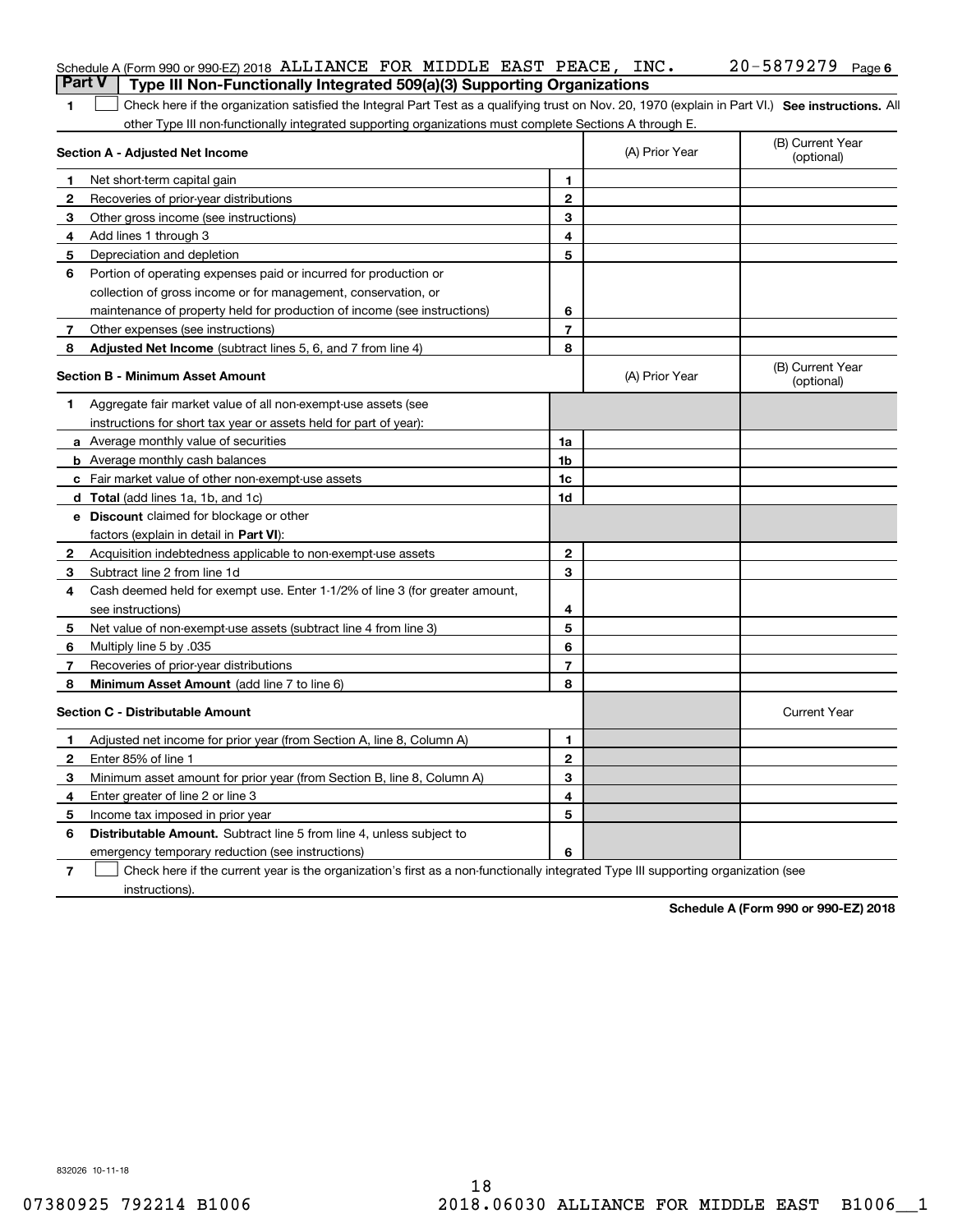### Schedule A (Form 990 or 990-EZ) 2018 Page ALLIANCE FOR MIDDLE EAST PEACE, INC. 20-5879279

| <b>Part V</b> | Type III Non-Functionally Integrated 509(a)(3) Supporting Organizations                    |                             | (continued)                           |                                         |
|---------------|--------------------------------------------------------------------------------------------|-----------------------------|---------------------------------------|-----------------------------------------|
|               | <b>Section D - Distributions</b>                                                           |                             |                                       | <b>Current Year</b>                     |
| 1             | Amounts paid to supported organizations to accomplish exempt purposes                      |                             |                                       |                                         |
| 2             | Amounts paid to perform activity that directly furthers exempt purposes of supported       |                             |                                       |                                         |
|               | organizations, in excess of income from activity                                           |                             |                                       |                                         |
| 3             | Administrative expenses paid to accomplish exempt purposes of supported organizations      |                             |                                       |                                         |
| 4             | Amounts paid to acquire exempt-use assets                                                  |                             |                                       |                                         |
| 5             | Qualified set-aside amounts (prior IRS approval required)                                  |                             |                                       |                                         |
| 6             | Other distributions (describe in Part VI). See instructions.                               |                             |                                       |                                         |
| 7             | Total annual distributions. Add lines 1 through 6.                                         |                             |                                       |                                         |
| 8             | Distributions to attentive supported organizations to which the organization is responsive |                             |                                       |                                         |
|               | (provide details in Part VI). See instructions.                                            |                             |                                       |                                         |
| 9             | Distributable amount for 2018 from Section C, line 6                                       |                             |                                       |                                         |
| 10            | Line 8 amount divided by line 9 amount                                                     |                             |                                       |                                         |
|               |                                                                                            | (i)                         | (iii)                                 | (iii)                                   |
|               | <b>Section E - Distribution Allocations</b> (see instructions)                             | <b>Excess Distributions</b> | <b>Underdistributions</b><br>Pre-2018 | <b>Distributable</b><br>Amount for 2018 |
| 1.            | Distributable amount for 2018 from Section C, line 6                                       |                             |                                       |                                         |
| 2             | Underdistributions, if any, for years prior to 2018 (reason-                               |                             |                                       |                                         |
|               | able cause required-explain in Part VI). See instructions.                                 |                             |                                       |                                         |
| З             | Excess distributions carryover, if any, to 2018                                            |                             |                                       |                                         |
|               | <b>a</b> From 2013                                                                         |                             |                                       |                                         |
|               | <b>b</b> From $2014$                                                                       |                             |                                       |                                         |
|               | $c$ From 2015                                                                              |                             |                                       |                                         |
|               | $d$ From 2016                                                                              |                             |                                       |                                         |
|               | e From 2017                                                                                |                             |                                       |                                         |
|               | <b>Total</b> of lines 3a through e                                                         |                             |                                       |                                         |
|               | <b>g</b> Applied to underdistributions of prior years                                      |                             |                                       |                                         |
|               | <b>h</b> Applied to 2018 distributable amount                                              |                             |                                       |                                         |
|               | Carryover from 2013 not applied (see instructions)                                         |                             |                                       |                                         |
|               | Remainder. Subtract lines 3g, 3h, and 3i from 3f.                                          |                             |                                       |                                         |
| 4             | Distributions for 2018 from Section D,                                                     |                             |                                       |                                         |
|               | line $7:$                                                                                  |                             |                                       |                                         |
|               | <b>a</b> Applied to underdistributions of prior years                                      |                             |                                       |                                         |
|               | <b>b</b> Applied to 2018 distributable amount                                              |                             |                                       |                                         |
|               | c Remainder. Subtract lines 4a and 4b from 4.                                              |                             |                                       |                                         |
| 5             | Remaining underdistributions for years prior to 2018, if                                   |                             |                                       |                                         |
|               | any. Subtract lines 3g and 4a from line 2. For result greater                              |                             |                                       |                                         |
|               | than zero, explain in Part VI. See instructions.                                           |                             |                                       |                                         |
| 6             | Remaining underdistributions for 2018. Subtract lines 3h                                   |                             |                                       |                                         |
|               | and 4b from line 1. For result greater than zero, explain in                               |                             |                                       |                                         |
|               | Part VI. See instructions.                                                                 |                             |                                       |                                         |
|               |                                                                                            |                             |                                       |                                         |
| 7             | Excess distributions carryover to 2019. Add lines 3j                                       |                             |                                       |                                         |
|               | and 4c.                                                                                    |                             |                                       |                                         |
| 8             | Breakdown of line 7:                                                                       |                             |                                       |                                         |
|               | a Excess from 2014                                                                         |                             |                                       |                                         |
|               | <b>b</b> Excess from 2015                                                                  |                             |                                       |                                         |
|               | c Excess from 2016                                                                         |                             |                                       |                                         |
|               | d Excess from 2017                                                                         |                             |                                       |                                         |
|               | e Excess from 2018                                                                         |                             |                                       |                                         |

**Schedule A (Form 990 or 990-EZ) 2018**

832027 10-11-18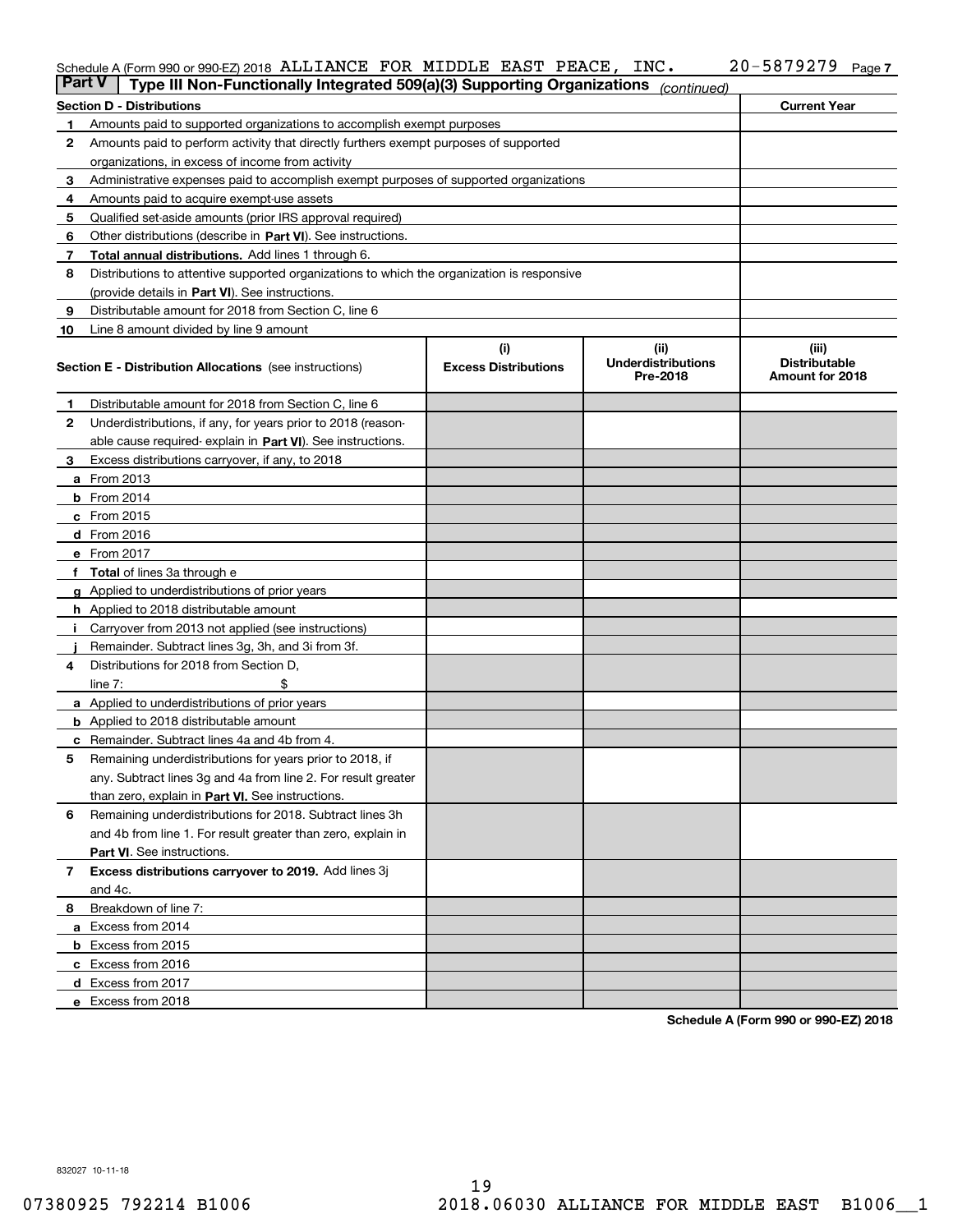|                 | Schedule A (Form 990 or 990-EZ) 2018 ALLIANCE FOR MIDDLE EAST PEACE, INC. |  |  |    |  | $20 - 5879279$ Page 8                                                                                                                                                                                                                                                                                                                                                                                                             |  |
|-----------------|---------------------------------------------------------------------------|--|--|----|--|-----------------------------------------------------------------------------------------------------------------------------------------------------------------------------------------------------------------------------------------------------------------------------------------------------------------------------------------------------------------------------------------------------------------------------------|--|
| <b>Part VI</b>  |                                                                           |  |  |    |  | Supplemental Information. Provide the explanations required by Part II, line 10; Part II, line 17a or 17b; Part III, line 12;<br>Part IV, Section A, lines 1, 2, 3b, 3c, 4b, 4c, 5a, 6, 9a, 9b, 9c, 11a, 11b, and 11c; Part IV, Section B, lines 1 and 2; Part IV, Section C,<br>line 1; Part IV, Section D, lines 2 and 3; Part IV, Section E, lines 1c, 2a, 2b, 3a, and 3b; Part V, line 1; Part V, Section B, line 1e; Part V, |  |
|                 | (See instructions.)                                                       |  |  |    |  | Section D, lines 5, 6, and 8; and Part V, Section E, lines 2, 5, and 6. Also complete this part for any additional information.                                                                                                                                                                                                                                                                                                   |  |
|                 |                                                                           |  |  |    |  |                                                                                                                                                                                                                                                                                                                                                                                                                                   |  |
|                 |                                                                           |  |  |    |  |                                                                                                                                                                                                                                                                                                                                                                                                                                   |  |
|                 |                                                                           |  |  |    |  |                                                                                                                                                                                                                                                                                                                                                                                                                                   |  |
|                 |                                                                           |  |  |    |  |                                                                                                                                                                                                                                                                                                                                                                                                                                   |  |
|                 |                                                                           |  |  |    |  |                                                                                                                                                                                                                                                                                                                                                                                                                                   |  |
|                 |                                                                           |  |  |    |  |                                                                                                                                                                                                                                                                                                                                                                                                                                   |  |
|                 |                                                                           |  |  |    |  |                                                                                                                                                                                                                                                                                                                                                                                                                                   |  |
|                 |                                                                           |  |  |    |  |                                                                                                                                                                                                                                                                                                                                                                                                                                   |  |
|                 |                                                                           |  |  |    |  |                                                                                                                                                                                                                                                                                                                                                                                                                                   |  |
|                 |                                                                           |  |  |    |  |                                                                                                                                                                                                                                                                                                                                                                                                                                   |  |
|                 |                                                                           |  |  |    |  |                                                                                                                                                                                                                                                                                                                                                                                                                                   |  |
|                 |                                                                           |  |  |    |  |                                                                                                                                                                                                                                                                                                                                                                                                                                   |  |
|                 |                                                                           |  |  |    |  |                                                                                                                                                                                                                                                                                                                                                                                                                                   |  |
|                 |                                                                           |  |  |    |  |                                                                                                                                                                                                                                                                                                                                                                                                                                   |  |
|                 |                                                                           |  |  |    |  |                                                                                                                                                                                                                                                                                                                                                                                                                                   |  |
|                 |                                                                           |  |  |    |  |                                                                                                                                                                                                                                                                                                                                                                                                                                   |  |
|                 |                                                                           |  |  |    |  |                                                                                                                                                                                                                                                                                                                                                                                                                                   |  |
|                 |                                                                           |  |  |    |  |                                                                                                                                                                                                                                                                                                                                                                                                                                   |  |
|                 |                                                                           |  |  |    |  |                                                                                                                                                                                                                                                                                                                                                                                                                                   |  |
|                 |                                                                           |  |  |    |  |                                                                                                                                                                                                                                                                                                                                                                                                                                   |  |
|                 |                                                                           |  |  |    |  |                                                                                                                                                                                                                                                                                                                                                                                                                                   |  |
|                 |                                                                           |  |  |    |  |                                                                                                                                                                                                                                                                                                                                                                                                                                   |  |
|                 |                                                                           |  |  |    |  |                                                                                                                                                                                                                                                                                                                                                                                                                                   |  |
|                 |                                                                           |  |  |    |  |                                                                                                                                                                                                                                                                                                                                                                                                                                   |  |
|                 |                                                                           |  |  |    |  |                                                                                                                                                                                                                                                                                                                                                                                                                                   |  |
|                 |                                                                           |  |  |    |  |                                                                                                                                                                                                                                                                                                                                                                                                                                   |  |
|                 |                                                                           |  |  |    |  |                                                                                                                                                                                                                                                                                                                                                                                                                                   |  |
|                 |                                                                           |  |  |    |  |                                                                                                                                                                                                                                                                                                                                                                                                                                   |  |
|                 |                                                                           |  |  |    |  |                                                                                                                                                                                                                                                                                                                                                                                                                                   |  |
|                 |                                                                           |  |  |    |  |                                                                                                                                                                                                                                                                                                                                                                                                                                   |  |
|                 |                                                                           |  |  |    |  |                                                                                                                                                                                                                                                                                                                                                                                                                                   |  |
|                 |                                                                           |  |  |    |  |                                                                                                                                                                                                                                                                                                                                                                                                                                   |  |
|                 |                                                                           |  |  |    |  |                                                                                                                                                                                                                                                                                                                                                                                                                                   |  |
|                 |                                                                           |  |  |    |  |                                                                                                                                                                                                                                                                                                                                                                                                                                   |  |
|                 |                                                                           |  |  |    |  |                                                                                                                                                                                                                                                                                                                                                                                                                                   |  |
| 832028 10-11-18 |                                                                           |  |  | 20 |  | Schedule A (Form 990 or 990-EZ) 2018                                                                                                                                                                                                                                                                                                                                                                                              |  |

07380925 792214 B1006 2018.06030 ALLIANCE FOR MIDDLE EAST B1006\_1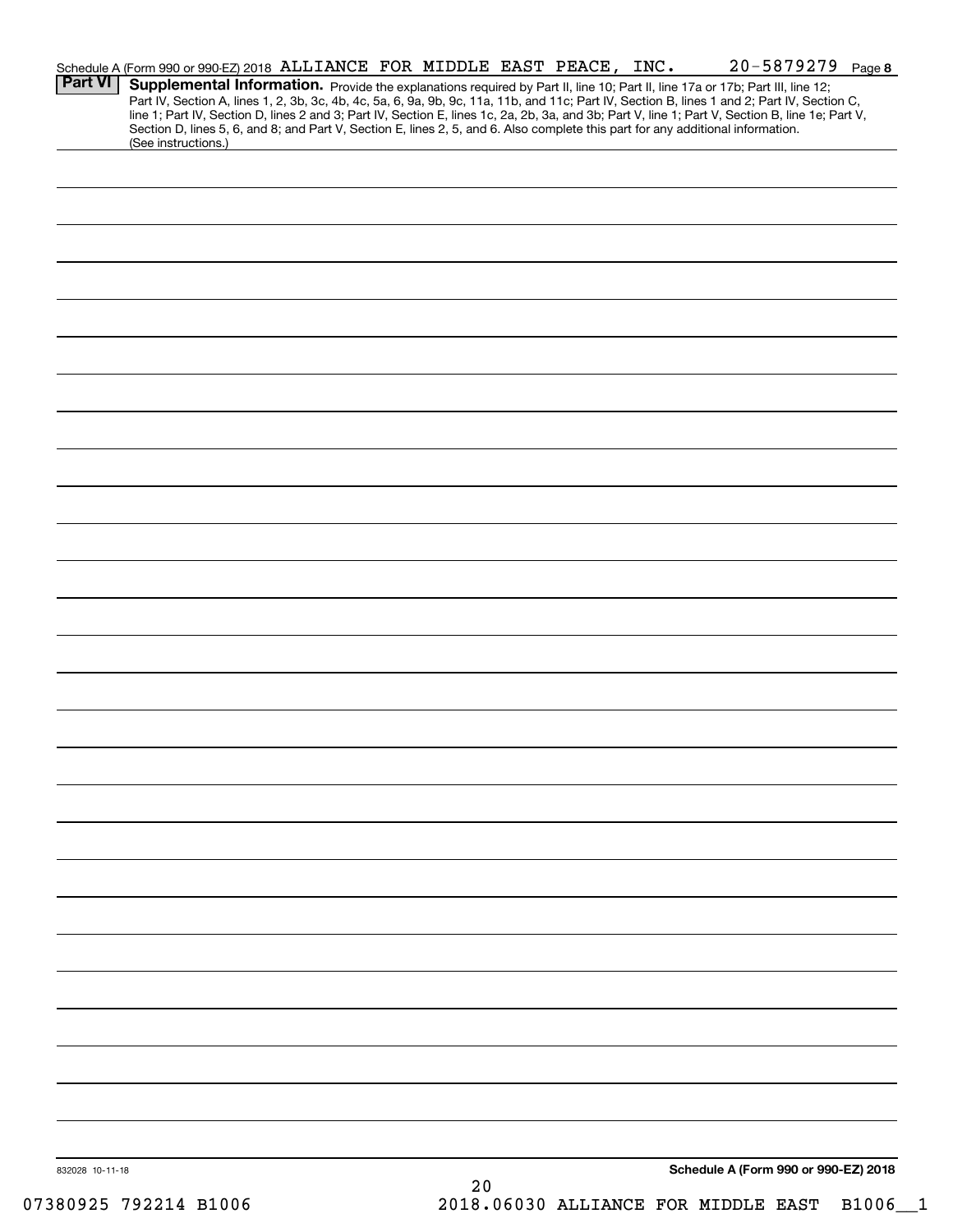Department of the Treasury Internal Revenue Service **(Form 990, 990-EZ, or 990-PF)** Name of the organization

# **Schedule B Schedule of Contributors**

**| Attach to Form 990, Form 990-EZ, or Form 990-PF. | Go to www.irs.gov/Form990 for the latest information.** OMB No. 1545-0047

**2018**

**Employer identification number**

|                                | ALLIANCE FOR MIDDLE EAST PEACE, INC.                                               | 20-5879279 |
|--------------------------------|------------------------------------------------------------------------------------|------------|
| Organization type (check one): |                                                                                    |            |
| Filers of:                     | Section:                                                                           |            |
| Form 990 or 990-EZ             | ΧI<br>$501(c)$ $\overline{3}$ ) (enter number) organization                        |            |
|                                | $4947(a)(1)$ nonexempt charitable trust <b>not</b> treated as a private foundation |            |
|                                | 527 political organization                                                         |            |
| Form 990-PF                    | 501(c)(3) exempt private foundation                                                |            |
|                                | 4947(a)(1) nonexempt charitable trust treated as a private foundation              |            |

501(c)(3) taxable private foundation  $\mathcal{L}^{\text{max}}$ 

Check if your organization is covered by the **General Rule** or a **Special Rule. Note:**  Only a section 501(c)(7), (8), or (10) organization can check boxes for both the General Rule and a Special Rule. See instructions.

### **General Rule**

 $\boxed{\textbf{X}}$  For an organization filing Form 990, 990-EZ, or 990-PF that received, during the year, contributions totaling \$5,000 or more (in money or property) from any one contributor. Complete Parts I and II. See instructions for determining a contributor's total contributions.

### **Special Rules**

| For an organization described in section 501(c)(3) filing Form 990 or 990-EZ that met the 33 1/3% support test of the regulations under               |
|-------------------------------------------------------------------------------------------------------------------------------------------------------|
| sections 509(a)(1) and 170(b)(1)(A)(vi), that checked Schedule A (Form 990 or 990-EZ), Part II, line 13, 16a, or 16b, and that received from          |
| any one contributor, during the year, total contributions of the greater of (1) \$5,000; or (2) 2% of the amount on (i) Form 990, Part VIII, line 1h; |
| or (ii) Form 990-EZ, line 1. Complete Parts I and II.                                                                                                 |

year, total contributions of more than \$1,000 *exclusively* for religious, charitable, scientific, literary, or educational purposes, or for the For an organization described in section 501(c)(7), (8), or (10) filing Form 990 or 990-EZ that received from any one contributor, during the prevention of cruelty to children or animals. Complete Parts I (entering "N/A" in column (b) instead of the contributor name and address), II, and III.  $\mathcal{L}^{\text{max}}$ 

purpose. Don't complete any of the parts unless the **General Rule** applies to this organization because it received *nonexclusively* year, contributions <sub>exclusively</sub> for religious, charitable, etc., purposes, but no such contributions totaled more than \$1,000. If this box is checked, enter here the total contributions that were received during the year for an  $\;$ exclusively religious, charitable, etc., For an organization described in section 501(c)(7), (8), or (10) filing Form 990 or 990-EZ that received from any one contributor, during the religious, charitable, etc., contributions totaling \$5,000 or more during the year  $\Box$ — $\Box$  =  $\Box$  $\mathcal{L}^{\text{max}}$ 

**Caution:**  An organization that isn't covered by the General Rule and/or the Special Rules doesn't file Schedule B (Form 990, 990-EZ, or 990-PF),  **must** but it answer "No" on Part IV, line 2, of its Form 990; or check the box on line H of its Form 990-EZ or on its Form 990-PF, Part I, line 2, to certify that it doesn't meet the filing requirements of Schedule B (Form 990, 990-EZ, or 990-PF).

**For Paperwork Reduction Act Notice, see the instructions for Form 990, 990-EZ, or 990-PF. Schedule B (Form 990, 990-EZ, or 990-PF) (2018)** LHA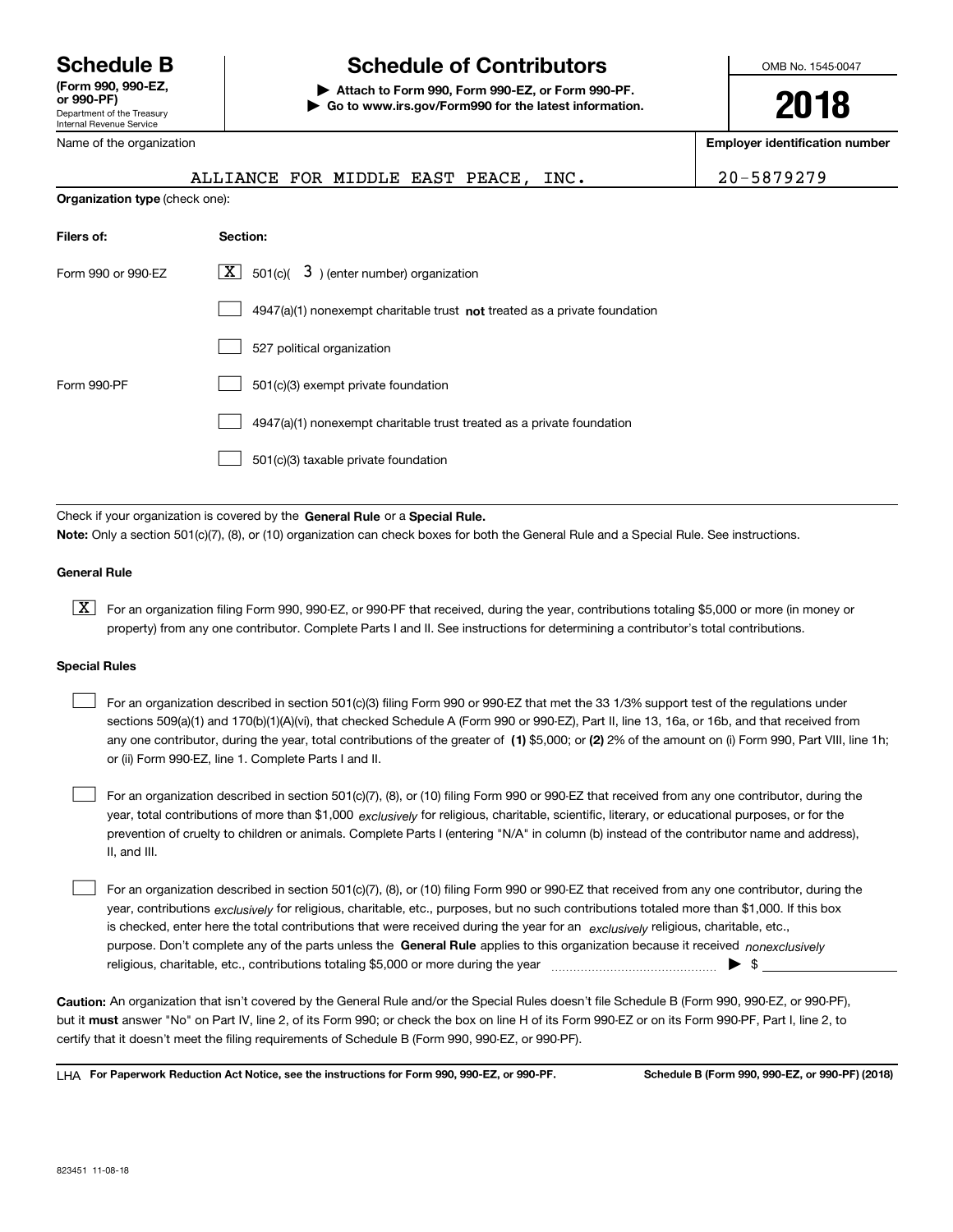### Schedule B (Form 990, 990-EZ, or 990-PF) (2018) Page 2

Name of organization

**Employer identification number**

### ALLIANCE FOR MIDDLE EAST PEACE, INC. 20-5879279

(schedule B (Form 990, 990-EZ, or 990-PF) (2018)<br> **20 Ame of organization**<br> **20 - 5879279**<br> **20 - 5879279**<br> **Part I Contributors** (see instructions). Use duplicate copies of Part I if additional space is needed.

| (a)                  | (b)                                                                                          | (c)                        | (d)                                                                                                                                                 |
|----------------------|----------------------------------------------------------------------------------------------|----------------------------|-----------------------------------------------------------------------------------------------------------------------------------------------------|
| No.                  | Name, address, and ZIP + 4                                                                   | <b>Total contributions</b> | <b>Type of contribution</b>                                                                                                                         |
| 1                    | S DANIEL ABRAHAM<br>777 S. FLAGLER DR, EAST TOWER, SUITE<br>600<br>WEST PALM BEACH, FL 33401 | 10,000.<br>$\frac{1}{2}$   | X<br>Person<br><b>Payroll</b><br><b>Noncash</b><br>(Complete Part II for<br>noncash contributions.)                                                 |
| (a)                  | (b)                                                                                          | (c)                        | (d)                                                                                                                                                 |
| No.                  | Name, address, and $ZIP + 4$                                                                 | <b>Total contributions</b> | Type of contribution                                                                                                                                |
| 2                    | KAREV FOUNDATION<br>249 ROYAL PALM WAY, SUITE 301<br>PALM BEACH, FL 33480                    | 25,000.<br>\$              | $\mathbf{X}$<br>Person<br>Payroll<br><b>Noncash</b><br>(Complete Part II for<br>noncash contributions.)                                             |
| (a)                  | (b)                                                                                          | (c)                        | (d)                                                                                                                                                 |
| No.                  | Name, address, and $ZIP + 4$                                                                 | <b>Total contributions</b> | Type of contribution                                                                                                                                |
| 3                    | DIANE AND GUILFORD GLAZER FUND<br>6505 WILSHIRE BLVD, SUITE 1200<br>LOS ANGELES, CA 90048    | 50,000.<br>$\frac{1}{2}$   | X<br>Person<br>Payroll<br><b>Noncash</b><br>(Complete Part II for<br>noncash contributions.)                                                        |
| (a)                  | (b)                                                                                          | (c)                        | (d)                                                                                                                                                 |
| No.                  | Name, address, and $ZIP + 4$                                                                 | <b>Total contributions</b> | Type of contribution                                                                                                                                |
| 4                    | GOODWIN FOUNDATION<br>P.O. BOX 943<br>ATCO, NJ 08004                                         | 30,000.<br>\$              | $\mathbf{X}$<br>Person<br>Payroll<br><b>Noncash</b><br>(Complete Part II for<br>noncash contributions.)                                             |
| (a)                  | (b)                                                                                          | (c)                        | (d)                                                                                                                                                 |
| No.                  | Name, address, and $ZIP + 4$                                                                 | <b>Total contributions</b> | Type of contribution                                                                                                                                |
| 5                    | SALLY GOTTESMAN<br>333 WEST 88TH ST<br>NEW YORK, NY 10024                                    | 50,000.<br>\$              | $\mathbf{X}$<br>Person<br>Payroll<br><b>Noncash</b><br>(Complete Part II for<br>noncash contributions.)                                             |
| (a)                  | (b)                                                                                          | (c)                        | (d)                                                                                                                                                 |
| No.                  | Name, address, and ZIP + 4                                                                   | <b>Total contributions</b> | Type of contribution                                                                                                                                |
| 6<br>823452 11-08-18 | KAHN FAMILY FOUNDATION<br>2520 MILL CREEK RD<br>HEALDSBURG, CA 95448                         | 25,000.<br>\$              | $\mathbf{X}$<br>Person<br>Payroll<br>Noncash<br>(Complete Part II for<br>noncash contributions.)<br>Schedule B (Form 990, 990-EZ, or 990-PF) (2018) |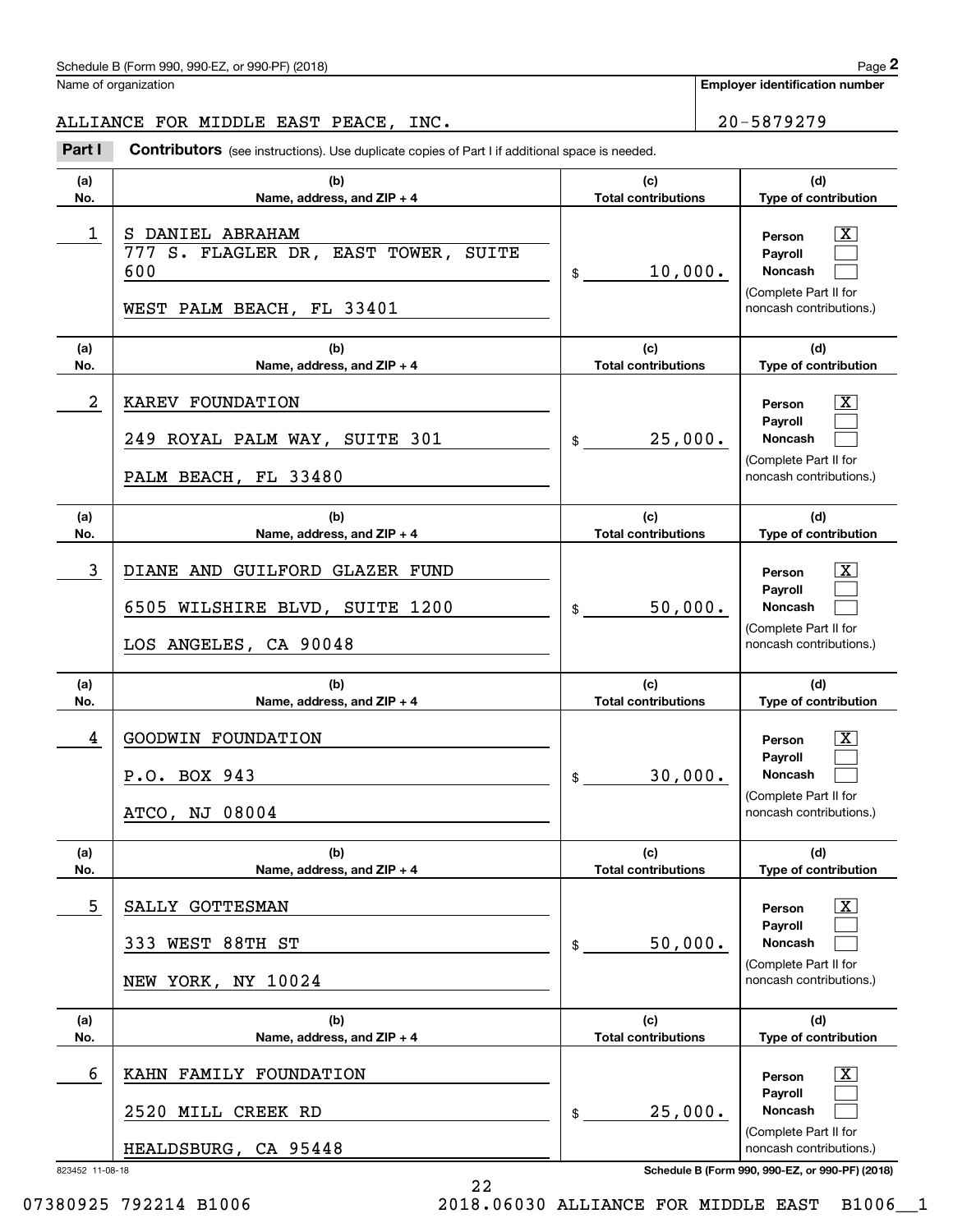### Schedule B (Form 990, 990-EZ, or 990-PF) (2018) **Page 2** Page 2

### ALLIANCE FOR MIDDLE EAST PEACE, INC. 20-5879279

Contributors (see instructions). Use duplicate copies of Part I if additional space is needed. Chedule B (Form 990, 990-EZ, or 990-PF) (2018)<br>Iame of organization<br>LILIANCE FOR MIDDLE EAST PEACE, INC.<br>**Part I** Contributors (see instructions). Use duplicate copies of Part I if additional space is needed.

| (a)<br>No. | (b)<br>Name, address, and ZIP + 4                                                                                                   | (c)<br><b>Total contributions</b>           | (d)<br>Type of contribution                                                                                                     |
|------------|-------------------------------------------------------------------------------------------------------------------------------------|---------------------------------------------|---------------------------------------------------------------------------------------------------------------------------------|
| 7          | CHARLES KREMER<br>220 JUANA AVE<br>SAN LEANDRO, CA 94577                                                                            | $\frac{11,400}{\cdot}$                      | X<br>Person<br>Payroll<br>Noncash<br>(Complete Part II for<br>noncash contributions.)                                           |
| (a)<br>No. | (b)<br>Name, address, and $ZIP + 4$                                                                                                 | (c)<br><b>Total contributions</b>           | (d)<br>Type of contribution                                                                                                     |
| 8          | FROMM/LURIE PHILANTHROPIC FUND<br>P.O. BOX 1801<br>ROSS, CA 94957                                                                   | 10,000.<br>$\frac{1}{2}$                    | X<br>Person<br>Payroll<br><b>Noncash</b><br>(Complete Part II for<br>noncash contributions.)                                    |
| (a)<br>No. | (b)<br>Name, address, and ZIP + 4                                                                                                   | (c)<br><b>Total contributions</b>           | (d)<br>Type of contribution                                                                                                     |
| 9          | WALTER N. MARKS<br>8758 VENICE BLVD, SUITE 100<br>LOS ANGELES, CA 90034                                                             | 10,000.<br>$\frac{1}{2}$                    | $\mathbf{X}$<br>Person<br>Payroll<br><b>Noncash</b><br>(Complete Part II for<br>noncash contributions.)                         |
|            |                                                                                                                                     |                                             |                                                                                                                                 |
| (a)        | (b)                                                                                                                                 | (c)                                         | (d)                                                                                                                             |
| No.<br>10  | Name, address, and ZIP + 4<br>JOSEPH & HARVEY MEYERHOFF FAMILY<br>CHARITABLE FUNDS<br>1 SOUTH ST, SUITE 1000<br>BALTIMORE, MD 21202 | <b>Total contributions</b><br>10,000.<br>\$ | Type of contribution<br>$\mathbf{X}$<br>Person<br>Payroll<br><b>Noncash</b><br>(Complete Part II for<br>noncash contributions.) |
| (a)<br>No. | (b)<br>Name, address, and ZIP + 4                                                                                                   | (c)<br><b>Total contributions</b>           | (d)<br><b>Type of contribution</b>                                                                                              |
| 11         | MOSER FAMILY FOUNDATION<br>830 W 40TH ST, APT 412<br>BALTIMORE, MD 21211                                                            | 10,000.<br>$\mathsf{\$}$                    | $\overline{\text{X}}$<br>Person<br>Payroll<br><b>Noncash</b><br>(Complete Part II for<br>noncash contributions.)                |
| (a)<br>No. | (b)<br>Name, address, and ZIP + 4                                                                                                   | (c)<br><b>Total contributions</b>           | (d)<br>Type of contribution                                                                                                     |
| 12         | LODESTAR FOUNDATION<br>4455 EAST CAMELBACK RD, SUITE A215<br>PHOENIX, AZ 85018                                                      | 55,000.<br>$\mathsf{\$}$                    | $\overline{\text{X}}$<br>Person<br>Payroll<br>Noncash<br>(Complete Part II for<br>noncash contributions.)                       |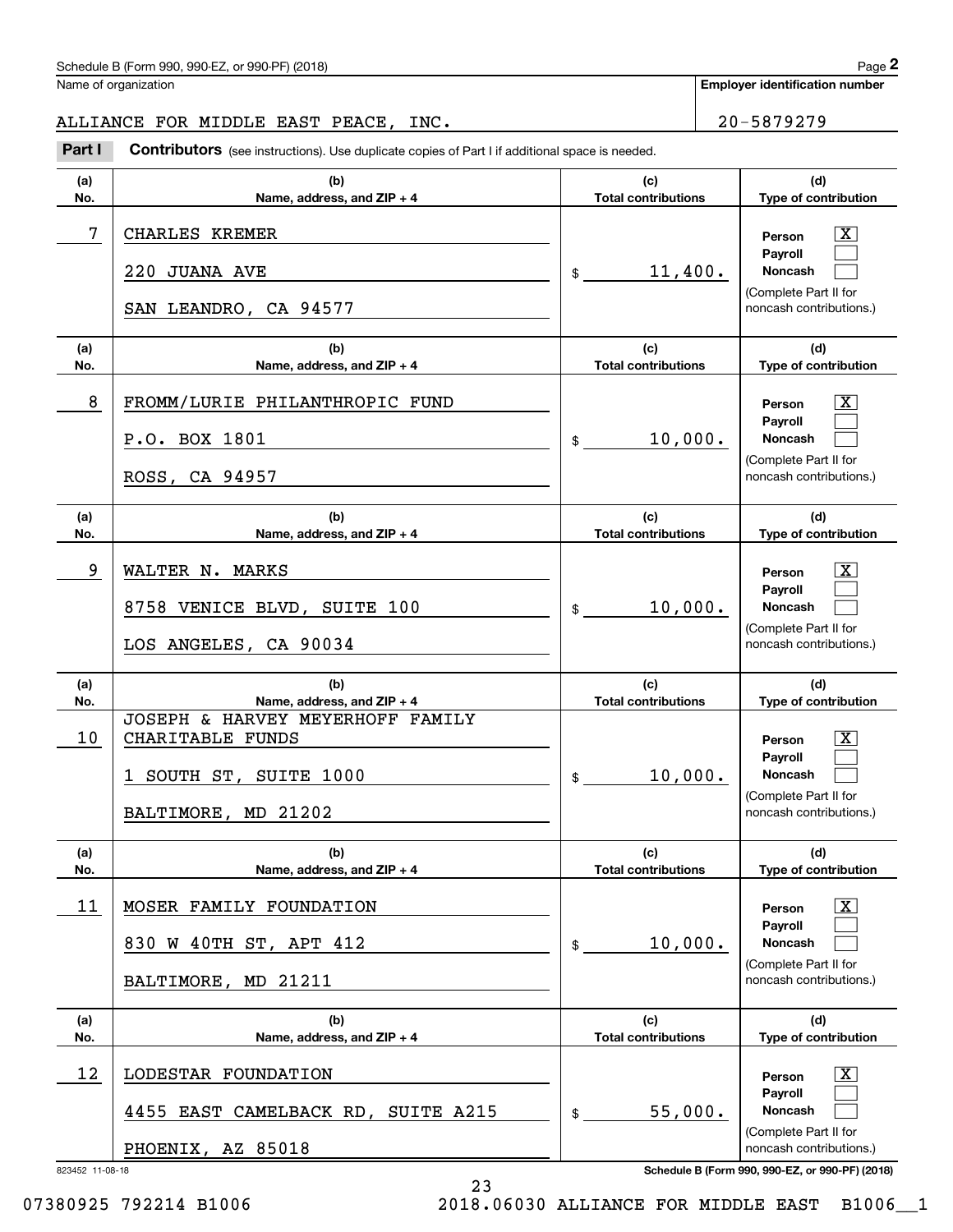### Schedule B (Form 990, 990-EZ, or 990-PF) (2018) Page 2

Name of organization

**Employer identification number**

### ALLIANCE FOR MIDDLE EAST PEACE, INC. 20-5879279

(schedule B (Form 990, 990-EZ, or 990-PF) (2018)<br> **20 Ame of organization**<br> **20 - 5879279**<br> **20 - 5879279**<br> **Part I Contributors** (see instructions). Use duplicate copies of Part I if additional space is needed.

| (a)             | (b)                                                                           | (c)                               | (d)                                                                                                                                 |
|-----------------|-------------------------------------------------------------------------------|-----------------------------------|-------------------------------------------------------------------------------------------------------------------------------------|
| No.             | Name, address, and ZIP + 4                                                    | <b>Total contributions</b>        | Type of contribution                                                                                                                |
| 13              | DAVID SHERMAN<br>WENTWORTH AVE<br>GLENCOE, IL 60022                           | 10,000.<br>$^{\circ}$             | $\overline{\text{X}}$<br>Person<br>Payroll<br>Noncash<br>(Complete Part II for<br>noncash contributions.)                           |
| (a)<br>No.      | (b)<br>Name, address, and ZIP + 4                                             | (c)<br><b>Total contributions</b> | (d)<br>Type of contribution                                                                                                         |
| 14              | THE EMPATHY FUND<br>445 PARK AVE,<br>SUITE 16A<br>NEW YORK, NY 10022          | 25,000.<br>$^{\circ}$             | $\overline{\text{X}}$<br>Person<br>Payroll<br>Noncash<br>(Complete Part II for<br>noncash contributions.)                           |
| (a)<br>No.      | (b)<br>Name, address, and ZIP + 4                                             | (c)<br><b>Total contributions</b> | (d)<br>Type of contribution                                                                                                         |
| 15              | ROBERT & JANE TOLL FOUNDATION<br><b>2500 BAY AVE</b><br>MIAMI BEACH, FL 33140 | 30,000.<br>$^{\circ}$             | $\overline{\texttt{X}}$<br>Person<br>Payroll<br>Noncash<br>(Complete Part II for<br>noncash contributions.)                         |
| (a)<br>No.      | (b)<br>Name, address, and ZIP + 4                                             | (c)<br><b>Total contributions</b> | (d)<br>Type of contribution                                                                                                         |
| 16              | CAROL WINOGRAD<br>746 ESPLANADA WAY<br>STANFORD, CA 94305                     | 25,000.<br>\$                     | $\overline{\texttt{X}}$<br>Person<br>Payroll<br>Noncash<br>(Complete Part II for<br>noncash contributions.)                         |
| (a)<br>No.      | (b)<br>Name, address, and ZIP + 4                                             | (c)<br><b>Total contributions</b> | (d)<br>Type of contribution                                                                                                         |
| 17              | MICHAEL D. YOUNG<br>145<br>CLINTON ST<br>BROOKLYN, NY 11201                   | 15,000.<br>\$                     | $\overline{\text{X}}$<br>Person<br>Payroll<br>Noncash<br>(Complete Part II for<br>noncash contributions.)                           |
| (a)<br>No.      | (b)<br>Name, address, and ZIP + 4                                             | (c)<br><b>Total contributions</b> | (d)<br>Type of contribution                                                                                                         |
| 823452 11-08-18 |                                                                               | \$                                | Person<br>Payroll<br>Noncash<br>(Complete Part II for<br>noncash contributions.)<br>Schedule B (Form 990, 990-EZ, or 990-PF) (2018) |

24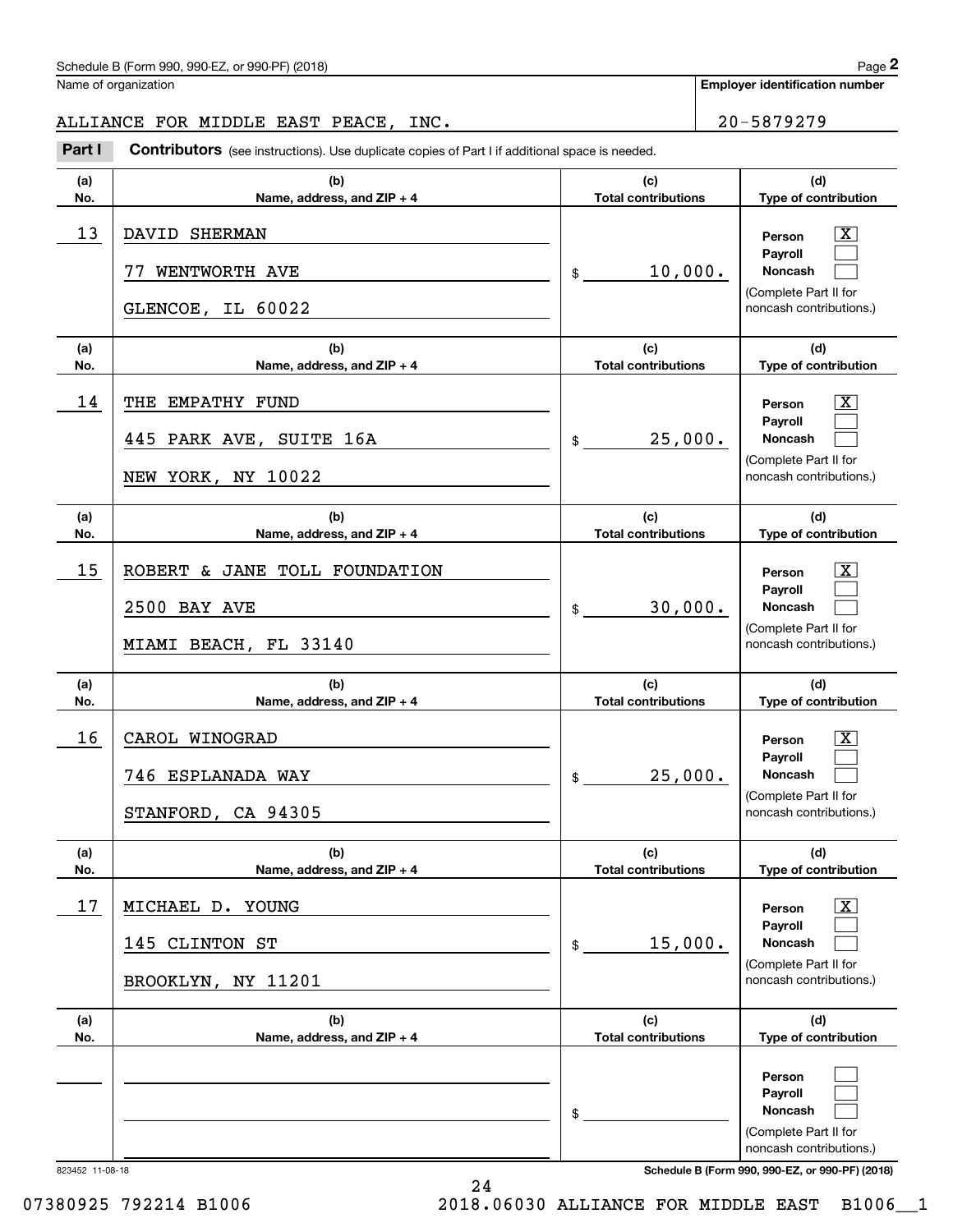Name of organization

**Employer identification number**

ALLIANCE FOR MIDDLE EAST PEACE, INC. 20-5879279

(see instructions). Use duplicate copies of Part II if additional space is needed.<br> **3Part II Noncash Property** (see instructions). Use duplicate copies of Part II if additional space is needed.

| (a)<br>No.<br>from<br>Part I | (b)<br>Description of noncash property given | (c)<br>FMV (or estimate)<br>(See instructions.) | (d)<br>Date received                            |
|------------------------------|----------------------------------------------|-------------------------------------------------|-------------------------------------------------|
|                              |                                              |                                                 |                                                 |
|                              |                                              | \$                                              |                                                 |
| (a)<br>No.<br>from<br>Part I | (b)<br>Description of noncash property given | (c)<br>FMV (or estimate)<br>(See instructions.) | (d)<br>Date received                            |
|                              |                                              |                                                 |                                                 |
|                              |                                              |                                                 |                                                 |
|                              |                                              | \$                                              |                                                 |
| (a)<br>No.<br>from           | (b)<br>Description of noncash property given | (c)<br>FMV (or estimate)<br>(See instructions.) | (d)<br>Date received                            |
| Part I                       |                                              |                                                 |                                                 |
|                              |                                              |                                                 |                                                 |
|                              |                                              | $$^{\circ}$                                     |                                                 |
|                              |                                              |                                                 |                                                 |
| (a)<br>No.<br>from<br>Part I | (b)<br>Description of noncash property given | (c)<br>FMV (or estimate)<br>(See instructions.) | (d)<br>Date received                            |
|                              |                                              |                                                 |                                                 |
|                              |                                              |                                                 |                                                 |
|                              |                                              | \$                                              |                                                 |
|                              |                                              |                                                 |                                                 |
| (a)<br>No.<br>from<br>Part I | (b)<br>Description of noncash property given | (c)<br>FMV (or estimate)<br>(See instructions.) | (d)<br>Date received                            |
|                              |                                              |                                                 |                                                 |
|                              |                                              |                                                 |                                                 |
|                              |                                              | \$                                              |                                                 |
|                              |                                              |                                                 |                                                 |
| (a)<br>No.                   | (b)                                          | (c)                                             | (d)                                             |
| from                         | Description of noncash property given        | FMV (or estimate)<br>(See instructions.)        | Date received                                   |
| Part I                       |                                              |                                                 |                                                 |
|                              |                                              |                                                 |                                                 |
|                              |                                              |                                                 |                                                 |
| 823453 11-08-18              |                                              | \$                                              | Schedule B (Form 990, 990-EZ, or 990-PF) (2018) |

25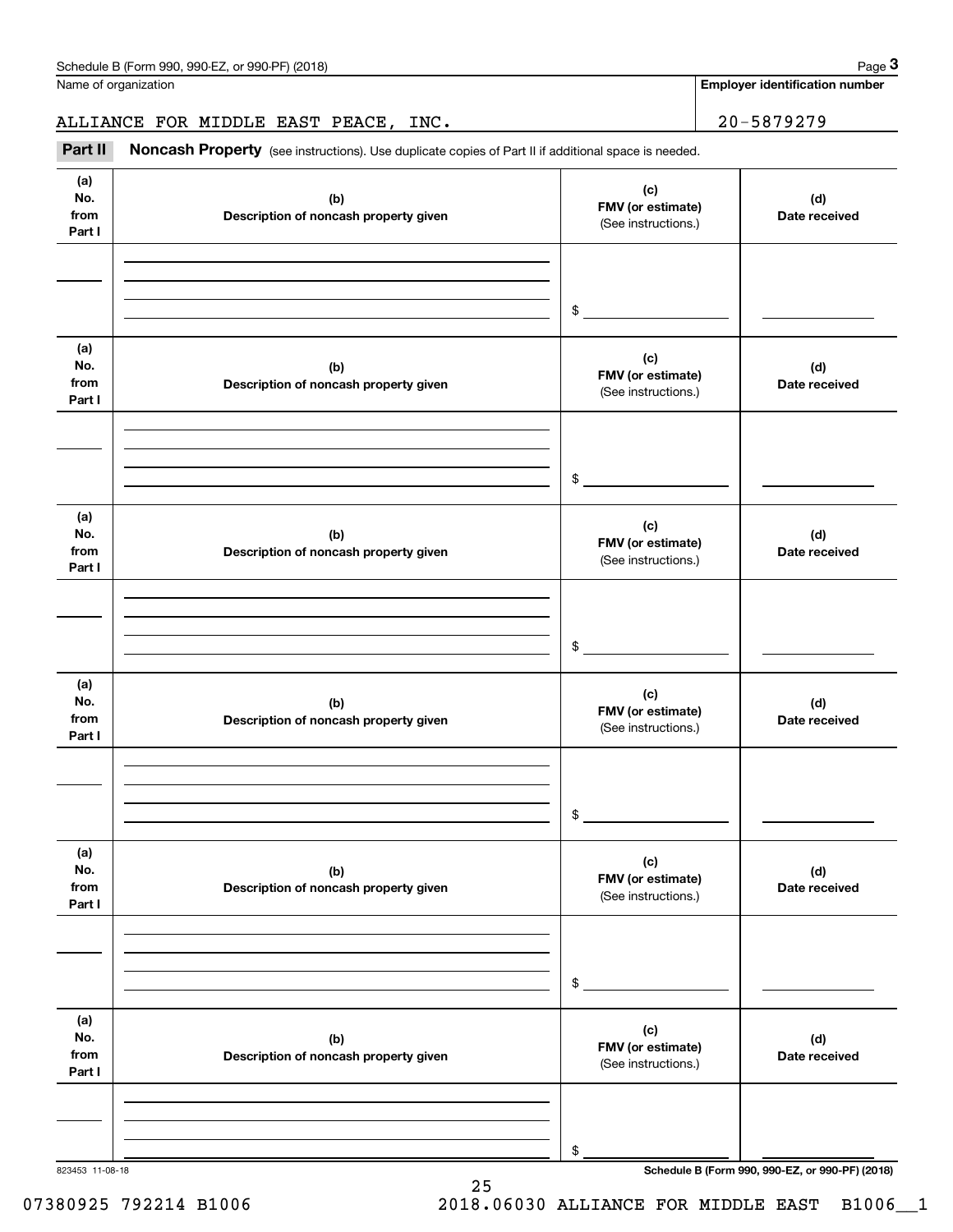|                           | Schedule B (Form 990, 990-EZ, or 990-PF) (2018)                                                                                                                                                                                                                              |                      |                                          | Page 4                                          |  |  |
|---------------------------|------------------------------------------------------------------------------------------------------------------------------------------------------------------------------------------------------------------------------------------------------------------------------|----------------------|------------------------------------------|-------------------------------------------------|--|--|
| Name of organization      |                                                                                                                                                                                                                                                                              |                      |                                          | <b>Employer identification number</b>           |  |  |
|                           | ALLIANCE FOR MIDDLE EAST PEACE, INC.                                                                                                                                                                                                                                         |                      |                                          | 20-5879279                                      |  |  |
| Part III                  | Exclusively religious, charitable, etc., contributions to organizations described in section 501(c)(7), (8), or (10) that total more than \$1,000 for the year<br>from any one contributor. Complete columns (a) through (e) and the following line entry. For organizations |                      |                                          |                                                 |  |  |
|                           | completing Part III, enter the total of exclusively religious, charitable, etc., contributions of \$1,000 or less for the year. (Enter this info. once.) $\blacktriangleright$ \$<br>Use duplicate copies of Part III if additional space is needed.                         |                      |                                          |                                                 |  |  |
| (a) No.<br>from<br>Part I | (b) Purpose of gift                                                                                                                                                                                                                                                          | (c) Use of gift      |                                          | (d) Description of how gift is held             |  |  |
|                           |                                                                                                                                                                                                                                                                              |                      |                                          |                                                 |  |  |
|                           |                                                                                                                                                                                                                                                                              |                      |                                          |                                                 |  |  |
|                           |                                                                                                                                                                                                                                                                              | (e) Transfer of gift |                                          |                                                 |  |  |
|                           | Transferee's name, address, and ZIP + 4                                                                                                                                                                                                                                      |                      |                                          | Relationship of transferor to transferee        |  |  |
|                           |                                                                                                                                                                                                                                                                              |                      |                                          |                                                 |  |  |
|                           |                                                                                                                                                                                                                                                                              |                      |                                          |                                                 |  |  |
| (a) No.<br>from<br>Part I | (b) Purpose of gift                                                                                                                                                                                                                                                          | (c) Use of gift      |                                          | (d) Description of how gift is held             |  |  |
|                           |                                                                                                                                                                                                                                                                              |                      |                                          |                                                 |  |  |
|                           |                                                                                                                                                                                                                                                                              |                      |                                          |                                                 |  |  |
|                           |                                                                                                                                                                                                                                                                              |                      |                                          |                                                 |  |  |
|                           | (e) Transfer of gift                                                                                                                                                                                                                                                         |                      |                                          |                                                 |  |  |
|                           | Transferee's name, address, and ZIP + 4                                                                                                                                                                                                                                      |                      | Relationship of transferor to transferee |                                                 |  |  |
|                           |                                                                                                                                                                                                                                                                              |                      |                                          |                                                 |  |  |
|                           |                                                                                                                                                                                                                                                                              |                      |                                          |                                                 |  |  |
| (a) No.<br>from<br>Part I | (b) Purpose of gift                                                                                                                                                                                                                                                          | (c) Use of gift      |                                          | (d) Description of how gift is held             |  |  |
|                           |                                                                                                                                                                                                                                                                              |                      |                                          |                                                 |  |  |
|                           |                                                                                                                                                                                                                                                                              |                      |                                          |                                                 |  |  |
|                           |                                                                                                                                                                                                                                                                              | (e) Transfer of gift |                                          |                                                 |  |  |
|                           |                                                                                                                                                                                                                                                                              |                      |                                          |                                                 |  |  |
|                           | Transferee's name, address, and ZIP + 4                                                                                                                                                                                                                                      |                      | Relationship of transferor to transferee |                                                 |  |  |
|                           |                                                                                                                                                                                                                                                                              |                      |                                          |                                                 |  |  |
|                           |                                                                                                                                                                                                                                                                              |                      |                                          |                                                 |  |  |
| (a) No.<br>from<br>Part I | (b) Purpose of gift                                                                                                                                                                                                                                                          | (c) Use of gift      |                                          | (d) Description of how gift is held             |  |  |
|                           |                                                                                                                                                                                                                                                                              |                      |                                          |                                                 |  |  |
|                           |                                                                                                                                                                                                                                                                              |                      |                                          |                                                 |  |  |
|                           | (e) Transfer of gift                                                                                                                                                                                                                                                         |                      |                                          |                                                 |  |  |
|                           | Transferee's name, address, and ZIP + 4                                                                                                                                                                                                                                      |                      |                                          | Relationship of transferor to transferee        |  |  |
|                           |                                                                                                                                                                                                                                                                              |                      |                                          |                                                 |  |  |
|                           |                                                                                                                                                                                                                                                                              |                      |                                          |                                                 |  |  |
|                           |                                                                                                                                                                                                                                                                              |                      |                                          |                                                 |  |  |
| 823454 11-08-18           |                                                                                                                                                                                                                                                                              | 26                   |                                          | Schedule B (Form 990, 990-EZ, or 990-PF) (2018) |  |  |

07380925 792214 B1006 2018.06030 ALLIANCE FOR MIDDLE EAST B1006\_1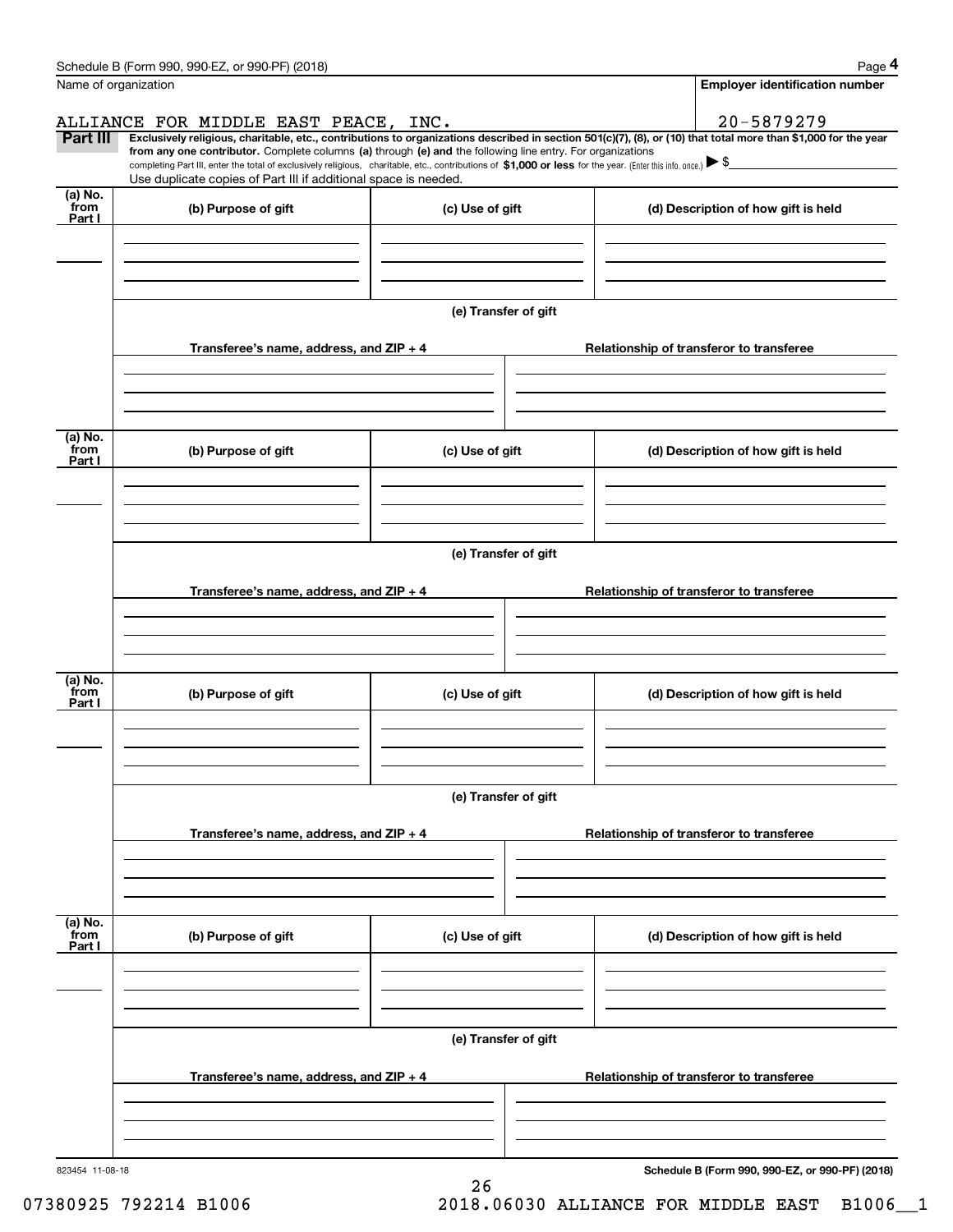| <b>Political Campaign and Lobbying Activities</b><br><b>SCHEDULE C</b>                                   |  | OMB No. 1545-0047                                                                                                                                 |           |                                                                             |                          |                                                                                                                                                             |
|----------------------------------------------------------------------------------------------------------|--|---------------------------------------------------------------------------------------------------------------------------------------------------|-----------|-----------------------------------------------------------------------------|--------------------------|-------------------------------------------------------------------------------------------------------------------------------------------------------------|
| (Form 990 or 990-EZ)                                                                                     |  | For Organizations Exempt From Income Tax Under section 501(c) and section 527                                                                     |           |                                                                             |                          |                                                                                                                                                             |
|                                                                                                          |  | Complete if the organization is described below. > Attach to Form 990 or Form 990-EZ.                                                             |           |                                                                             |                          |                                                                                                                                                             |
| Department of the Treasury<br>Internal Revenue Service                                                   |  | Go to www.irs.gov/Form990 for instructions and the latest information.                                                                            |           |                                                                             |                          | <b>Open to Public</b><br>Inspection                                                                                                                         |
|                                                                                                          |  | If the organization answered "Yes," on Form 990, Part IV, line 3, or Form 990-EZ, Part V, line 46 (Political Campaign Activities), then           |           |                                                                             |                          |                                                                                                                                                             |
|                                                                                                          |  | • Section 501(c)(3) organizations: Complete Parts I-A and B. Do not complete Part I-C.                                                            |           |                                                                             |                          |                                                                                                                                                             |
|                                                                                                          |  | • Section 501(c) (other than section 501(c)(3)) organizations: Complete Parts I-A and C below. Do not complete Part I-B.                          |           |                                                                             |                          |                                                                                                                                                             |
| • Section 527 organizations: Complete Part I-A only.                                                     |  |                                                                                                                                                   |           |                                                                             |                          |                                                                                                                                                             |
|                                                                                                          |  | If the organization answered "Yes," on Form 990, Part IV, line 4, or Form 990-EZ, Part VI, line 47 (Lobbying Activities), then                    |           |                                                                             |                          |                                                                                                                                                             |
|                                                                                                          |  | • Section 501(c)(3) organizations that have filed Form 5768 (election under section 501(h)): Complete Part II-A. Do not complete Part II-B.       |           |                                                                             |                          |                                                                                                                                                             |
|                                                                                                          |  | • Section 501(c)(3) organizations that have NOT filed Form 5768 (election under section 501(h)): Complete Part II-B. Do not complete Part II-A.   |           |                                                                             |                          |                                                                                                                                                             |
| Tax) (see separate instructions), then                                                                   |  | If the organization answered "Yes," on Form 990, Part IV, line 5 (Proxy Tax) (see separate instructions) or Form 990-EZ, Part V, line 35c (Proxy  |           |                                                                             |                          |                                                                                                                                                             |
|                                                                                                          |  | • Section 501(c)(4), (5), or (6) organizations: Complete Part III.                                                                                |           |                                                                             |                          |                                                                                                                                                             |
| Name of organization                                                                                     |  |                                                                                                                                                   |           |                                                                             |                          | <b>Employer identification number</b>                                                                                                                       |
|                                                                                                          |  | ALLIANCE FOR MIDDLE EAST PEACE, INC.                                                                                                              |           |                                                                             |                          | 20-5879279                                                                                                                                                  |
| Part I-A                                                                                                 |  | Complete if the organization is exempt under section 501(c) or is a section 527 organization.                                                     |           |                                                                             |                          |                                                                                                                                                             |
|                                                                                                          |  |                                                                                                                                                   |           |                                                                             |                          |                                                                                                                                                             |
|                                                                                                          |  | 1 Provide a description of the organization's direct and indirect political campaign activities in Part IV.                                       |           |                                                                             |                          |                                                                                                                                                             |
| Political campaign activity expenditures<br>2<br>Volunteer hours for political campaign activities<br>З. |  |                                                                                                                                                   |           |                                                                             |                          | $\blacktriangleright$ \$                                                                                                                                    |
|                                                                                                          |  |                                                                                                                                                   |           |                                                                             |                          |                                                                                                                                                             |
| Part I-B                                                                                                 |  | Complete if the organization is exempt under section 501(c)(3).                                                                                   |           |                                                                             |                          |                                                                                                                                                             |
|                                                                                                          |  | 1 Enter the amount of any excise tax incurred by the organization under section 4955                                                              |           |                                                                             |                          |                                                                                                                                                             |
| 2                                                                                                        |  | Enter the amount of any excise tax incurred by organization managers under section 4955 [100] [100] S                                             |           |                                                                             |                          |                                                                                                                                                             |
| З                                                                                                        |  |                                                                                                                                                   |           |                                                                             |                          | Yes<br>No                                                                                                                                                   |
|                                                                                                          |  |                                                                                                                                                   |           |                                                                             |                          | Yes<br>No                                                                                                                                                   |
| <b>b</b> If "Yes," describe in Part IV.                                                                  |  |                                                                                                                                                   |           |                                                                             |                          |                                                                                                                                                             |
|                                                                                                          |  | Part I-C   Complete if the organization is exempt under section 501(c), except section 501(c)(3).                                                 |           |                                                                             |                          |                                                                                                                                                             |
|                                                                                                          |  | 1 Enter the amount directly expended by the filing organization for section 527 exempt function activities                                        |           |                                                                             | $\blacktriangleright$ \$ |                                                                                                                                                             |
| 2                                                                                                        |  | Enter the amount of the filing organization's funds contributed to other organizations for section 527                                            |           |                                                                             |                          |                                                                                                                                                             |
| exempt function activities                                                                               |  |                                                                                                                                                   |           |                                                                             | $\blacktriangleright$ \$ |                                                                                                                                                             |
|                                                                                                          |  | 3 Total exempt function expenditures. Add lines 1 and 2. Enter here and on Form 1120-POL,                                                         |           |                                                                             | $\blacktriangleright$ \$ |                                                                                                                                                             |
|                                                                                                          |  | Did the filing organization file Form 1120-POL for this year?                                                                                     |           |                                                                             |                          | <b>No</b><br>Yes                                                                                                                                            |
|                                                                                                          |  | 5 Enter the names, addresses and employer identification number (EIN) of all section 527 political organizations to which the filing organization |           |                                                                             |                          |                                                                                                                                                             |
|                                                                                                          |  | made payments. For each organization listed, enter the amount paid from the filing organization's funds. Also enter the amount of political       |           |                                                                             |                          |                                                                                                                                                             |
|                                                                                                          |  | contributions received that were promptly and directly delivered to a separate political organization, such as a separate segregated fund or a    |           |                                                                             |                          |                                                                                                                                                             |
|                                                                                                          |  | political action committee (PAC). If additional space is needed, provide information in Part IV.                                                  |           |                                                                             |                          |                                                                                                                                                             |
| (a) Name                                                                                                 |  | (b) Address                                                                                                                                       | $(c)$ EIN | (d) Amount paid from<br>filing organization's<br>funds. If none, enter -0-. |                          | (e) Amount of political<br>contributions received and<br>promptly and directly<br>delivered to a separate<br>political organization.<br>If none, enter -0-. |
|                                                                                                          |  |                                                                                                                                                   |           |                                                                             |                          |                                                                                                                                                             |
|                                                                                                          |  |                                                                                                                                                   |           |                                                                             |                          |                                                                                                                                                             |
|                                                                                                          |  |                                                                                                                                                   |           |                                                                             |                          |                                                                                                                                                             |
|                                                                                                          |  |                                                                                                                                                   |           |                                                                             |                          |                                                                                                                                                             |
|                                                                                                          |  |                                                                                                                                                   |           |                                                                             |                          |                                                                                                                                                             |
|                                                                                                          |  |                                                                                                                                                   |           |                                                                             |                          |                                                                                                                                                             |
|                                                                                                          |  |                                                                                                                                                   |           |                                                                             |                          |                                                                                                                                                             |
|                                                                                                          |  |                                                                                                                                                   |           |                                                                             |                          |                                                                                                                                                             |
|                                                                                                          |  |                                                                                                                                                   |           |                                                                             |                          |                                                                                                                                                             |

**For Paperwork Reduction Act Notice, see the Instructions for Form 990 or 990-EZ. Schedule C (Form 990 or 990-EZ) 2018** LHA

832041 11-08-18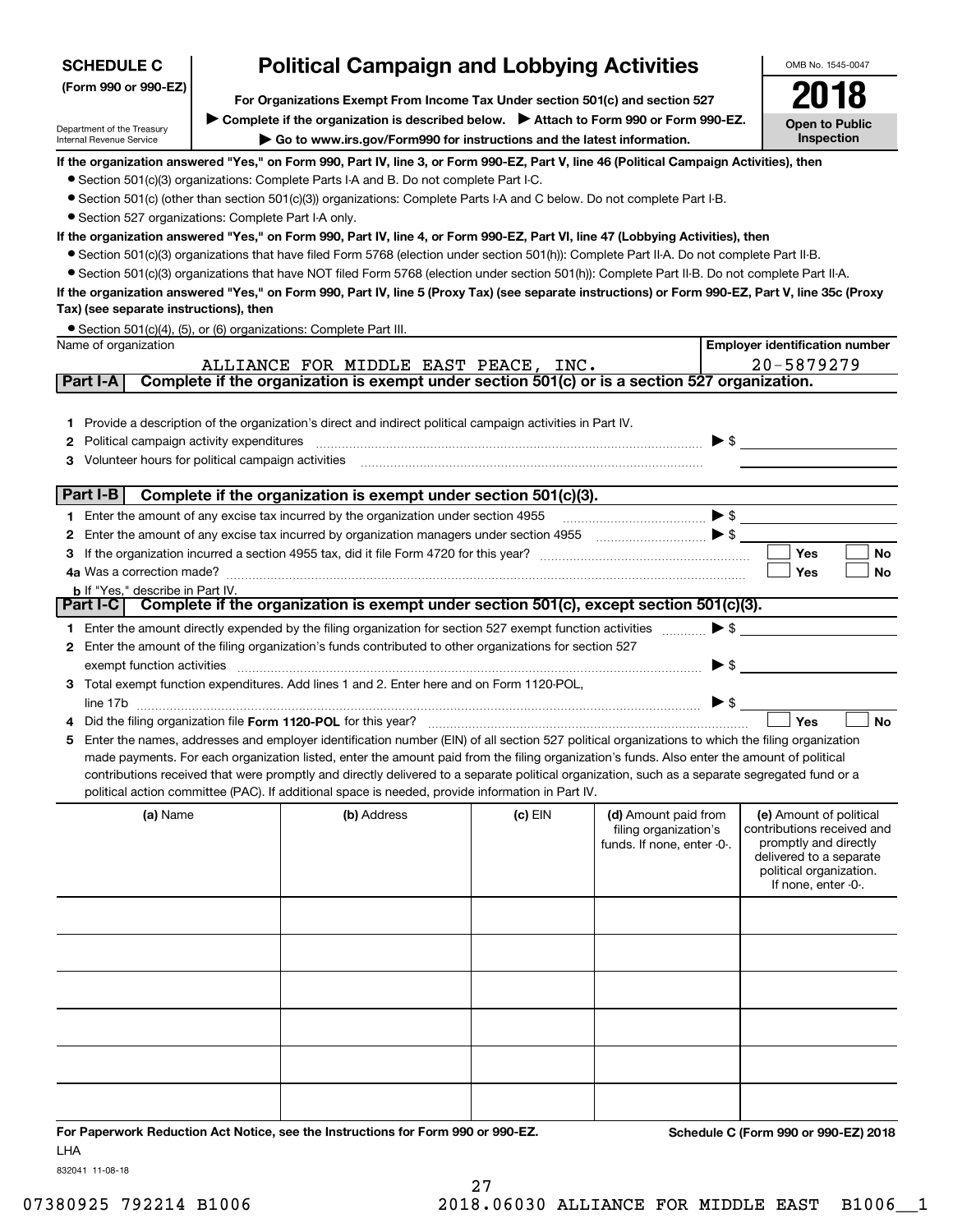| Schedule C (Form 990 or 990-EZ) 2018 ALLIANCE FOR MIDDLE EAST PEACE, INC.<br>Complete if the organization is exempt under section 501(c)(3) and filed Form 5768 (election under<br>Part II-A |                                                       |                                                                                                                                   |            |                                        | 20-5879279 Page 2              |
|----------------------------------------------------------------------------------------------------------------------------------------------------------------------------------------------|-------------------------------------------------------|-----------------------------------------------------------------------------------------------------------------------------------|------------|----------------------------------------|--------------------------------|
| section 501(h)).                                                                                                                                                                             |                                                       |                                                                                                                                   |            |                                        |                                |
| A Check $\blacktriangleright$                                                                                                                                                                |                                                       | if the filing organization belongs to an affiliated group (and list in Part IV each affiliated group member's name, address, EIN, |            |                                        |                                |
|                                                                                                                                                                                              | expenses, and share of excess lobbying expenditures). |                                                                                                                                   |            |                                        |                                |
| $B$ Check $\blacktriangleright$                                                                                                                                                              |                                                       | if the filing organization checked box A and "limited control" provisions apply.                                                  |            |                                        |                                |
|                                                                                                                                                                                              | <b>Limits on Lobbying Expenditures</b>                | (The term "expenditures" means amounts paid or incurred.)                                                                         |            | (a) Filing<br>organization's<br>totals | (b) Affiliated group<br>totals |
| 1a Total lobbying expenditures to influence public opinion (grass roots lobbying)                                                                                                            |                                                       |                                                                                                                                   |            | 6,750.                                 |                                |
| <b>b</b> Total lobbying expenditures to influence a legislative body (direct lobbying)                                                                                                       |                                                       |                                                                                                                                   |            | 6,750.                                 |                                |
| с                                                                                                                                                                                            |                                                       |                                                                                                                                   |            | 13,500.                                |                                |
| Other exempt purpose expenditures<br>d                                                                                                                                                       |                                                       |                                                                                                                                   |            | 363,599.                               |                                |
|                                                                                                                                                                                              |                                                       |                                                                                                                                   |            | 377,099.                               |                                |
| f Lobbying nontaxable amount. Enter the amount from the following table in both columns.                                                                                                     |                                                       |                                                                                                                                   |            | 75,420.                                |                                |
| If the amount on line 1e, column (a) or (b) is:                                                                                                                                              |                                                       | The lobbying nontaxable amount is:                                                                                                |            |                                        |                                |
| Not over \$500,000                                                                                                                                                                           |                                                       | 20% of the amount on line 1e.                                                                                                     |            |                                        |                                |
| Over \$500,000 but not over \$1,000,000                                                                                                                                                      |                                                       | \$100,000 plus 15% of the excess over \$500,000.                                                                                  |            |                                        |                                |
| Over \$1,000,000 but not over \$1,500,000                                                                                                                                                    |                                                       | \$175,000 plus 10% of the excess over \$1,000,000.                                                                                |            |                                        |                                |
| Over \$1,500,000 but not over \$17,000,000                                                                                                                                                   |                                                       | \$225,000 plus 5% of the excess over \$1,500,000.                                                                                 |            |                                        |                                |
| Over \$17,000,000                                                                                                                                                                            | \$1,000,000.                                          |                                                                                                                                   |            |                                        |                                |
|                                                                                                                                                                                              |                                                       |                                                                                                                                   |            |                                        |                                |
| g Grassroots nontaxable amount (enter 25% of line 1f)                                                                                                                                        |                                                       |                                                                                                                                   |            | 18,855.                                |                                |
| h Subtract line 1g from line 1a. If zero or less, enter -0-                                                                                                                                  |                                                       |                                                                                                                                   |            | 0.                                     |                                |
| i Subtract line 1f from line 1c. If zero or less, enter 0                                                                                                                                    |                                                       |                                                                                                                                   |            | 0.                                     |                                |
| j If there is an amount other than zero on either line 1h or line 1i, did the organization file Form 4720                                                                                    |                                                       |                                                                                                                                   |            |                                        |                                |
| reporting section 4911 tax for this year?                                                                                                                                                    |                                                       |                                                                                                                                   |            |                                        | Yes<br>No                      |
| (Some organizations that made a section 501(h) election do not have to complete all of the five columns below.                                                                               |                                                       | 4-Year Averaging Period Under Section 501(h)<br>See the separate instructions for lines 2a through 2f.)                           |            |                                        |                                |
|                                                                                                                                                                                              |                                                       | Lobbying Expenditures During 4-Year Averaging Period                                                                              |            |                                        |                                |
| Calendar year<br>(or fiscal year beginning in)                                                                                                                                               | (a) $2015$                                            | $(b)$ 2016                                                                                                                        | $(c)$ 2017 | $(d)$ 2018                             | (e) Total                      |
| 2a Lobbying nontaxable amount                                                                                                                                                                | 47,000.                                               | 68,892.                                                                                                                           | 130,325.   | 75,420.                                | 321,637.                       |
| <b>b</b> Lobbying ceiling amount<br>(150% of line 2a, column(e))                                                                                                                             |                                                       |                                                                                                                                   |            |                                        | 482,456.                       |
| c Total lobbying expenditures                                                                                                                                                                | 8,742.                                                | 10,614.                                                                                                                           | 13,500.    | 13,500.                                | 46,356.                        |
| d Grassroots nontaxable amount                                                                                                                                                               | 11,750.                                               | 17,223.                                                                                                                           | 32,581.    | 18,855.                                | 80,409.                        |
| e Grassroots ceiling amount<br>(150% of line 2d, column (e))                                                                                                                                 |                                                       |                                                                                                                                   |            |                                        | 120,614.                       |
| f Grassroots lobbying expenditures                                                                                                                                                           | 4,371.                                                | 5,307.                                                                                                                            | 6,750.     | 6,750.                                 | 23,178.                        |

**Schedule C (Form 990 or 990-EZ) 2018**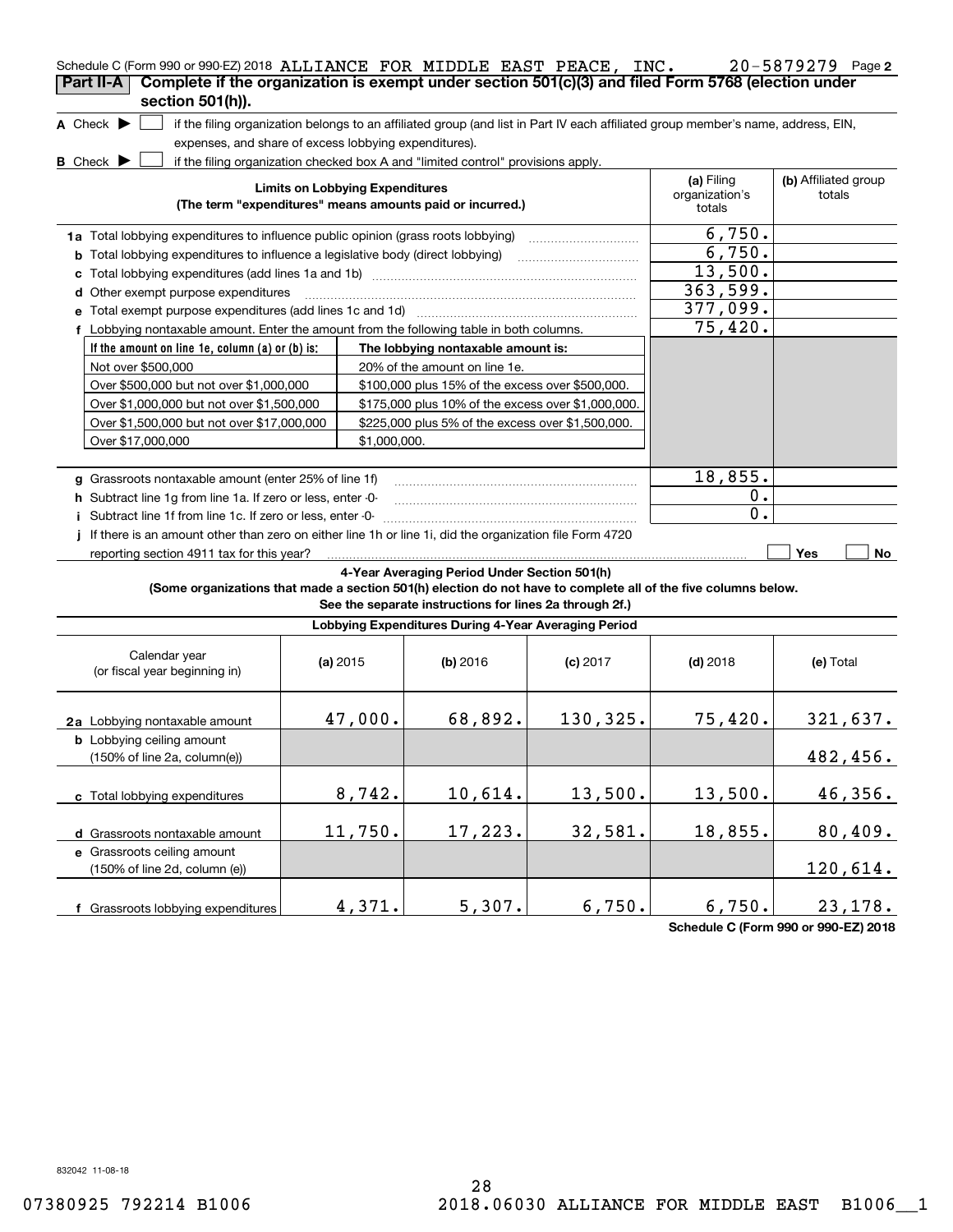### **3** Schedule C (Form 990 or 990-EZ) 2018  $\verb|ALIANCE$   $\verb|FOR MIDDLE EAST PERCE$  ,  $\verb|INC. 20-5879279$  Page **Part II-B Complete if the organization is exempt under section 501(c)(3) and has NOT filed Form 5768 (election under section 501(h)).** ALLIANCE FOR MIDDLE EAST PEACE, INC. 20-5879279

| For each "Yes," response on lines 1a through 1i below, provide in Part IV a detailed description |                                                                                                                                                                                                                                      | (a) |              | (b)    |    |
|--------------------------------------------------------------------------------------------------|--------------------------------------------------------------------------------------------------------------------------------------------------------------------------------------------------------------------------------------|-----|--------------|--------|----|
|                                                                                                  | of the lobbying activity.                                                                                                                                                                                                            | Yes | No           | Amount |    |
| 1                                                                                                | During the year, did the filing organization attempt to influence foreign, national, state, or<br>local legislation, including any attempt to influence public opinion on a legislative matter<br>or referendum, through the use of: |     |              |        |    |
|                                                                                                  | <b>b</b> Paid staff or management (include compensation in expenses reported on lines 1c through 1i)?                                                                                                                                |     |              |        |    |
|                                                                                                  |                                                                                                                                                                                                                                      |     |              |        |    |
|                                                                                                  | e Publications, or published or broadcast statements?                                                                                                                                                                                |     |              |        |    |
|                                                                                                  |                                                                                                                                                                                                                                      |     |              |        |    |
| g                                                                                                | Direct contact with legislators, their staffs, government officials, or a legislative body?                                                                                                                                          |     |              |        |    |
|                                                                                                  | h Rallies, demonstrations, seminars, conventions, speeches, lectures, or any similar means?<br><i>i</i> Other activities?                                                                                                            |     |              |        |    |
|                                                                                                  |                                                                                                                                                                                                                                      |     |              |        |    |
|                                                                                                  | 2a Did the activities in line 1 cause the organization to be not described in section 501(c)(3)?                                                                                                                                     |     |              |        |    |
|                                                                                                  |                                                                                                                                                                                                                                      |     |              |        |    |
|                                                                                                  | c If "Yes," enter the amount of any tax incurred by organization managers under section 4912                                                                                                                                         |     |              |        |    |
|                                                                                                  | d If the filing organization incurred a section 4912 tax, did it file Form 4720 for this year?                                                                                                                                       |     |              |        |    |
|                                                                                                  | Complete if the organization is exempt under section 501(c)(4), section 501(c)(5), or section<br><b>Part III-A</b><br>$501(c)(6)$ .                                                                                                  |     |              |        |    |
|                                                                                                  |                                                                                                                                                                                                                                      |     |              | Yes    | No |
| 1                                                                                                | Were substantially all (90% or more) dues received nondeductible by members?                                                                                                                                                         |     | 1            |        |    |
| 2                                                                                                |                                                                                                                                                                                                                                      |     | $\mathbf{2}$ |        |    |
| 3                                                                                                | Did the organization agree to carry over lobbying and political campaign activity expenditures from the prior year?                                                                                                                  |     | 3            |        |    |
|                                                                                                  | Complete if the organization is exempt under section 501(c)(4), section 501(c)(5), or section<br>Part III-B                                                                                                                          |     |              |        |    |
|                                                                                                  | 501(c)(6) and if either (a) BOTH Part III-A, lines 1 and 2, are answered "No," OR (b) Part III-A, line 3, is<br>answered "Yes."                                                                                                      |     |              |        |    |
| 1                                                                                                | Dues, assessments and similar amounts from members [11] matter content and state and similar amounts from members [11] matter and similar amounts from members [11] matter and similar amounts from members [11] matter and si       |     | 1            |        |    |
| 2                                                                                                | Section 162(e) nondeductible lobbying and political expenditures (do not include amounts of political                                                                                                                                |     |              |        |    |
|                                                                                                  | expenses for which the section 527(f) tax was paid).                                                                                                                                                                                 |     |              |        |    |
|                                                                                                  |                                                                                                                                                                                                                                      |     | 2a           |        |    |
|                                                                                                  | <b>b</b> Carryover from last year manufactured and contained a control of the control of the control of the control of the control of the control of the control of the control of the control of the control of the control of the  |     | 2b           |        |    |
|                                                                                                  |                                                                                                                                                                                                                                      |     | 2c           |        |    |
| 3                                                                                                | Aggregate amount reported in section 6033(e)(1)(A) notices of nondeductible section 162(e) dues                                                                                                                                      |     | 3            |        |    |
| 4                                                                                                | If notices were sent and the amount on line 2c exceeds the amount on line 3, what portion of the excess                                                                                                                              |     |              |        |    |
|                                                                                                  | does the organization agree to carryover to the reasonable estimate of nondeductible lobbying and political                                                                                                                          |     |              |        |    |
|                                                                                                  |                                                                                                                                                                                                                                      |     | 4            |        |    |
| 5                                                                                                |                                                                                                                                                                                                                                      |     | 5            |        |    |
| Part IV                                                                                          | <b>Supplemental Information</b>                                                                                                                                                                                                      |     |              |        |    |
|                                                                                                  | Provide the descriptions required for Part I-A, line 1; Part I-B, line 4; Part I-C, line 5; Part II-A (affiliated group list); Part II-A, lines 1 and 2 (see                                                                         |     |              |        |    |
|                                                                                                  | instructions); and Part II-B, line 1. Also, complete this part for any additional information.                                                                                                                                       |     |              |        |    |

**Schedule C (Form 990 or 990-EZ) 2018**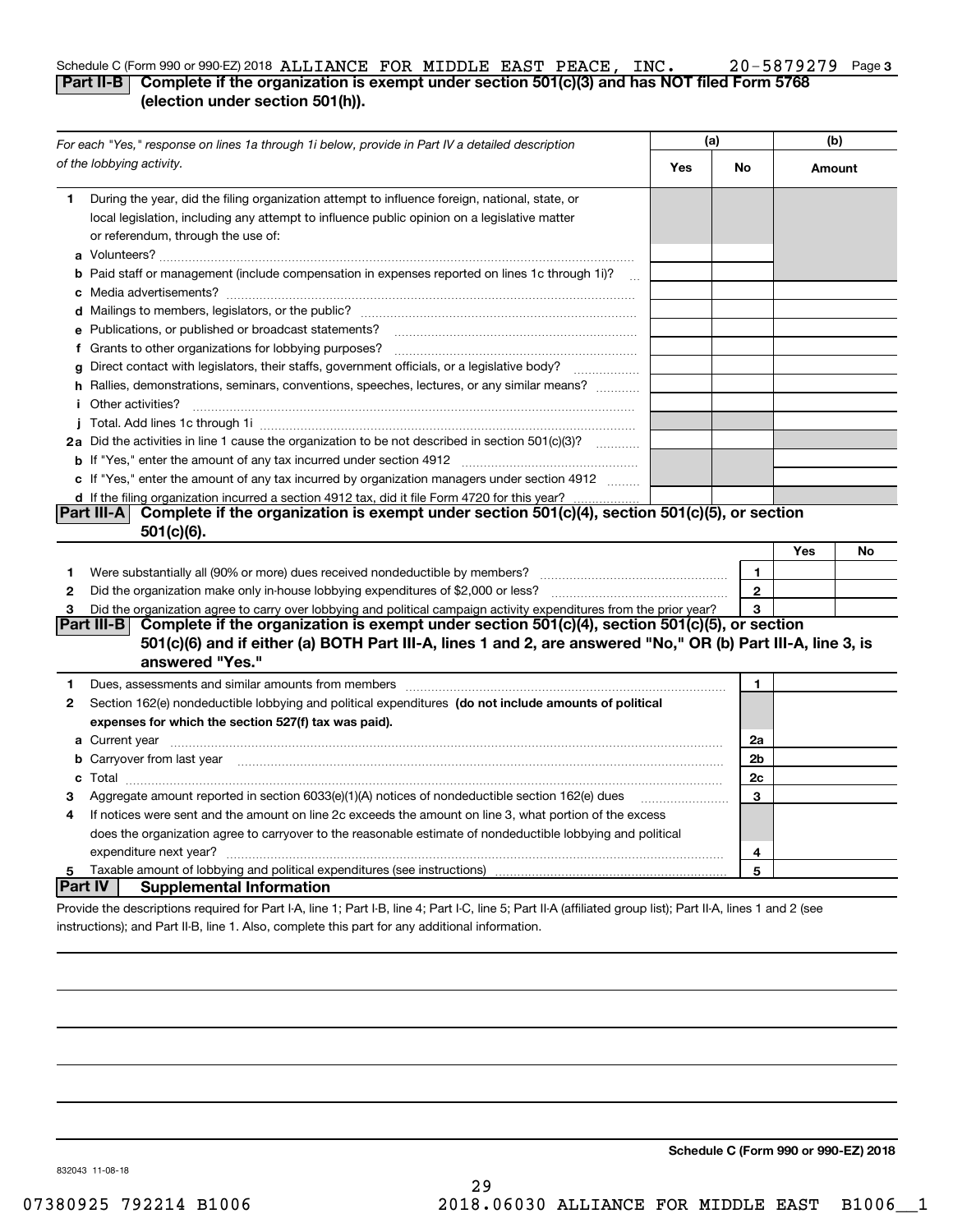| <b>SCHEDULE D</b> |  |
|-------------------|--|
|-------------------|--|

| (Form 990) |  |
|------------|--|
|------------|--|

# **SCHEDULE D Supplemental Financial Statements**

(Form 990)<br>
Pepartment of the Treasury<br>
Department of the Treasury<br>
Department of the Treasury<br>
Department of the Treasury<br> **Co to www.irs.gov/Form990 for instructions and the latest information.**<br> **Co to www.irs.gov/Form9** 



Department of the Treasury Internal Revenue Service

| Name of the organization |          |
|--------------------------|----------|
|                          | ALLIANCE |

**Employer identification number** 

|         | ALLIANCE FOR MIDDLE EAST PEACE, INC.                                                                                                                                                                             | 20-5879279                      |
|---------|------------------------------------------------------------------------------------------------------------------------------------------------------------------------------------------------------------------|---------------------------------|
| Part I  | Organizations Maintaining Donor Advised Funds or Other Similar Funds or Accounts. Complete if the                                                                                                                |                                 |
|         | organization answered "Yes" on Form 990, Part IV, line 6.                                                                                                                                                        |                                 |
|         | (a) Donor advised funds                                                                                                                                                                                          | (b) Funds and other accounts    |
| 1       |                                                                                                                                                                                                                  |                                 |
| 2       | Aggregate value of contributions to (during year)                                                                                                                                                                |                                 |
| з       | Aggregate value of grants from (during year)                                                                                                                                                                     |                                 |
| 4       |                                                                                                                                                                                                                  |                                 |
| 5       | Did the organization inform all donors and donor advisors in writing that the assets held in donor advised funds                                                                                                 |                                 |
|         |                                                                                                                                                                                                                  | Yes<br>No                       |
| 6       | Did the organization inform all grantees, donors, and donor advisors in writing that grant funds can be used only                                                                                                |                                 |
|         | for charitable purposes and not for the benefit of the donor or donor advisor, or for any other purpose conferring                                                                                               |                                 |
|         | impermissible private benefit?                                                                                                                                                                                   | Yes<br>No                       |
| Part II | Conservation Easements. Complete if the organization answered "Yes" on Form 990, Part IV, line 7.                                                                                                                |                                 |
| 1.      | Purpose(s) of conservation easements held by the organization (check all that apply).                                                                                                                            |                                 |
|         | Preservation of land for public use (e.g., recreation or education)<br>Preservation of a historically important land area                                                                                        |                                 |
|         | Preservation of a certified historic structure<br>Protection of natural habitat                                                                                                                                  |                                 |
|         | Preservation of open space                                                                                                                                                                                       |                                 |
| 2       | Complete lines 2a through 2d if the organization held a qualified conservation contribution in the form of a conservation easement on the last                                                                   |                                 |
|         | day of the tax year.                                                                                                                                                                                             | Held at the End of the Tax Year |
|         |                                                                                                                                                                                                                  | 2a                              |
|         | Total acreage restricted by conservation easements                                                                                                                                                               | 2 <sub>b</sub>                  |
|         | Number of conservation easements on a certified historic structure included in (a) manufacture included in (a)                                                                                                   | 2c                              |
| d       | Number of conservation easements included in (c) acquired after 7/25/06, and not on a historic structure                                                                                                         |                                 |
|         |                                                                                                                                                                                                                  | 2d                              |
| з       | Number of conservation easements modified, transferred, released, extinguished, or terminated by the organization during the tax                                                                                 |                                 |
|         | year                                                                                                                                                                                                             |                                 |
| 4       | Number of states where property subject to conservation easement is located >                                                                                                                                    |                                 |
| 5       | Does the organization have a written policy regarding the periodic monitoring, inspection, handling of                                                                                                           |                                 |
|         | violations, and enforcement of the conservation easements it holds?<br>Staff and volunteer hours devoted to monitoring, inspecting, handling of violations, and enforcing conservation easements during the year | Yes<br>No                       |
| 6       |                                                                                                                                                                                                                  |                                 |
| 7       | Amount of expenses incurred in monitoring, inspecting, handling of violations, and enforcing conservation easements during the year                                                                              |                                 |
|         | $\blacktriangleright$ \$                                                                                                                                                                                         |                                 |
| 8       | Does each conservation easement reported on line 2(d) above satisfy the requirements of section 170(h)(4)(B)(i)                                                                                                  |                                 |
|         | and section $170(h)(4)(B)(ii)?$                                                                                                                                                                                  | No<br>Yes                       |
| 9       | In Part XIII, describe how the organization reports conservation easements in its revenue and expense statement, and balance sheet, and                                                                          |                                 |
|         | include, if applicable, the text of the footnote to the organization's financial statements that describes the organization's accounting for                                                                     |                                 |
|         | conservation easements.                                                                                                                                                                                          |                                 |
|         | Organizations Maintaining Collections of Art, Historical Treasures, or Other Similar Assets.<br>Part III                                                                                                         |                                 |
|         | Complete if the organization answered "Yes" on Form 990, Part IV, line 8.                                                                                                                                        |                                 |
|         | 1a If the organization elected, as permitted under SFAS 116 (ASC 958), not to report in its revenue statement and balance sheet works of art,                                                                    |                                 |
|         | historical treasures, or other similar assets held for public exhibition, education, or research in furtherance of public service, provide, in Part XIII,                                                        |                                 |
|         | the text of the footnote to its financial statements that describes these items.                                                                                                                                 |                                 |
|         | <b>b</b> If the organization elected, as permitted under SFAS 116 (ASC 958), to report in its revenue statement and balance sheet works of art, historical                                                       |                                 |
|         | treasures, or other similar assets held for public exhibition, education, or research in furtherance of public service, provide the following amounts                                                            |                                 |
|         | relating to these items:                                                                                                                                                                                         |                                 |
|         |                                                                                                                                                                                                                  | $\triangleright$ \$             |
|         | (ii) Assets included in Form 990, Part X                                                                                                                                                                         | $\blacktriangleright$ \$        |
| 2       | If the organization received or held works of art, historical treasures, or other similar assets for financial gain, provide                                                                                     |                                 |
|         | the following amounts required to be reported under SFAS 116 (ASC 958) relating to these items:                                                                                                                  |                                 |
|         |                                                                                                                                                                                                                  |                                 |
|         | <b>b</b> Assets included in Form 990, Part X <i>maching and account of the contention of the sets included in Form 990, Part X</i>                                                                               |                                 |

|                 | LHA For Paperwork Reduction Act Notice, see the Instructions for Form 990. | Schedule D (Form 990) 2018 |
|-----------------|----------------------------------------------------------------------------|----------------------------|
| 832051 10-29-18 |                                                                            |                            |

|  | Schedule D (Form 990) 2018 |  |
|--|----------------------------|--|

|         | 30 |    |  |
|---------|----|----|--|
| 2 N 1 R |    | በ៨ |  |

07380925 792214 B1006 2018.06030 ALLIANCE FOR MIDDLE EAST B1006\_1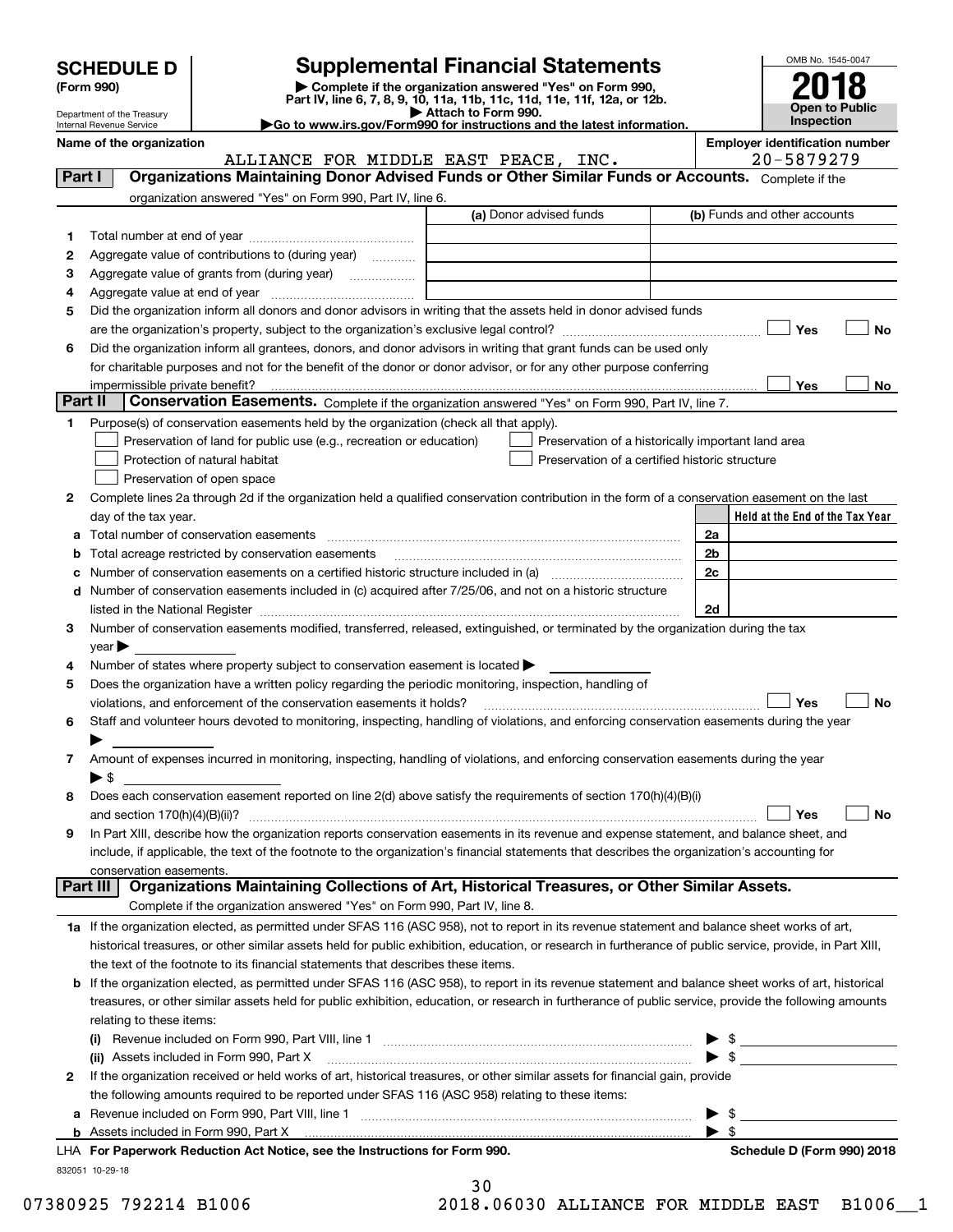|        | Schedule D (Form 990) 2018                                                                                                                                                                                                     | ALLIANCE FOR MIDDLE EAST PEACE, INC.    |   |                |                                                      |                                 | 20-5879279 |                     |        | Page $2$ |
|--------|--------------------------------------------------------------------------------------------------------------------------------------------------------------------------------------------------------------------------------|-----------------------------------------|---|----------------|------------------------------------------------------|---------------------------------|------------|---------------------|--------|----------|
|        | Part III<br>Organizations Maintaining Collections of Art, Historical Treasures, or Other Similar Assets (continued)                                                                                                            |                                         |   |                |                                                      |                                 |            |                     |        |          |
| 3      | Using the organization's acquisition, accession, and other records, check any of the following that are a significant use of its collection items                                                                              |                                         |   |                |                                                      |                                 |            |                     |        |          |
|        | (check all that apply):                                                                                                                                                                                                        |                                         |   |                |                                                      |                                 |            |                     |        |          |
| a      | Public exhibition                                                                                                                                                                                                              |                                         |   |                | Loan or exchange programs                            |                                 |            |                     |        |          |
| b      | Scholarly research                                                                                                                                                                                                             | e                                       |   |                | Other <b>Committee Committee Committee Committee</b> |                                 |            |                     |        |          |
| с      | Preservation for future generations                                                                                                                                                                                            |                                         |   |                |                                                      |                                 |            |                     |        |          |
| 4      | Provide a description of the organization's collections and explain how they further the organization's exempt purpose in Part XIII.                                                                                           |                                         |   |                |                                                      |                                 |            |                     |        |          |
| 5      | During the year, did the organization solicit or receive donations of art, historical treasures, or other similar assets                                                                                                       |                                         |   |                |                                                      |                                 |            |                     |        |          |
|        | to be sold to raise funds rather than to be maintained as part of the organization's collection?<br><b>Part IV</b>                                                                                                             |                                         |   |                |                                                      |                                 |            | Yes                 |        | No       |
|        | Escrow and Custodial Arrangements. Complete if the organization answered "Yes" on Form 990, Part IV, line 9, or<br>reported an amount on Form 990, Part X, line 21.                                                            |                                         |   |                |                                                      |                                 |            |                     |        |          |
|        | 1a Is the organization an agent, trustee, custodian or other intermediary for contributions or other assets not included                                                                                                       |                                         |   |                |                                                      |                                 |            |                     |        |          |
|        | on Form 990, Part X? [11] matter contracts and contracts and contracts are contracted and contracts are contracted and contract and contract of the contract of the contract of the contract of the contract of the contract o |                                         |   |                |                                                      |                                 |            | Yes                 |        | No       |
|        | b If "Yes," explain the arrangement in Part XIII and complete the following table:                                                                                                                                             |                                         |   |                |                                                      |                                 |            |                     |        |          |
|        |                                                                                                                                                                                                                                |                                         |   |                |                                                      |                                 |            | Amount              |        |          |
| c      | Beginning balance measurements and the contract measurement of the contract measurement of the contract measurement                                                                                                            |                                         |   |                |                                                      | 1c                              |            |                     |        |          |
|        | Additions during the year manufactured and an annual contract of the year manufactured and all the year manufactured and all the year manufactured and all the year manufactured and all the year manufactured and all the yea |                                         |   |                |                                                      | 1d                              |            |                     |        |          |
|        | Distributions during the year manufactured and continuum and continuum and continuum and continuum and continuum                                                                                                               |                                         |   |                |                                                      | 1e                              |            |                     |        |          |
| 1.     |                                                                                                                                                                                                                                |                                         |   |                |                                                      | 1f                              |            |                     |        |          |
|        | 2a Did the organization include an amount on Form 990, Part X, line 21, for escrow or custodial account liability?                                                                                                             |                                         |   |                |                                                      |                                 |            | Yes                 |        | No       |
|        | <b>b</b> If "Yes," explain the arrangement in Part XIII. Check here if the explanation has been provided on Part XIII                                                                                                          |                                         |   |                |                                                      |                                 |            |                     |        |          |
| Part V | Endowment Funds. Complete if the organization answered "Yes" on Form 990, Part IV, line 10.                                                                                                                                    |                                         |   |                |                                                      |                                 |            |                     |        |          |
|        |                                                                                                                                                                                                                                | (a) Current year                        |   | (b) Prior year | (c) Two years back                                   | (d) Three years back            |            | (e) Four years back |        |          |
| 1a     | Beginning of year balance                                                                                                                                                                                                      |                                         |   |                |                                                      |                                 |            |                     |        |          |
|        |                                                                                                                                                                                                                                |                                         |   |                |                                                      |                                 |            |                     |        |          |
|        | Net investment earnings, gains, and losses                                                                                                                                                                                     |                                         |   |                |                                                      |                                 |            |                     |        |          |
| d      |                                                                                                                                                                                                                                |                                         |   |                |                                                      |                                 |            |                     |        |          |
|        | e Other expenditures for facilities                                                                                                                                                                                            |                                         |   |                |                                                      |                                 |            |                     |        |          |
|        | and programs                                                                                                                                                                                                                   |                                         |   |                |                                                      |                                 |            |                     |        |          |
|        |                                                                                                                                                                                                                                |                                         |   |                |                                                      |                                 |            |                     |        |          |
| g      | End of year balance                                                                                                                                                                                                            |                                         |   |                |                                                      |                                 |            |                     |        |          |
| 2      | Provide the estimated percentage of the current year end balance (line 1g, column (a)) held as:                                                                                                                                |                                         |   |                |                                                      |                                 |            |                     |        |          |
| а      | Board designated or quasi-endowment                                                                                                                                                                                            |                                         | % |                |                                                      |                                 |            |                     |        |          |
|        | Permanent endowment $\blacktriangleright$                                                                                                                                                                                      | %                                       |   |                |                                                      |                                 |            |                     |        |          |
|        | Temporarily restricted endowment $\blacktriangleright$                                                                                                                                                                         | %                                       |   |                |                                                      |                                 |            |                     |        |          |
|        | The percentages on lines 2a, 2b, and 2c should equal 100%.<br>3a Are there endowment funds not in the possession of the organization that are held and administered for the organization                                       |                                         |   |                |                                                      |                                 |            |                     |        |          |
|        | by:                                                                                                                                                                                                                            |                                         |   |                |                                                      |                                 |            |                     | Yes    | No       |
|        | (i)                                                                                                                                                                                                                            |                                         |   |                |                                                      |                                 |            | 3a(i)               |        |          |
|        |                                                                                                                                                                                                                                |                                         |   |                |                                                      |                                 |            | 3a(ii)              |        |          |
|        |                                                                                                                                                                                                                                |                                         |   |                |                                                      |                                 |            | 3b                  |        |          |
| 4      | Describe in Part XIII the intended uses of the organization's endowment funds.                                                                                                                                                 |                                         |   |                |                                                      |                                 |            |                     |        |          |
|        | Land, Buildings, and Equipment.<br>Part VI                                                                                                                                                                                     |                                         |   |                |                                                      |                                 |            |                     |        |          |
|        | Complete if the organization answered "Yes" on Form 990, Part IV, line 11a. See Form 990, Part X, line 10.                                                                                                                     |                                         |   |                |                                                      |                                 |            |                     |        |          |
|        | Description of property                                                                                                                                                                                                        | (a) Cost or other<br>basis (investment) |   | basis (other)  | (b) Cost or other                                    | (c) Accumulated<br>depreciation |            | (d) Book value      |        |          |
|        |                                                                                                                                                                                                                                |                                         |   |                |                                                      |                                 |            |                     |        |          |
| b      |                                                                                                                                                                                                                                |                                         |   |                |                                                      |                                 |            |                     |        |          |
|        |                                                                                                                                                                                                                                |                                         |   |                |                                                      |                                 |            |                     |        |          |
|        |                                                                                                                                                                                                                                |                                         |   |                | 2,945.                                               |                                 | 820.       |                     | 2,125. |          |
|        |                                                                                                                                                                                                                                |                                         |   |                |                                                      |                                 |            |                     |        |          |
|        |                                                                                                                                                                                                                                |                                         |   |                |                                                      |                                 |            |                     | 2,125. |          |

**Schedule D (Form 990) 2018**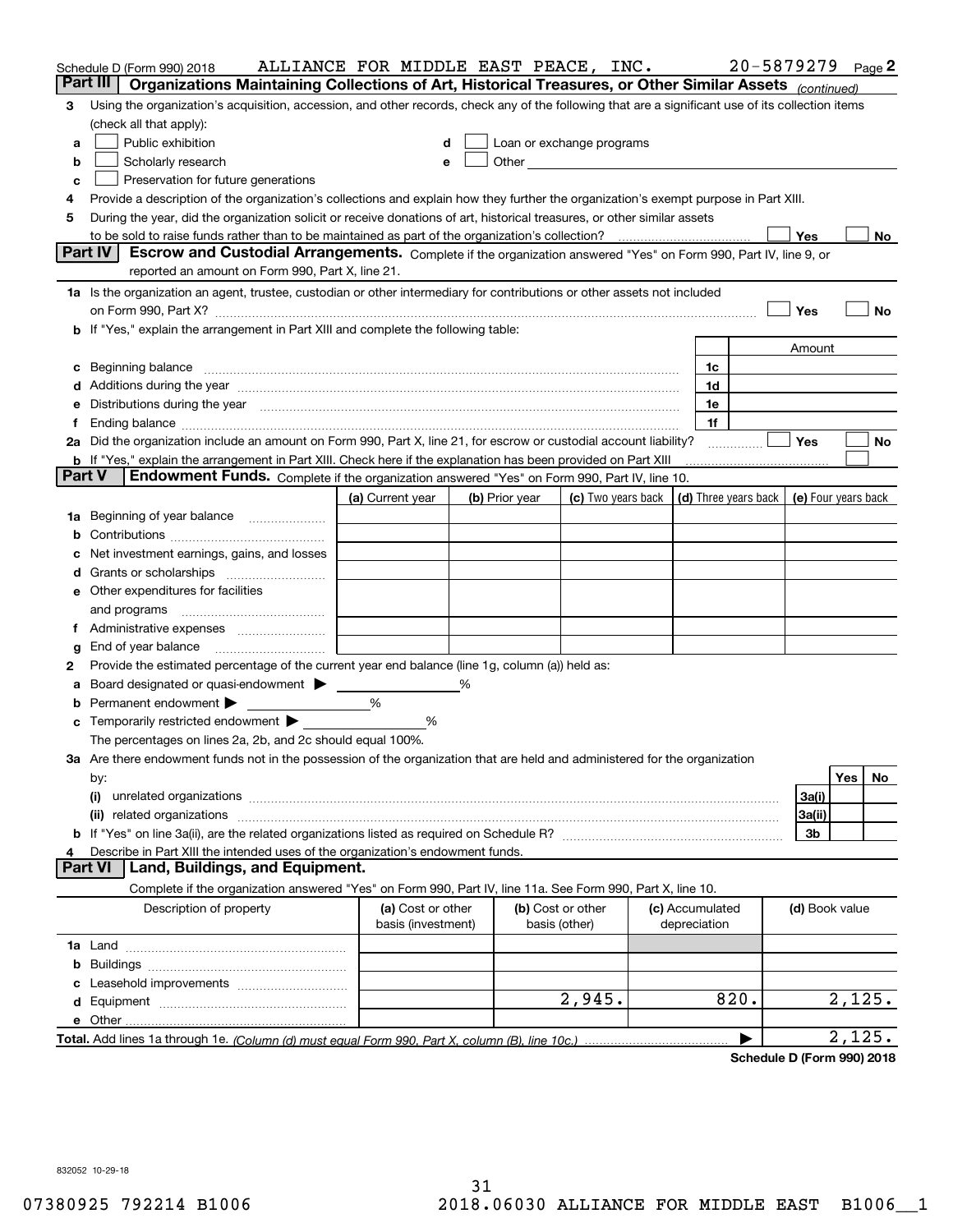|                  | Schedule D (Form 990) 2018                                                                                                                           | ALLIANCE FOR MIDDLE EAST PEACE, | INC.           | 20-5879279<br>Page $3$                                    |
|------------------|------------------------------------------------------------------------------------------------------------------------------------------------------|---------------------------------|----------------|-----------------------------------------------------------|
| <b>Part VIII</b> | <b>Investments - Other Securities.</b>                                                                                                               |                                 |                |                                                           |
|                  | Complete if the organization answered "Yes" on Form 990, Part IV, line 11b. See Form 990, Part X, line 12.                                           |                                 |                |                                                           |
|                  | (a) Description of security or category (including name of security)                                                                                 | (b) Book value                  |                | (c) Method of valuation: Cost or end-of-year market value |
|                  | (1) Financial derivatives                                                                                                                            |                                 |                |                                                           |
|                  |                                                                                                                                                      |                                 |                |                                                           |
| (3) Other        |                                                                                                                                                      |                                 |                |                                                           |
| (A)              |                                                                                                                                                      |                                 |                |                                                           |
| (B)              |                                                                                                                                                      |                                 |                |                                                           |
| (C)              |                                                                                                                                                      |                                 |                |                                                           |
| (D)              |                                                                                                                                                      |                                 |                |                                                           |
| (E)              |                                                                                                                                                      |                                 |                |                                                           |
| (F)              |                                                                                                                                                      |                                 |                |                                                           |
| (G)              |                                                                                                                                                      |                                 |                |                                                           |
| (H)              |                                                                                                                                                      |                                 |                |                                                           |
|                  | Total. (Col. (b) must equal Form 990, Part X, col. (B) line 12.) $\blacktriangleright$                                                               |                                 |                |                                                           |
|                  | Part VIII Investments - Program Related.                                                                                                             |                                 |                |                                                           |
|                  | Complete if the organization answered "Yes" on Form 990, Part IV, line 11c. See Form 990, Part X, line 13.                                           |                                 |                |                                                           |
|                  | (a) Description of investment                                                                                                                        | (b) Book value                  |                | (c) Method of valuation: Cost or end-of-year market value |
| (1)              |                                                                                                                                                      |                                 |                |                                                           |
| (2)              |                                                                                                                                                      |                                 |                |                                                           |
| (3)              |                                                                                                                                                      |                                 |                |                                                           |
| (4)              |                                                                                                                                                      |                                 |                |                                                           |
| (5)              |                                                                                                                                                      |                                 |                |                                                           |
| (6)              |                                                                                                                                                      |                                 |                |                                                           |
| (7)              |                                                                                                                                                      |                                 |                |                                                           |
| (8)              |                                                                                                                                                      |                                 |                |                                                           |
| (9)              |                                                                                                                                                      |                                 |                |                                                           |
|                  | Total. (Col. (b) must equal Form 990, Part X, col. (B) line $13.$ )                                                                                  |                                 |                |                                                           |
| Part IX          | <b>Other Assets.</b>                                                                                                                                 |                                 |                |                                                           |
|                  | Complete if the organization answered "Yes" on Form 990, Part IV, line 11d. See Form 990, Part X, line 15.                                           |                                 |                |                                                           |
|                  |                                                                                                                                                      | (a) Description                 |                | (b) Book value                                            |
| (1)              |                                                                                                                                                      |                                 |                |                                                           |
| (2)              |                                                                                                                                                      |                                 |                |                                                           |
| (3)              |                                                                                                                                                      |                                 |                |                                                           |
| (4)              |                                                                                                                                                      |                                 |                |                                                           |
| (5)              |                                                                                                                                                      |                                 |                |                                                           |
| (6)              |                                                                                                                                                      |                                 |                |                                                           |
| (7)              |                                                                                                                                                      |                                 |                |                                                           |
| (8)              |                                                                                                                                                      |                                 |                |                                                           |
| (9)              |                                                                                                                                                      |                                 |                |                                                           |
| Part X           | Total. (Column (b) must equal Form 990. Part X, col. (B) line 15.)<br><b>Other Liabilities.</b>                                                      |                                 |                |                                                           |
|                  |                                                                                                                                                      |                                 |                |                                                           |
|                  | Complete if the organization answered "Yes" on Form 990, Part IV, line 11e or 11f. See Form 990, Part X, line 25.                                    |                                 | (b) Book value |                                                           |
| 1.               | (a) Description of liability                                                                                                                         |                                 |                |                                                           |
| (1)              | Federal income taxes                                                                                                                                 |                                 |                |                                                           |
| (2)              |                                                                                                                                                      |                                 |                |                                                           |
| (3)              |                                                                                                                                                      |                                 |                |                                                           |
| (4)              |                                                                                                                                                      |                                 |                |                                                           |
| (5)              |                                                                                                                                                      |                                 |                |                                                           |
| (6)              |                                                                                                                                                      |                                 |                |                                                           |
| (7)              |                                                                                                                                                      |                                 |                |                                                           |
| (8)              |                                                                                                                                                      |                                 |                |                                                           |
| (9)              |                                                                                                                                                      |                                 |                |                                                           |
|                  | Total. (Column (b) must equal Form 990, Part X, col. (B) line 25.)                                                                                   |                                 |                |                                                           |
|                  | 2. Liability for uncertain tax positions. In Part XIII, provide the text of the footnote to the organization's financial statements that reports the |                                 |                |                                                           |
|                  | organization's liability for uncertain tax positions under FIN 48 (ASC 740). Check here if the text of the footnote has been provided in Part XIII   |                                 |                | X                                                         |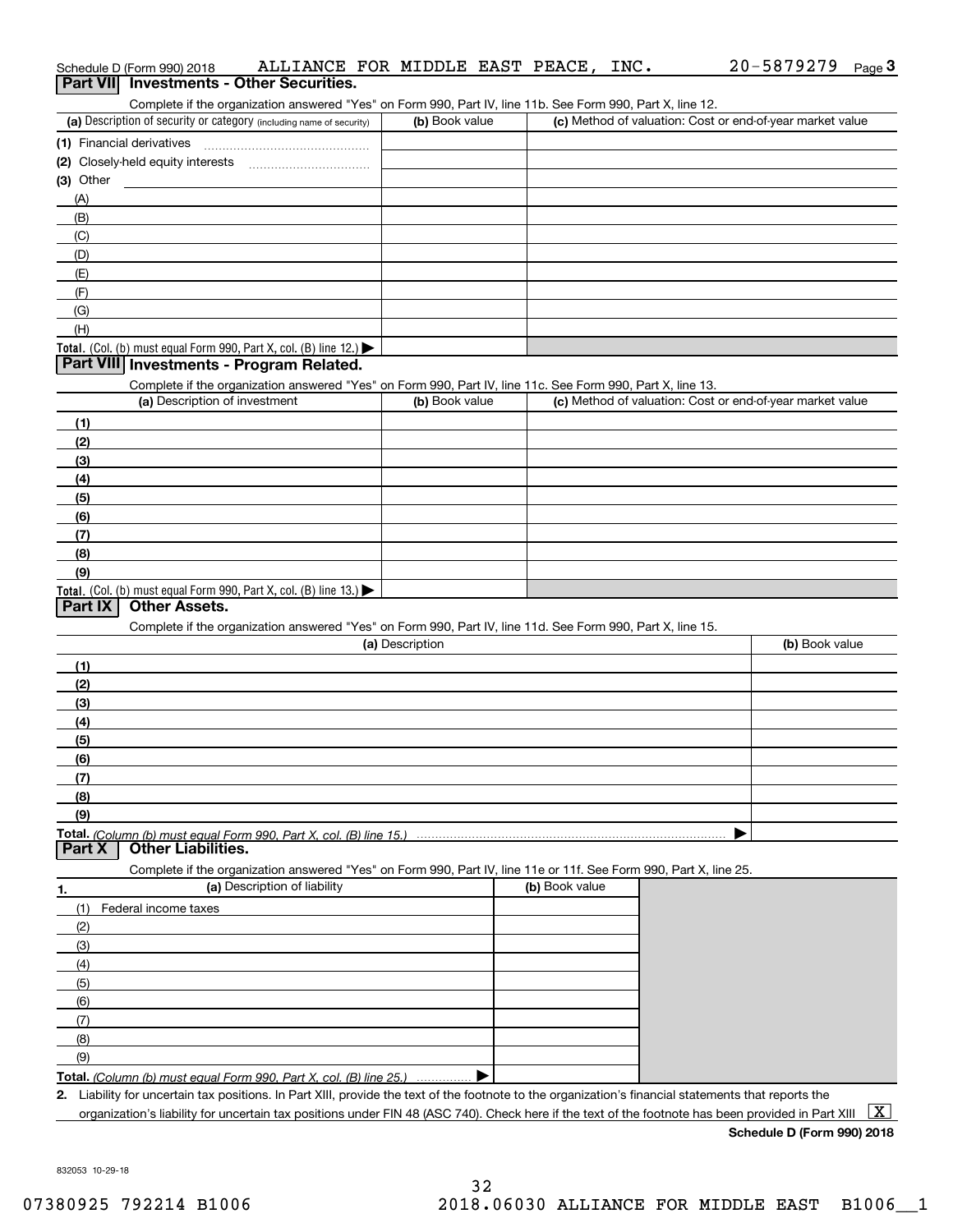|   | ALLIANCE FOR MIDDLE EAST PEACE, INC.<br>Schedule D (Form 990) 2018                                                                                                                                                                  |                |           |                | 20-5879279<br>Page 4 |
|---|-------------------------------------------------------------------------------------------------------------------------------------------------------------------------------------------------------------------------------------|----------------|-----------|----------------|----------------------|
|   | Reconciliation of Revenue per Audited Financial Statements With Revenue per Return.<br>Part XI                                                                                                                                      |                |           |                |                      |
|   | Complete if the organization answered "Yes" on Form 990, Part IV, line 12a.                                                                                                                                                         |                |           |                |                      |
| 1 | Total revenue, gains, and other support per audited financial statements                                                                                                                                                            |                |           | $\mathbf{1}$   | 993,219.             |
| 2 | Amounts included on line 1 but not on Form 990, Part VIII, line 12:                                                                                                                                                                 |                |           |                |                      |
| a |                                                                                                                                                                                                                                     | 2a             |           |                |                      |
| b |                                                                                                                                                                                                                                     | 2 <sub>b</sub> | 377,951.  |                |                      |
|   |                                                                                                                                                                                                                                     | 2c             |           |                |                      |
| d | Other (Describe in Part XIII.) <b>Construction Construction</b> Chern Construction Chern Chern Chern Chern Chern Chern                                                                                                              | 2d             |           |                |                      |
| е | Add lines 2a through 2d                                                                                                                                                                                                             |                |           | <b>2e</b>      | 377,951.             |
| 3 |                                                                                                                                                                                                                                     |                |           | 3              | 615, 268.            |
| 4 | Amounts included on Form 990, Part VIII, line 12, but not on line 1:                                                                                                                                                                |                |           |                |                      |
| a |                                                                                                                                                                                                                                     | 4a             |           |                |                      |
|   |                                                                                                                                                                                                                                     | 4b             |           |                |                      |
|   | c Add lines 4a and 4b                                                                                                                                                                                                               |                |           | 4c             | 0.                   |
|   |                                                                                                                                                                                                                                     |                |           | 5              | 615, 268.            |
| 5 |                                                                                                                                                                                                                                     |                |           |                |                      |
|   | Part XII   Reconciliation of Expenses per Audited Financial Statements With Expenses per Return.                                                                                                                                    |                |           |                |                      |
|   | Complete if the organization answered "Yes" on Form 990, Part IV, line 12a.                                                                                                                                                         |                |           |                |                      |
| 1 | Total expenses and losses per audited financial statements [11] [12] manuscription control expenses and losses per audited financial statements [12] [12] manuscription of the statements [12] manuscription of the statements      |                |           | $\blacksquare$ | 1,026,133.           |
| 2 | Amounts included on line 1 but not on Form 990, Part IX, line 25:                                                                                                                                                                   |                |           |                |                      |
| a |                                                                                                                                                                                                                                     | 2a             | 377, 951. |                |                      |
| b |                                                                                                                                                                                                                                     | 2 <sub>b</sub> |           |                |                      |
|   |                                                                                                                                                                                                                                     | 2c             |           |                |                      |
| d |                                                                                                                                                                                                                                     | 2d             |           |                |                      |
| е | Add lines 2a through 2d <b>contained a contained a contained a contained a</b> contained a contact the state of the state of the state of the state of the state of the state of the state of the state of the state of the state o |                |           | <b>2e</b>      | <u>377,951.</u>      |
| 3 | Subtract line 2e from line 1 <b>manufacture in the contract of the 2e</b> from line 1                                                                                                                                               |                |           | $\overline{3}$ | 648, 182.            |
| 4 | Amounts included on Form 990, Part IX, line 25, but not on line 1:                                                                                                                                                                  |                |           |                |                      |
| a | Investment expenses not included on Form 990, Part VIII, line 7b [100] [100] [100] [100] [100] [100] [100] [10                                                                                                                      | 4a             |           |                |                      |
|   | Other (Describe in Part XIII.)                                                                                                                                                                                                      | 4 <sub>b</sub> |           |                |                      |
|   | c Add lines 4a and 4b                                                                                                                                                                                                               |                |           | 4с             |                      |
|   | Part XIII Supplemental Information.                                                                                                                                                                                                 |                |           | 5              | 648,182.             |

Provide the descriptions required for Part II, lines 3, 5, and 9; Part III, lines 1a and 4; Part IV, lines 1b and 2b; Part V, line 4; Part X, line 2; Part XI, lines 2d and 4b; and Part XII, lines 2d and 4b. Also complete this part to provide any additional information.

### PART X, LINE 2:

| IN ACCORDANCE WITH AUTHORITATIVE GUIDANCE ON ACCOUNTING FOR UNCERTAINTY IN |
|----------------------------------------------------------------------------|
| INCOME TAXES ISSUED BY THE FASB, THE ORGANIZATION RECOGNIZES TAX           |
| LIABILITIES FOR UNCERTAIN TAX POSITIONS WHEN IT IS MORE LIKELY THAN NOT    |
| THAT A TAX POSITION WILL NOT BE SUSTAINED UPON EXAMINATION AND SETTLEMENT  |
| WITH VARIOUS TAXING AUTHORITIES. LIABILITIES FOR UNCERTAIN TAX POSITIONS   |
| ARE MEASURED BASED UPON THE LARGEST AMOUNT OF BENEFIT THAT IS GREATER THAN |
| 50% LIKELY OF BEING REALIZED UPON SETTLEMENT. THE GUIDANCE ON ACCOUNTING   |
| FOR UNCERTAINTY IN INCOME TAXES ALSO ADDRESSES DE-RECOGNITION,             |
| CLASSIFICATION, INTEREST AND PENALTIES ON INCOME TAXES, AND ACCOUNTING IN  |
| INTERIM PERIODS.                                                           |
|                                                                            |

33

832054 10-29-18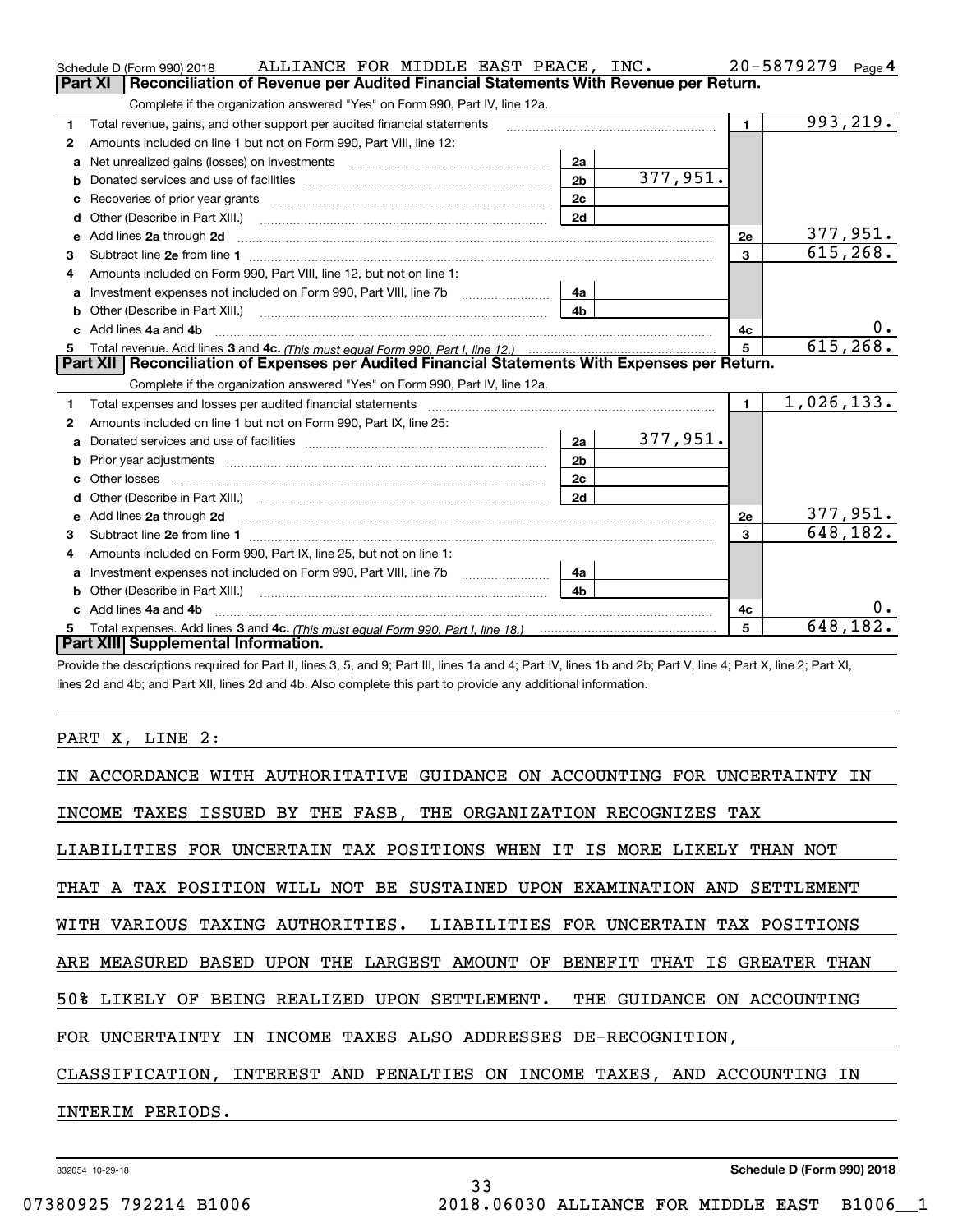20-5879279 Page 5 *(continued)* **Part XIII Supplemental Information**  Schedule D (Form 990) 2018 ALLIANCE FOR MIDDLE EAST PEACE , INC 20-5879279 Page

PART X, LINE 2

IN ACCORDANCE WITH AUTHORITATIVE GUIDANCE ON ACCOUNTING FOR UNCERTAINTY IN INCOME TAXES ISSUED BY THE FASB, THE ORGANIZATION RECOGNIZES TAX LIABILITIES FOR UNCERTAIN TAX POSITIONS WHEN IT IS MORE LIKELY THAN NOT THAT A TAX POSITION WILL NOT BE SUSTAINED UPON EXAMINATION AND SETTLEMENT WITH VARIOUS TAXING AUTHORITIES. LIABILITIES FOR UNCERTAIN TAX POSITIONS ARE MEASURED BASED UPON THE LARGEST AMOUNT OF BENEFIT THAT IS GREATER THAN 50% LIKELY OF BEING REALIZED UPON SETTLEMENT. THE GUIDANCE ON ACCOUNTING FOR UNCERTAINTY IN INCOME TAXES ALSO ADDRESSES DE-RECOGNITION, CLASSIFICATION, INTEREST AND PENALTIES ON INCOME TAXES, AND ACCOUNTING IN INTERIM PERIODS.

**Schedule D (Form 990) 2018**

832055 10-29-18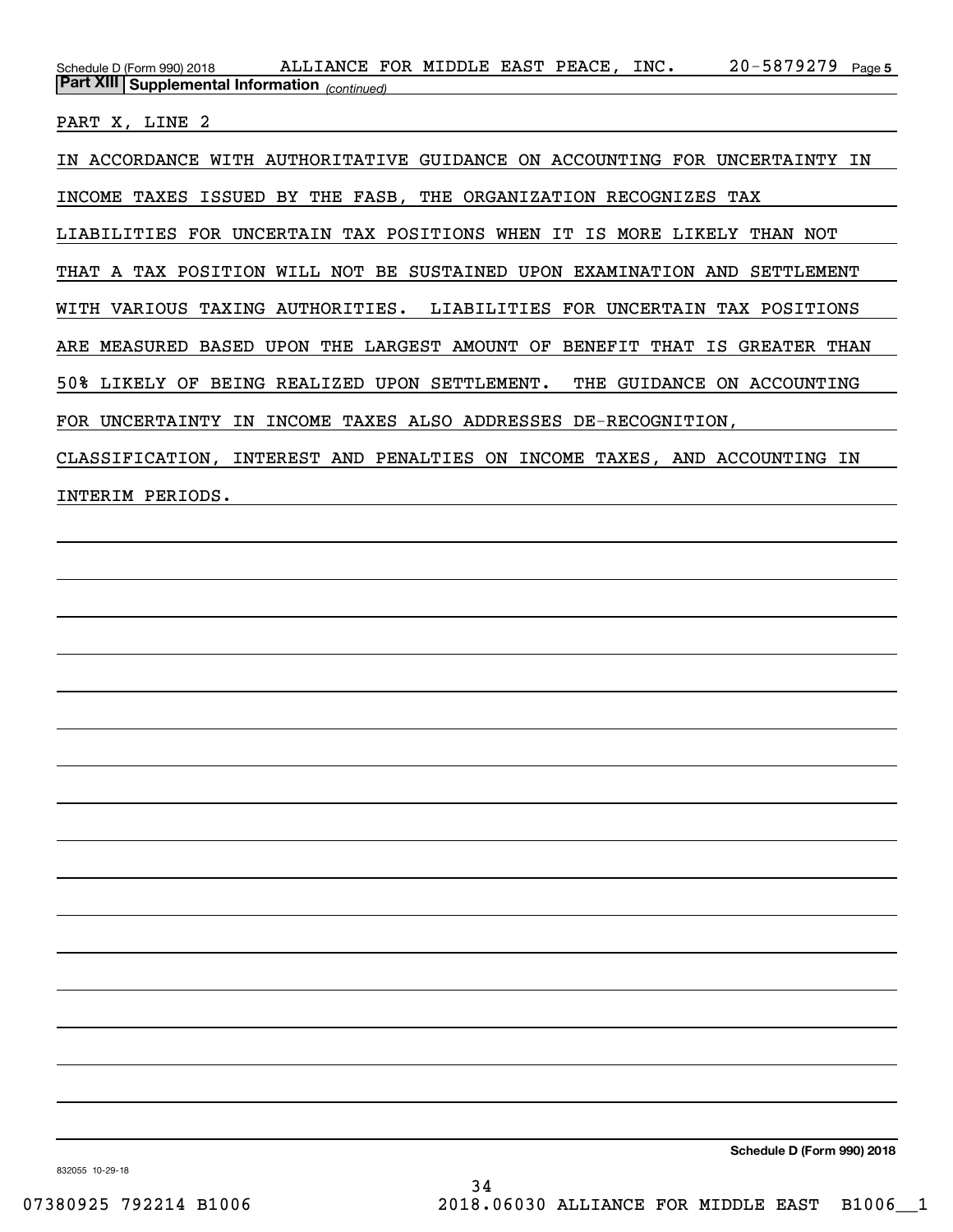|        | Internal Revenue Service                             |                                           |                                                                          | Go to www.irs.gov/Form990 for instructions and the latest information.                                                                                                          |                                         |                                                                                                                 | Inspection                                                           |
|--------|------------------------------------------------------|-------------------------------------------|--------------------------------------------------------------------------|---------------------------------------------------------------------------------------------------------------------------------------------------------------------------------|-----------------------------------------|-----------------------------------------------------------------------------------------------------------------|----------------------------------------------------------------------|
|        | Name of the organization                             |                                           |                                                                          |                                                                                                                                                                                 |                                         |                                                                                                                 | <b>Employer identification number</b>                                |
|        | ALLIANCE FOR MIDDLE EAST PEACE, INC.                 |                                           |                                                                          |                                                                                                                                                                                 |                                         | 20-5879279                                                                                                      |                                                                      |
| Part I |                                                      |                                           |                                                                          | General Information on Activities Outside the United States. Complete if the organization answered "Yes" on                                                                     |                                         |                                                                                                                 |                                                                      |
|        | Form 990, Part IV, line 14b.                         |                                           |                                                                          |                                                                                                                                                                                 |                                         |                                                                                                                 |                                                                      |
| 1      |                                                      |                                           |                                                                          | For grantmakers. Does the organization maintain records to substantiate the amount of its grants and other assistance,                                                          |                                         |                                                                                                                 |                                                                      |
|        |                                                      |                                           |                                                                          | the grantees' eligibility for the grants or assistance, and the selection criteria used to award the grants or assistance?                                                      |                                         |                                                                                                                 | Yes<br>No                                                            |
| 2      | United States.                                       |                                           |                                                                          | For grantmakers. Describe in Part V the organization's procedures for monitoring the use of its grants and other assistance outside the                                         |                                         |                                                                                                                 |                                                                      |
| З      |                                                      |                                           |                                                                          | Activities per Region. (The following Part I, line 3 table can be duplicated if additional space is needed.)                                                                    |                                         |                                                                                                                 |                                                                      |
|        | (a) Region                                           | (b) Number of<br>offices<br>in the region | employees,<br>agents, and<br>independent<br>contractors<br>in the region | (c) Number of $ $ (d) Activities conducted in the region<br>(by type) (such as, fundraising, pro-<br>gram services, investments, grants to<br>recipients located in the region) |                                         | (e) If activity listed in (d)<br>is a program service,<br>describe specific type<br>of service(s) in the region | (f) Total<br>expenditures<br>for and<br>investments<br>in the region |
|        |                                                      |                                           |                                                                          |                                                                                                                                                                                 |                                         |                                                                                                                 |                                                                      |
|        | MIDDLE EAST AND                                      |                                           |                                                                          |                                                                                                                                                                                 | CAPACITY BUILDING,<br>MEMBER RELATIONS, |                                                                                                                 |                                                                      |
|        | NORTH AFRICA                                         | 1                                         | 1                                                                        | PROGRAM SERVICES                                                                                                                                                                |                                         | ADVOCACY AND EDUCATION                                                                                          | 29,209.                                                              |
|        |                                                      |                                           |                                                                          |                                                                                                                                                                                 |                                         |                                                                                                                 |                                                                      |
|        |                                                      |                                           |                                                                          |                                                                                                                                                                                 |                                         |                                                                                                                 |                                                                      |
|        |                                                      |                                           |                                                                          |                                                                                                                                                                                 |                                         |                                                                                                                 |                                                                      |
|        |                                                      |                                           |                                                                          |                                                                                                                                                                                 |                                         |                                                                                                                 |                                                                      |
|        |                                                      |                                           |                                                                          |                                                                                                                                                                                 |                                         |                                                                                                                 |                                                                      |
|        |                                                      |                                           |                                                                          |                                                                                                                                                                                 |                                         |                                                                                                                 |                                                                      |
|        |                                                      |                                           |                                                                          |                                                                                                                                                                                 |                                         |                                                                                                                 |                                                                      |
|        |                                                      |                                           |                                                                          |                                                                                                                                                                                 |                                         |                                                                                                                 |                                                                      |
|        |                                                      |                                           |                                                                          |                                                                                                                                                                                 |                                         |                                                                                                                 |                                                                      |
|        |                                                      |                                           |                                                                          |                                                                                                                                                                                 |                                         |                                                                                                                 |                                                                      |
|        |                                                      |                                           |                                                                          |                                                                                                                                                                                 |                                         |                                                                                                                 |                                                                      |
|        |                                                      |                                           |                                                                          |                                                                                                                                                                                 |                                         |                                                                                                                 |                                                                      |
|        |                                                      |                                           |                                                                          |                                                                                                                                                                                 |                                         |                                                                                                                 |                                                                      |
|        |                                                      |                                           |                                                                          |                                                                                                                                                                                 |                                         |                                                                                                                 |                                                                      |
|        | 3 a Subtotal                                         | $\mathbf 1$                               | 1                                                                        |                                                                                                                                                                                 |                                         |                                                                                                                 | 29,209.                                                              |
|        | <b>b</b> Total from continuation<br>sheets to Part I | 0                                         | 0                                                                        |                                                                                                                                                                                 |                                         |                                                                                                                 | 0.                                                                   |
|        | c Totals (add lines 3a<br>and 3b)                    | 1                                         | 1                                                                        |                                                                                                                                                                                 |                                         |                                                                                                                 | 29,209.                                                              |

**For Paperwork Reduction Act Notice, see the Instructions for Form 990. Schedule F (Form 990) 2018** LHA

832071 10-31-18

# **Statement of Activities Outside the United States**

**| Complete if the organization answered "Yes" on Form 990, Part IV, line 14b, 15, or 16.**

**| Attach to Form 990.**

OMB No. 1545-0047 **Open to Public 2018**

| atement of A            |  |
|-------------------------|--|
| complete if the organiz |  |

Department of the Treasury

**(Form 990)**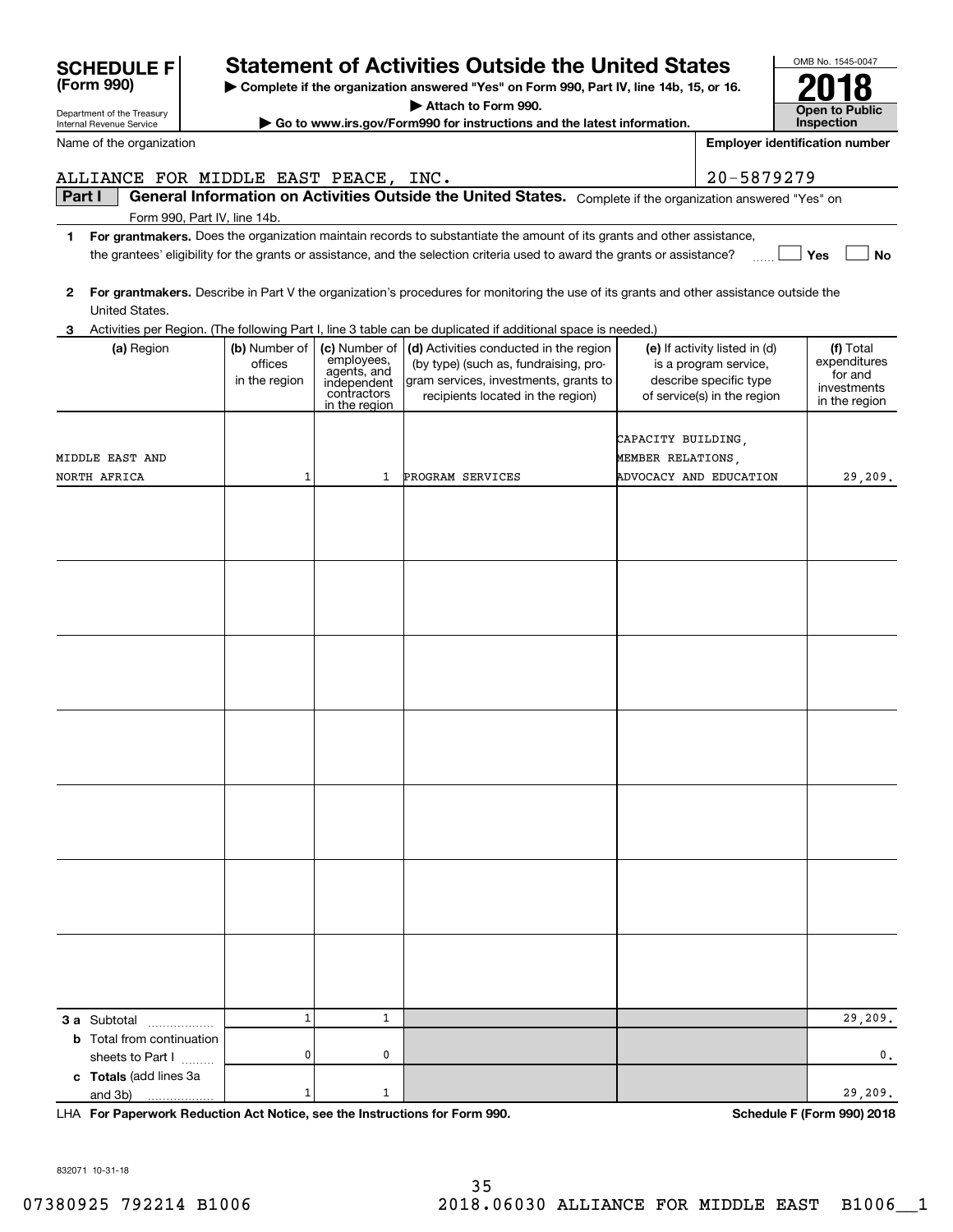### Part II | Grants and Other Assistance to Organizations or Entities Outside the United States. Complete if the organization answered "Yes" on Form 990, Part IV, line 15, for any recipient who received more than \$5,000. Part II can be duplicated if additional space is needed.

| 1<br>(a) Name of organization | (b) IRS code section<br>and EIN (if applicable)         | (c) Region | (d) Purpose of<br>grant                                                                                                                      | (e) Amount<br>of cash grant | (f) Manner of<br>cash disbursement | (g) Amount of<br>noncash<br>assistance | (h) Description<br>of noncash<br>assistance | (i) Method of<br>valuation (book, FMV,<br>appraisal, other) |
|-------------------------------|---------------------------------------------------------|------------|----------------------------------------------------------------------------------------------------------------------------------------------|-----------------------------|------------------------------------|----------------------------------------|---------------------------------------------|-------------------------------------------------------------|
|                               |                                                         |            |                                                                                                                                              |                             |                                    |                                        |                                             |                                                             |
|                               |                                                         |            |                                                                                                                                              |                             |                                    |                                        |                                             |                                                             |
|                               |                                                         |            |                                                                                                                                              |                             |                                    |                                        |                                             |                                                             |
|                               |                                                         |            |                                                                                                                                              |                             |                                    |                                        |                                             |                                                             |
|                               |                                                         |            |                                                                                                                                              |                             |                                    |                                        |                                             |                                                             |
|                               |                                                         |            |                                                                                                                                              |                             |                                    |                                        |                                             |                                                             |
|                               |                                                         |            |                                                                                                                                              |                             |                                    |                                        |                                             |                                                             |
|                               |                                                         |            |                                                                                                                                              |                             |                                    |                                        |                                             |                                                             |
|                               |                                                         |            |                                                                                                                                              |                             |                                    |                                        |                                             |                                                             |
|                               |                                                         |            |                                                                                                                                              |                             |                                    |                                        |                                             |                                                             |
|                               |                                                         |            |                                                                                                                                              |                             |                                    |                                        |                                             |                                                             |
|                               |                                                         |            |                                                                                                                                              |                             |                                    |                                        |                                             |                                                             |
|                               |                                                         |            |                                                                                                                                              |                             |                                    |                                        |                                             |                                                             |
|                               |                                                         |            |                                                                                                                                              |                             |                                    |                                        |                                             |                                                             |
|                               |                                                         |            |                                                                                                                                              |                             |                                    |                                        |                                             |                                                             |
|                               |                                                         |            |                                                                                                                                              |                             |                                    |                                        |                                             |                                                             |
| $\mathbf{2}$                  |                                                         |            | Enter total number of recipient organizations listed above that are recognized as charities by the foreign country, recognized as tax-exempt |                             |                                    |                                        |                                             |                                                             |
|                               | 3 Enter total number of other organizations or entities |            |                                                                                                                                              |                             |                                    |                                        |                                             |                                                             |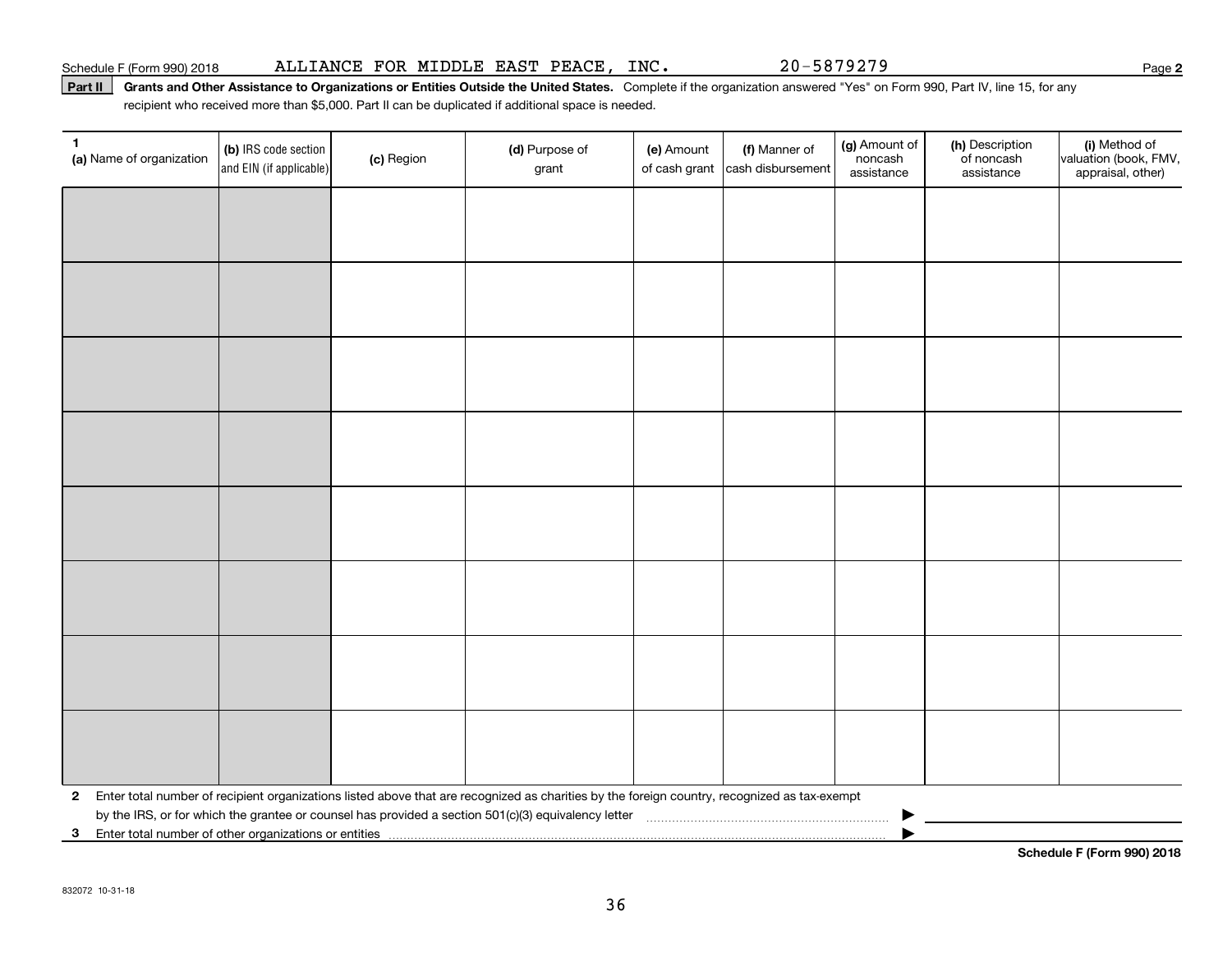### Part III Grants and Other Assistance to Individuals Outside the United States. Complete if the organization answered "Yes" on Form 990, Part IV, line 16. Part III can be duplicated if additional space is needed.

| Part in can be duplicated if additional space is needed.<br>(a) Type of grant or assistance | (b) Region | (c) Number of<br>recipients | (d) Amount of<br>cash grant | (e) Manner of<br>cash disbursement | (f) Amount of<br>noncash<br>assistance | (g) Description of<br>noncash assistance | (h) Method of<br>valuation<br>(book, FMV,<br>appraisal, other) |
|---------------------------------------------------------------------------------------------|------------|-----------------------------|-----------------------------|------------------------------------|----------------------------------------|------------------------------------------|----------------------------------------------------------------|
|                                                                                             |            |                             |                             |                                    |                                        |                                          |                                                                |
|                                                                                             |            |                             |                             |                                    |                                        |                                          |                                                                |
|                                                                                             |            |                             |                             |                                    |                                        |                                          |                                                                |
|                                                                                             |            |                             |                             |                                    |                                        |                                          |                                                                |
|                                                                                             |            |                             |                             |                                    |                                        |                                          |                                                                |
|                                                                                             |            |                             |                             |                                    |                                        |                                          |                                                                |
|                                                                                             |            |                             |                             |                                    |                                        |                                          |                                                                |
|                                                                                             |            |                             |                             |                                    |                                        |                                          |                                                                |
|                                                                                             |            |                             |                             |                                    |                                        |                                          |                                                                |
|                                                                                             |            |                             |                             |                                    |                                        |                                          |                                                                |

**Schedule F (Form 990) 2018**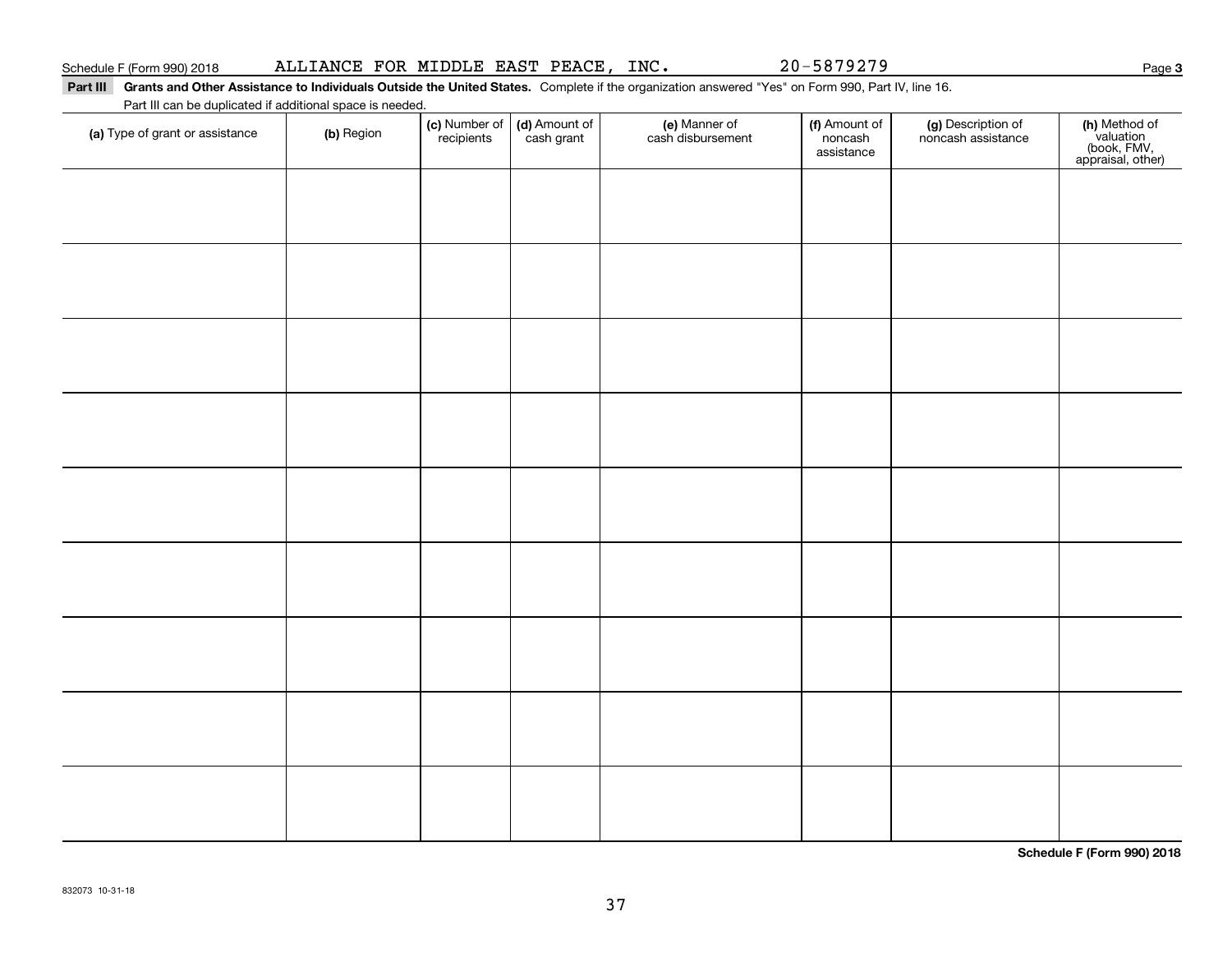|                                | Schedule F (Form 990) 2018 ALLIANCE FOR MIDDLE EAST PEACE, INC. |  |  | 20-5879279 | Page |
|--------------------------------|-----------------------------------------------------------------|--|--|------------|------|
| <b>Part IV   Foreign Forms</b> |                                                                 |  |  |            |      |

| 1            | Was the organization a U.S. transferor of property to a foreign corporation during the tax year? If "Yes." the                             |     |                   |
|--------------|--------------------------------------------------------------------------------------------------------------------------------------------|-----|-------------------|
|              | organization may be required to file Form 926, Return by a U.S. Transferor of Property to a Foreign                                        |     |                   |
|              |                                                                                                                                            | Yes | $X$ No            |
| $\mathbf{2}$ | Did the organization have an interest in a foreign trust during the tax year? If "Yes," the organization                                   |     |                   |
|              | may be required to separately file Form 3520, Annual Return To Report Transactions With Foreign                                            |     |                   |
|              | Trusts and Receipt of Certain Foreign Gifts, and/or Form 3520-A, Annual Information Return of Foreign                                      |     |                   |
|              |                                                                                                                                            | Yes | X∣No              |
| 3            | Did the organization have an ownership interest in a foreign corporation during the tax year? If "Yes."                                    |     |                   |
|              | the organization may be required to file Form 5471, Information Return of U.S. Persons With Respect To                                     |     |                   |
|              |                                                                                                                                            | Yes | ⊦X ∣No            |
| 4            | Was the organization a direct or indirect shareholder of a passive foreign investment company or a                                         |     |                   |
|              | qualified electing fund during the tax year? If "Yes," the organization may be required to file Form 8621,                                 |     |                   |
|              | Information Return by a Shareholder of a Passive Foreign Investment Company or Qualified Electing Fund<br>(see Instructions for Form 8621) | Yes | $\overline{X}$ No |
| 5            | Did the organization have an ownership interest in a foreign partnership during the tax year? If "Yes."                                    |     |                   |
|              | the organization may be required to file Form 8865, Return of U.S. Persons With Respect to Certain                                         |     |                   |
|              | Foreign Partnerships (see Instructions for Form 8865) manufactured contains and contained and contained and co                             | Yes | ∣X∣No             |
|              |                                                                                                                                            |     |                   |
| 6            | Did the organization have any operations in or related to any boycotting countries during the tax year? If                                 |     |                   |
|              | "Yes," the organization may be required to separately file Form 5713, International Boycott Report (see                                    |     |                   |
|              |                                                                                                                                            | Yes |                   |
|              |                                                                                                                                            |     |                   |

**Schedule F (Form 990) 2018**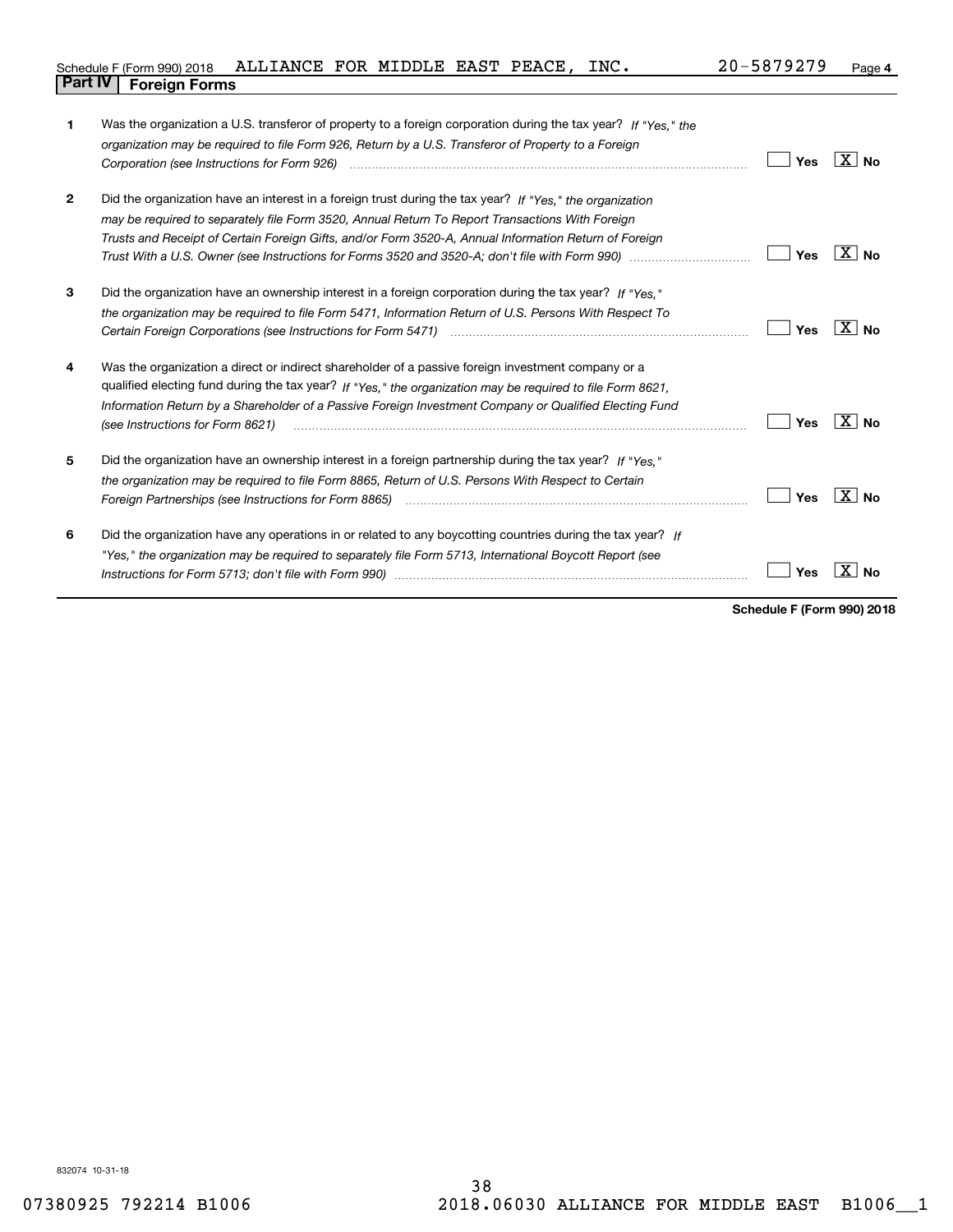|                 | Schedule F (Form 990) 2018 | ALLIANCE FOR MIDDLE EAST PEACE, INC. |  |    |  | 20-5879279                                                                                                                            | Page 5 |
|-----------------|----------------------------|--------------------------------------|--|----|--|---------------------------------------------------------------------------------------------------------------------------------------|--------|
| <b>Part V</b>   |                            | <b>Supplemental Information</b>      |  |    |  |                                                                                                                                       |        |
|                 |                            |                                      |  |    |  | Provide the information required by Part I, line 2 (monitoring of funds); Part I, line 3, column (f) (accounting method; amounts of   |        |
|                 |                            |                                      |  |    |  | investments vs. expenditures per region); Part II, line 1 (accounting method); Part III (accounting method); and Part III, column (c) |        |
|                 |                            |                                      |  |    |  | (estimated number of recipients), as applicable. Also complete this part to provide any additional information. See instructions.     |        |
|                 |                            |                                      |  |    |  |                                                                                                                                       |        |
|                 |                            |                                      |  |    |  |                                                                                                                                       |        |
|                 |                            |                                      |  |    |  |                                                                                                                                       |        |
|                 |                            |                                      |  |    |  |                                                                                                                                       |        |
|                 |                            |                                      |  |    |  |                                                                                                                                       |        |
|                 |                            |                                      |  |    |  |                                                                                                                                       |        |
|                 |                            |                                      |  |    |  |                                                                                                                                       |        |
|                 |                            |                                      |  |    |  |                                                                                                                                       |        |
|                 |                            |                                      |  |    |  |                                                                                                                                       |        |
|                 |                            |                                      |  |    |  |                                                                                                                                       |        |
|                 |                            |                                      |  |    |  |                                                                                                                                       |        |
|                 |                            |                                      |  |    |  |                                                                                                                                       |        |
|                 |                            |                                      |  |    |  |                                                                                                                                       |        |
|                 |                            |                                      |  |    |  |                                                                                                                                       |        |
|                 |                            |                                      |  |    |  |                                                                                                                                       |        |
|                 |                            |                                      |  |    |  |                                                                                                                                       |        |
|                 |                            |                                      |  |    |  |                                                                                                                                       |        |
|                 |                            |                                      |  |    |  |                                                                                                                                       |        |
|                 |                            |                                      |  |    |  |                                                                                                                                       |        |
|                 |                            |                                      |  |    |  |                                                                                                                                       |        |
|                 |                            |                                      |  |    |  |                                                                                                                                       |        |
|                 |                            |                                      |  |    |  |                                                                                                                                       |        |
|                 |                            |                                      |  |    |  |                                                                                                                                       |        |
|                 |                            |                                      |  |    |  |                                                                                                                                       |        |
|                 |                            |                                      |  |    |  |                                                                                                                                       |        |
|                 |                            |                                      |  |    |  |                                                                                                                                       |        |
|                 |                            |                                      |  |    |  |                                                                                                                                       |        |
|                 |                            |                                      |  |    |  |                                                                                                                                       |        |
|                 |                            |                                      |  |    |  |                                                                                                                                       |        |
|                 |                            |                                      |  |    |  |                                                                                                                                       |        |
|                 |                            |                                      |  |    |  |                                                                                                                                       |        |
|                 |                            |                                      |  |    |  |                                                                                                                                       |        |
|                 |                            |                                      |  |    |  |                                                                                                                                       |        |
|                 |                            |                                      |  |    |  |                                                                                                                                       |        |
|                 |                            |                                      |  |    |  |                                                                                                                                       |        |
|                 |                            |                                      |  |    |  |                                                                                                                                       |        |
|                 |                            |                                      |  |    |  |                                                                                                                                       |        |
|                 |                            |                                      |  |    |  |                                                                                                                                       |        |
|                 |                            |                                      |  |    |  |                                                                                                                                       |        |
|                 |                            |                                      |  |    |  |                                                                                                                                       |        |
|                 |                            |                                      |  |    |  |                                                                                                                                       |        |
|                 |                            |                                      |  |    |  |                                                                                                                                       |        |
|                 |                            |                                      |  |    |  |                                                                                                                                       |        |
|                 |                            |                                      |  |    |  |                                                                                                                                       |        |
|                 |                            |                                      |  |    |  |                                                                                                                                       |        |
|                 |                            |                                      |  |    |  |                                                                                                                                       |        |
|                 |                            |                                      |  |    |  |                                                                                                                                       |        |
|                 |                            |                                      |  |    |  |                                                                                                                                       |        |
| 832075 10-31-18 |                            |                                      |  |    |  | Schedule F (Form 990) 2018                                                                                                            |        |
|                 |                            |                                      |  | 39 |  |                                                                                                                                       |        |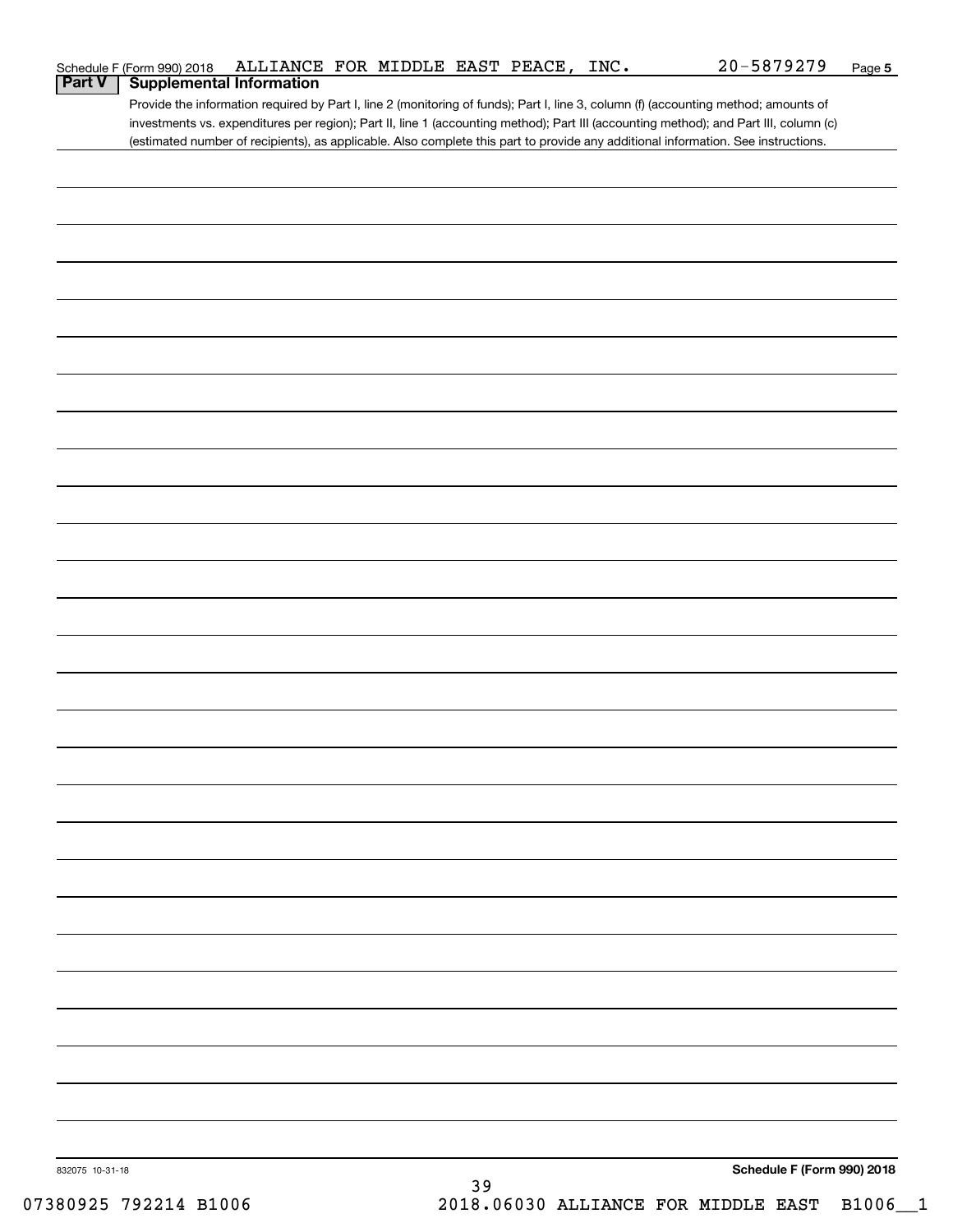|    | <b>Compensation Information</b><br><b>SCHEDULE J</b>                                                                                                                                                                                 |                                       | OMB No. 1545-0047          |      |                         |  |
|----|--------------------------------------------------------------------------------------------------------------------------------------------------------------------------------------------------------------------------------------|---------------------------------------|----------------------------|------|-------------------------|--|
|    | (Form 990)<br>For certain Officers, Directors, Trustees, Key Employees, and Highest                                                                                                                                                  |                                       |                            | 2018 |                         |  |
|    | <b>Compensated Employees</b>                                                                                                                                                                                                         |                                       |                            |      |                         |  |
|    | Complete if the organization answered "Yes" on Form 990, Part IV, line 23.<br>Attach to Form 990.<br>Department of the Treasury                                                                                                      |                                       | <b>Open to Public</b>      |      |                         |  |
|    | Go to www.irs.gov/Form990 for instructions and the latest information.<br>Internal Revenue Service                                                                                                                                   |                                       | <b>Inspection</b>          |      |                         |  |
|    | Name of the organization                                                                                                                                                                                                             | <b>Employer identification number</b> |                            |      |                         |  |
|    | ALLIANCE FOR MIDDLE EAST PEACE, INC.                                                                                                                                                                                                 |                                       | 20-5879279                 |      |                         |  |
|    | <b>Questions Regarding Compensation</b><br>Part I                                                                                                                                                                                    |                                       |                            |      |                         |  |
|    |                                                                                                                                                                                                                                      |                                       |                            | Yes  | No                      |  |
|    | <b>1a</b> Check the appropriate box(es) if the organization provided any of the following to or for a person listed on Form 990,                                                                                                     |                                       |                            |      |                         |  |
|    | Part VII, Section A, line 1a. Complete Part III to provide any relevant information regarding these items.                                                                                                                           |                                       |                            |      |                         |  |
|    | First-class or charter travel<br>Housing allowance or residence for personal use                                                                                                                                                     |                                       |                            |      |                         |  |
|    | Payments for business use of personal residence<br>Travel for companions                                                                                                                                                             |                                       |                            |      |                         |  |
|    | Tax indemnification and gross-up payments<br>Health or social club dues or initiation fees                                                                                                                                           |                                       |                            |      |                         |  |
|    | Discretionary spending account<br>Personal services (such as maid, chauffeur, chef)                                                                                                                                                  |                                       |                            |      |                         |  |
|    |                                                                                                                                                                                                                                      |                                       |                            |      |                         |  |
|    | <b>b</b> If any of the boxes on line 1a are checked, did the organization follow a written policy regarding payment or                                                                                                               |                                       |                            |      |                         |  |
|    | reimbursement or provision of all of the expenses described above? If "No," complete Part III to explain                                                                                                                             |                                       | 1b                         |      |                         |  |
| 2  | Did the organization require substantiation prior to reimbursing or allowing expenses incurred by all directors,                                                                                                                     |                                       |                            |      |                         |  |
|    | trustees, and officers, including the CEO/Executive Director, regarding the items checked on line 1a?                                                                                                                                |                                       | $\mathbf{2}$               |      |                         |  |
|    |                                                                                                                                                                                                                                      |                                       |                            |      |                         |  |
| З  | Indicate which, if any, of the following the filing organization used to establish the compensation of the organization's                                                                                                            |                                       |                            |      |                         |  |
|    | CEO/Executive Director. Check all that apply. Do not check any boxes for methods used by a related organization to                                                                                                                   |                                       |                            |      |                         |  |
|    | establish compensation of the CEO/Executive Director, but explain in Part III.                                                                                                                                                       |                                       |                            |      |                         |  |
|    | Compensation committee<br>Written employment contract                                                                                                                                                                                |                                       |                            |      |                         |  |
|    | Compensation survey or study<br>Independent compensation consultant                                                                                                                                                                  |                                       |                            |      |                         |  |
|    | $\boxed{\text{X}}$ Approval by the board or compensation committee<br>Form 990 of other organizations                                                                                                                                |                                       |                            |      |                         |  |
|    |                                                                                                                                                                                                                                      |                                       |                            |      |                         |  |
|    | During the year, did any person listed on Form 990, Part VII, Section A, line 1a, with respect to the filing                                                                                                                         |                                       |                            |      |                         |  |
|    | organization or a related organization:                                                                                                                                                                                              |                                       |                            |      | х                       |  |
| а  | Receive a severance payment or change-of-control payment?                                                                                                                                                                            |                                       | 4a<br>4b                   |      | $\overline{\texttt{x}}$ |  |
| с  | Participate in, or receive payment from, an equity-based compensation arrangement?                                                                                                                                                   |                                       | 4c                         |      | $\overline{\text{x}}$   |  |
|    | If "Yes" to any of lines 4a-c, list the persons and provide the applicable amounts for each item in Part III.                                                                                                                        |                                       |                            |      |                         |  |
|    |                                                                                                                                                                                                                                      |                                       |                            |      |                         |  |
|    | Only section 501(c)(3), 501(c)(4), and 501(c)(29) organizations must complete lines 5-9.                                                                                                                                             |                                       |                            |      |                         |  |
|    | For persons listed on Form 990, Part VII, Section A, line 1a, did the organization pay or accrue any compensation                                                                                                                    |                                       |                            |      |                         |  |
|    | contingent on the revenues of:                                                                                                                                                                                                       |                                       |                            |      |                         |  |
|    | a The organization? <b>Entitled Strategies and Strategies and Strategies and Strategies and Strategies and Strategies and Strategies and Strategies and Strategies and Strategies and Strategies and Strategies and Strategies a</b> |                                       | 5а                         |      | x                       |  |
|    |                                                                                                                                                                                                                                      |                                       | <b>5b</b>                  |      | $\overline{\text{x}}$   |  |
|    | If "Yes" on line 5a or 5b, describe in Part III.                                                                                                                                                                                     |                                       |                            |      |                         |  |
| 6. | For persons listed on Form 990, Part VII, Section A, line 1a, did the organization pay or accrue any compensation                                                                                                                    |                                       |                            |      |                         |  |
|    | contingent on the net earnings of:                                                                                                                                                                                                   |                                       |                            |      |                         |  |
|    | a The organization? <b>Entitled Strategies and Strategies and Strategies and Strategies and Strategies and Strategies and Strategies and Strategies and Strategies and Strategies and Strategies and Strategies and Strategies a</b> |                                       | 6a                         |      | x                       |  |
|    |                                                                                                                                                                                                                                      |                                       | 6b                         |      | $\overline{\text{x}}$   |  |
|    | If "Yes" on line 6a or 6b, describe in Part III.                                                                                                                                                                                     |                                       |                            |      |                         |  |
|    | 7 For persons listed on Form 990, Part VII, Section A, line 1a, did the organization provide any nonfixed payments                                                                                                                   |                                       |                            |      |                         |  |
|    |                                                                                                                                                                                                                                      |                                       | 7                          |      | х                       |  |
| 8  | Were any amounts reported on Form 990, Part VII, paid or accrued pursuant to a contract that was subject to the                                                                                                                      |                                       |                            |      |                         |  |
|    | initial contract exception described in Regulations section 53.4958-4(a)(3)? If "Yes," describe in Part III                                                                                                                          |                                       | 8                          |      | x                       |  |
| 9  | If "Yes" on line 8, did the organization also follow the rebuttable presumption procedure described in                                                                                                                               |                                       |                            |      |                         |  |
|    | Regulations section 53.4958-6(c)?                                                                                                                                                                                                    |                                       | 9                          |      |                         |  |
|    | LHA For Paperwork Reduction Act Notice, see the Instructions for Form 990.                                                                                                                                                           |                                       | Schedule J (Form 990) 2018 |      |                         |  |

832111 10-26-18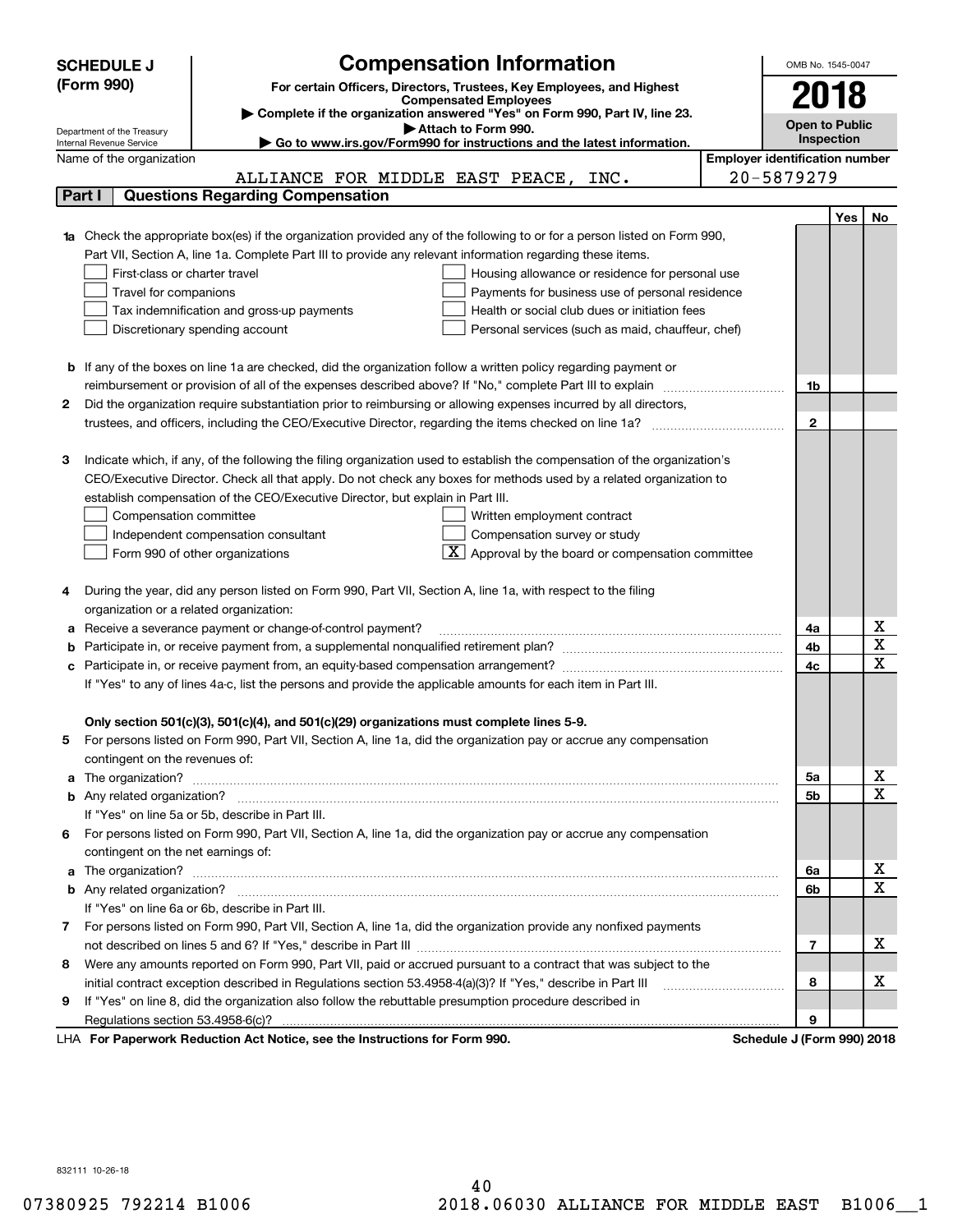### ALLIANCE FOR MIDDLE EAST PEACE, INC.

20-5879279

**2**

# **Part II Officers, Directors, Trustees, Key Employees, and Highest Compensated Employees.**  Schedule J (Form 990) 2018 Page Use duplicate copies if additional space is needed.

For each individual whose compensation must be reported on Schedule J, report compensation from the organization on row (i) and from related organizations, described in the instructions, on row (ii). Do not list any individuals that aren't listed on Form 990, Part VII.

**Note:**  The sum of columns (B)(i)-(iii) for each listed individual must equal the total amount of Form 990, Part VII, Section A, line 1a, applicable column (D) and (E) amounts for that individual.

| (A) Name and Title   |             |                          | (B) Breakdown of W-2 and/or 1099-MISC compensation |                                           | (C) Retirement and             | (D) Nontaxable   | (E) Total of columns | (F) Compensation                                           |
|----------------------|-------------|--------------------------|----------------------------------------------------|-------------------------------------------|--------------------------------|------------------|----------------------|------------------------------------------------------------|
|                      |             | (i) Base<br>compensation | (ii) Bonus &<br>incentive<br>compensation          | (iii) Other<br>reportable<br>compensation | other deferred<br>compensation | benefits         | $(B)(i)-(D)$         | in column (B)<br>reported as deferred<br>on prior Form 990 |
| JOEL BRAUNOLD<br>(1) | (i)         | 86,667.                  | $\overline{0}$ .                                   | $\overline{0}$ .                          | $\overline{0}$ .               | $\overline{0}$ . | 86,667.              | 0.                                                         |
| FORMER US DIRECTOR   | (ii)        | $\overline{0}$ .         | $\overline{0}$ .                                   | $\overline{0}$ .                          | $\overline{0}$ .               | $\overline{0}$ . | $\overline{0}$ .     | $\overline{0}$ .                                           |
|                      | (i)         |                          |                                                    |                                           |                                |                  |                      |                                                            |
|                      | (ii)        |                          |                                                    |                                           |                                |                  |                      |                                                            |
|                      | (i)         |                          |                                                    |                                           |                                |                  |                      |                                                            |
|                      | (ii)        |                          |                                                    |                                           |                                |                  |                      |                                                            |
|                      | (i)         |                          |                                                    |                                           |                                |                  |                      |                                                            |
|                      | (ii)        |                          |                                                    |                                           |                                |                  |                      |                                                            |
|                      | $(\sf{i})$  |                          |                                                    |                                           |                                |                  |                      |                                                            |
|                      | (ii)        |                          |                                                    |                                           |                                |                  |                      |                                                            |
|                      | (i)         |                          |                                                    |                                           |                                |                  |                      |                                                            |
|                      | (ii)        |                          |                                                    |                                           |                                |                  |                      |                                                            |
|                      | (i)         |                          |                                                    |                                           |                                |                  |                      |                                                            |
|                      | (ii)        |                          |                                                    |                                           |                                |                  |                      |                                                            |
|                      | (i)         |                          |                                                    |                                           |                                |                  |                      |                                                            |
|                      | (ii)        |                          |                                                    |                                           |                                |                  |                      |                                                            |
|                      | (i)         |                          |                                                    |                                           |                                |                  |                      |                                                            |
|                      | (ii)        |                          |                                                    |                                           |                                |                  |                      |                                                            |
|                      | (i)<br>(ii) |                          |                                                    |                                           |                                |                  |                      |                                                            |
|                      | $(\sf{i})$  |                          |                                                    |                                           |                                |                  |                      |                                                            |
|                      | (ii)        |                          |                                                    |                                           |                                |                  |                      |                                                            |
|                      | $(\sf{i})$  |                          |                                                    |                                           |                                |                  |                      |                                                            |
|                      | (ii)        |                          |                                                    |                                           |                                |                  |                      |                                                            |
|                      | $(\sf{i})$  |                          |                                                    |                                           |                                |                  |                      |                                                            |
|                      | (ii)        |                          |                                                    |                                           |                                |                  |                      |                                                            |
|                      | $(\sf{i})$  |                          |                                                    |                                           |                                |                  |                      |                                                            |
|                      | (ii)        |                          |                                                    |                                           |                                |                  |                      |                                                            |
|                      | (i)         |                          |                                                    |                                           |                                |                  |                      |                                                            |
|                      | (ii)        |                          |                                                    |                                           |                                |                  |                      |                                                            |
|                      | $(\sf{i})$  |                          |                                                    |                                           |                                |                  |                      |                                                            |
|                      | (ii)        |                          |                                                    |                                           |                                |                  |                      |                                                            |

**Schedule J (Form 990) 2018**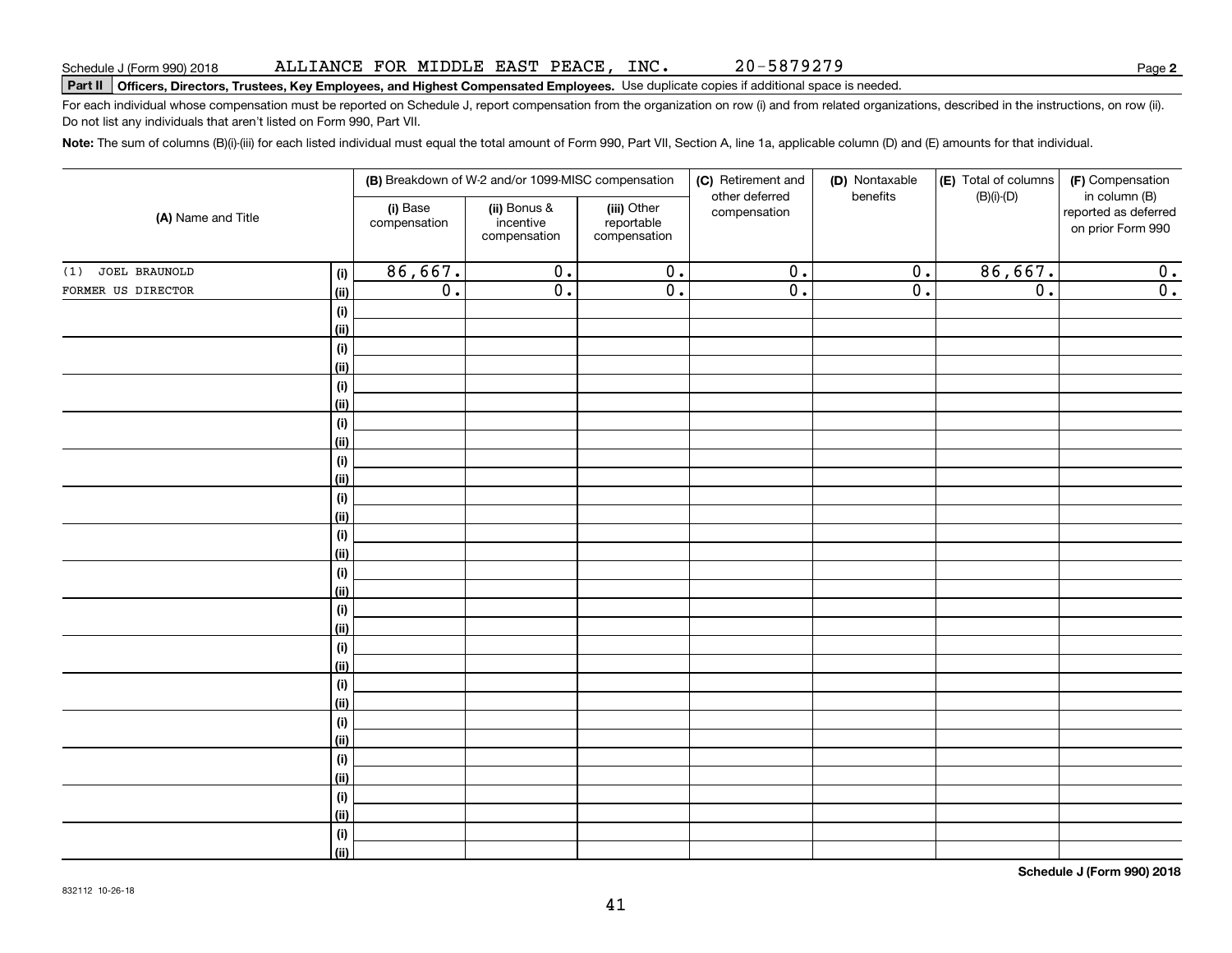### **Part III Supplemental Information**

Schedule J (Form 990) 2018 ALLIANCE FOR MIDDLE EAST PEACE, INC.<br>Part III Supplemental Information<br>Provide the information, explanation, or descriptions required for Part I, lines 1a, 1b, 3, 4a, 4b, 4c, 5a, 5b, 6a, 6b, 7, a

### PART I, LINE 3:

THE SALARY OF THE US DIRECTOR IS DETERMINED BY THE BOARD OF DIRECTORS.

**Schedule J (Form 990) 2018**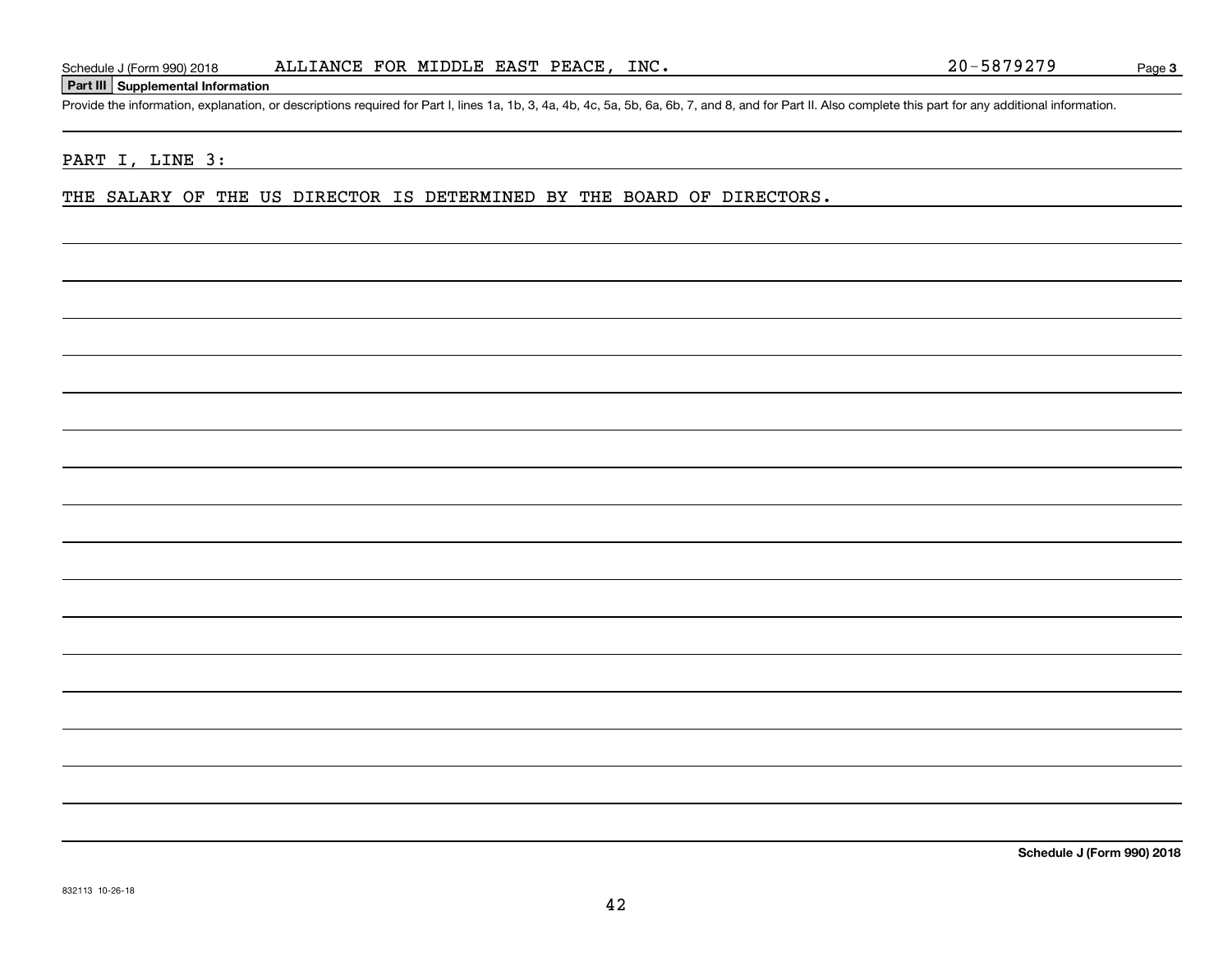**(Form 990 or 990-EZ)**

Department of the Treasury Internal Revenue Service Name of the organization

**Complete to provide information for responses to specific questions on SCHEDULE O Supplemental Information to Form 990 or 990-EZ**

**Form 990 or 990-EZ or to provide any additional information. | Attach to Form 990 or 990-EZ. | Go to www.irs.gov/Form990 for the latest information.**



ALLIANCE FOR MIDDLE EAST PEACE, INC. 20-5879279

FORM 990, PART I, LINE 1, DESCRIPTION OF ORGANIZATION MISSION:

AND RECONCILIATION.

FORM 990, PART III, LINE 4D, OTHER PROGRAM SERVICES:

ALUMNI ENGAGEMENT

EXPENSES \$ 55,118. INCLUDING GRANTS OF \$ 0. REVENUE \$ 0.

FORM 990, PART VI, SECTION B, LINE 11B:

THE BOARD OF DIRECTORS REVIEWS THE FORM 990 BEFORE IT IS FILED

FORM 990, PART VI, SECTION B, LINE 12C:

THE BOARD OF DIRECTORS ANNUALLY REVIEWS ITS ASSOCIATIONS WITH VENDORS AND

CONTRIBUTORS TO ENSURE THERE ARE NO CONFLICTS OF INTEREST.

FORM 990, PART VI, SECTION B, LINE 15A:

INDEPENDENT BOARD MEMBERS APPROVE THE SALARY OF THE EXECUTIVE DIRECTOR

FORM 990, PART VI, SECTION C, LINE 19:

THE ORGANIZATION MAKES ITS GOVERNING DOCUMENTS, CONFLICT OF INTEREST

POLICY, AND FINANCIAL STATEMENTS AVAILABLE TO THE PUBLIC UPON REQUEST.

43

832211 10-10-18 LHA For Paperwork Reduction Act Notice, see the Instructions for Form 990 or 990-EZ. Schedule O (Form 990 or 990-EZ) (2018)

07380925 792214 B1006 2018.06030 ALLIANCE FOR MIDDLE EAST B1006 1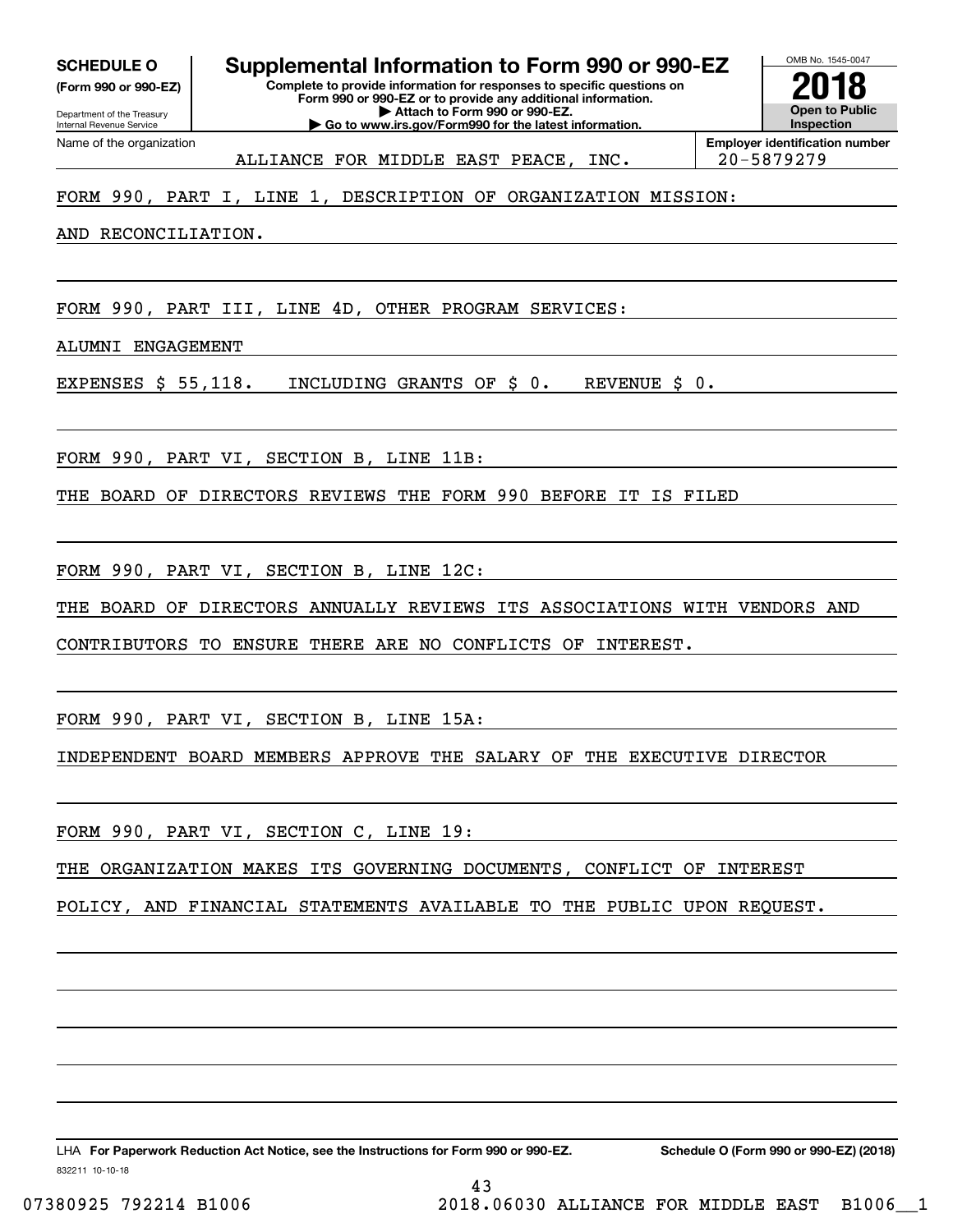# **TAX RETURN FILING INSTRUCTIONS**

ILLINOIS FORM AG990-IL

### **FOR THE YEAR ENDING**

AUGUST 31, 2019

### **PREPARED FOR:**

ALLIANCE FOR MIDDLE EAST PEACE, INC. 1725 I ST. NW NO. 300 WASHINGTON, DC 20006

### **PREPARED BY:**

TURNER, LEINS & GOLD, LLC 108 CENTER ST N, 2ND FLOOR VIENNA, VA 22180

### **AMOUNT OF TAX:**

BALANCE DUE OF \$15

### **MAKE CHECK PAYABLE TO:**

ILLINOIS CHARITY BUREAU FUND

### **MAIL TAX RETURN TO:**

OFFICE OF THE ATTORNEY GENERAL CHARITABLE TRUST BUREAU 100 WEST RANDOLPH ST., 11TH FLOOR CHICAGO, IL 60601-3175

### **RETURN MUST BE MAILED ON OR BEFORE:**

PLEASE MAIL AS SOON AS POSSIBLE.

### **SPECIAL INSTRUCTIONS:**

THE REPORT SHOULD BE SIGNED AND DATED BY AN AUTHORIZED INDIVIDUAL(S).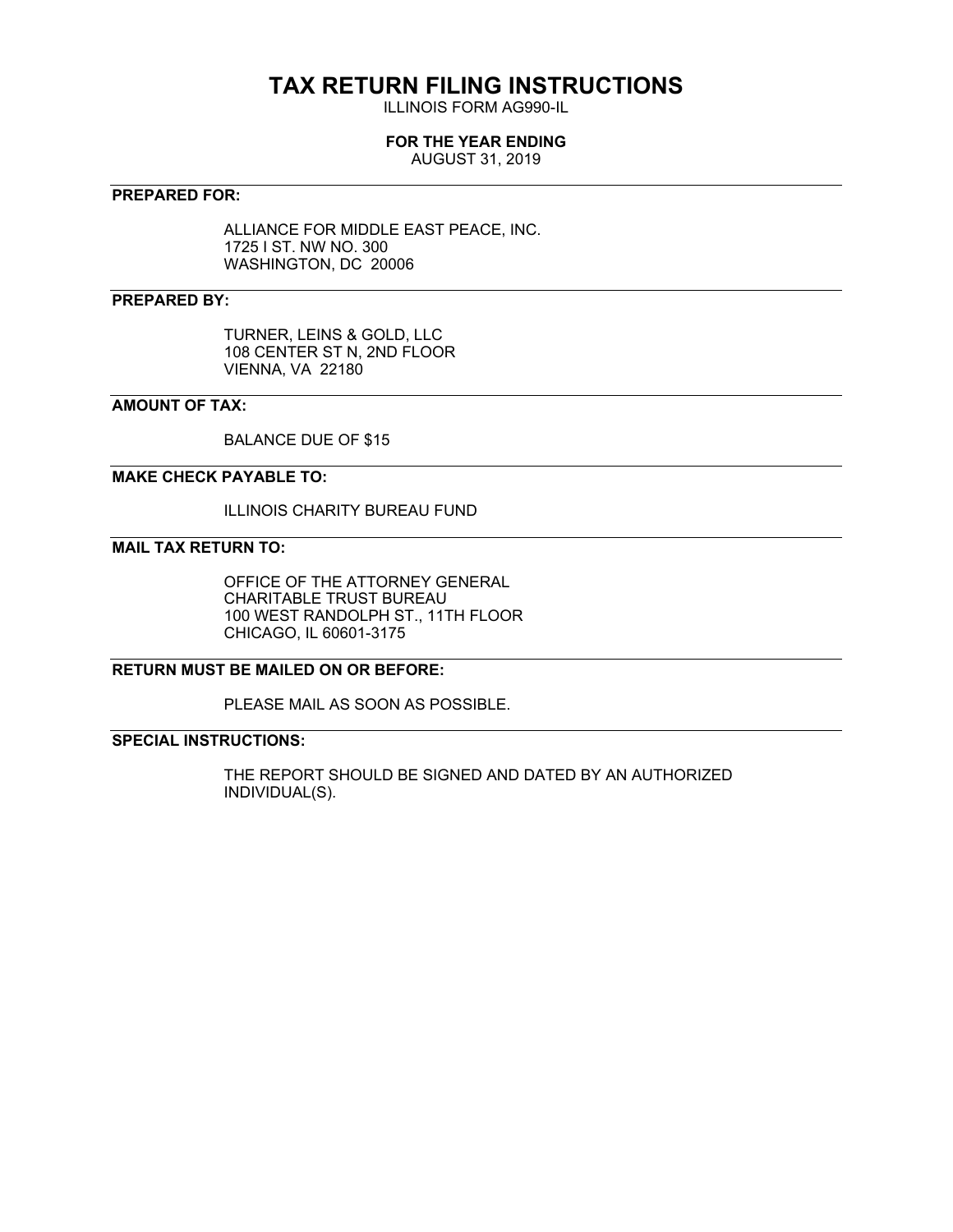|                 | For Office Use Only                                   | <b>ILLINOIS CHARITABLE ORGANIZATION ANNUAL REPORT</b>                                           |                                  |                         |                    | Form AG990-IL<br>Revised 3/05       |
|-----------------|-------------------------------------------------------|-------------------------------------------------------------------------------------------------|----------------------------------|-------------------------|--------------------|-------------------------------------|
| PMT#            |                                                       | <b>Attorney General LISA MADIGAN State of Illinois</b>                                          |                                  |                         |                    |                                     |
|                 |                                                       | Charitable Trust Bureau, 100 West Randolph<br>11th Floor, Chicago, Illinois 60601               |                                  | CO#                     |                    |                                     |
|                 |                                                       |                                                                                                 |                                  |                         |                    | Check all items attached:           |
| AMT             |                                                       | <b>Report for the Fiscal Period:</b>                                                            |                                  | $\boxed{\text{X}}$      | Copy of IRS Return |                                     |
|                 |                                                       | Beginning 09/01/2018                                                                            | <b>Make Checks</b><br>Payable to | $\boxed{\text{X}}$      |                    | <b>Audited Financial Statements</b> |
|                 |                                                       |                                                                                                 | the Illinois                     | $\overline{\mathbf{X}}$ | Copy of Form IFC   |                                     |
| INIT            |                                                       | & Ending<br>08/31/2019                                                                          | Charity                          |                         |                    | \$15.00 Annual Report Filing Fee    |
|                 | Federal ID # 20-5879279                               | M <sub>0</sub><br><b>DAY</b><br><b>YR</b>                                                       | <b>Bureau Fund</b>               |                         |                    | \$100.00 Late Report Filing Fee     |
|                 | Are contributions to the organization tax deductible? | $\overline{X}$ Yes<br>No                                                                        | Date Organization was created:   |                         | M <sub>0</sub>     | <b>DAY</b><br>YR                    |
|                 | LEGAL                                                 |                                                                                                 | Year-end                         |                         |                    |                                     |
|                 |                                                       | NAME ALLIANCE FOR MIDDLE EAST PEACE, INC.                                                       | amounts                          |                         |                    |                                     |
|                 | <b>MAIL</b>                                           |                                                                                                 | A) ASSETS                        |                         | $A)$ \$            | 164,554.                            |
|                 | ADDRESS 1725 I ST. NW, NO. 300                        |                                                                                                 | <b>B) LIABILITIES</b>            |                         | $B)$ \$            | 10,910.                             |
|                 | CITY, STATE WASHINGTON, DC                            |                                                                                                 | C) NET ASSETS                    |                         | $C)$ \$            | 153,644.                            |
|                 | ZIP CODE 20006                                        |                                                                                                 |                                  |                         |                    |                                     |
| Ъ.              |                                                       | SUMMARY OF ALL REVENUE ITEMS DURING THE YEAR:                                                   | PERCENTAGE                       |                         |                    | <b>AMOUNT</b>                       |
|                 |                                                       | D) PUBLIC SUPPORT, CONTRIBUTIONS & PROGRAM SERVICE REV. (GROSS AMTS.)                           | 91.706%                          |                         | $D)$ \$            | 564, 237.                           |
|                 | <b>GOVERNMENT GRANTS &amp; MEMBERSHIP DUES</b><br>E)  |                                                                                                 | 8.280%                           |                         | $E)$ \$            | 50,947.                             |
|                 | OTHER REVENUES<br>F)                                  |                                                                                                 | 0.014%                           |                         | $F)$ \$            | 84.                                 |
|                 |                                                       |                                                                                                 |                                  |                         |                    |                                     |
|                 |                                                       | G) TOTAL REVENUE, INCOME AND CONTRIBUTIONS RECEIVED (ADD D, E, & F)                             |                                  | 100 %                   | $G)$ \$            | 615, 268.                           |
| II. .           |                                                       | SUMMARY OF ALL EXPENDITURES DURING THE YEAR:                                                    |                                  |                         |                    |                                     |
|                 | H) OPERATING CHARITABLE PROGRAM EXPENSE               |                                                                                                 | 58.178%                          |                         | $H)$ \$            | 377,099.                            |
|                 |                                                       |                                                                                                 |                                  |                         |                    |                                     |
|                 | EDUCATION PROGRAM SERVICE EXPENSE<br>$\mathsf{D}$     |                                                                                                 |                                  | $\%$                    | $1)$ \$            |                                     |
|                 |                                                       |                                                                                                 |                                  |                         |                    |                                     |
|                 | J)                                                    | TOTAL CHARITABLE PROGRAM SERVICE EXPENSE (ADD H & I)                                            | 58.178%                          |                         | $J)$ \$            | 377,099.                            |
|                 |                                                       | J1) JOINT COSTS ALLOCATED TO PROGRAM SERVICES (INCLUDED IN J):                                  |                                  |                         |                    |                                     |
|                 |                                                       | \$                                                                                              |                                  |                         |                    |                                     |
|                 | GRANTS TO OTHER CHARITABLE ORGANIZATIONS<br>K)        |                                                                                                 |                                  | $\%$                    | $K)$ \$            |                                     |
|                 |                                                       |                                                                                                 |                                  |                         |                    |                                     |
|                 | L)                                                    | TOTAL CHARITABLE PROGRAM SERVICE EXPENDITURE (ADD J & K)                                        | 58.178%                          |                         | $L)$ \$            | 377,099.                            |
|                 |                                                       |                                                                                                 |                                  |                         |                    |                                     |
|                 | M) MANAGEMENT AND GENERAL EXPENSE                     |                                                                                                 | 21.733%                          |                         | $M)$ \$            | 140,868.                            |
|                 |                                                       |                                                                                                 |                                  |                         |                    |                                     |
|                 | N) FUNDRAISING EXPENSE                                |                                                                                                 | 20.089%                          |                         | $N)$ \$            | 130,215.                            |
|                 |                                                       |                                                                                                 |                                  |                         |                    |                                     |
|                 | 0) TOTAL EXPENDITURES THIS PERIOD (ADD L, M, & N)     |                                                                                                 |                                  | 100 %                   | $0)$ \$            | 648,182.                            |
|                 |                                                       | III. SUMMARY OF ALL PAID FUNDRAISER AND CONSULTANT ACTIVITIES:                                  |                                  |                         |                    |                                     |
|                 |                                                       | (Attach Attorney General Report of Individual Fundraising Campaign-Form IFC. One for each PFR.) |                                  |                         |                    |                                     |
|                 | PROFESSIONAL FUNDRAISERS:                             |                                                                                                 |                                  |                         |                    |                                     |
|                 |                                                       | P) TOTAL AMOUNT RAISED BY PAID PROFESSIONAL FUNDRAISERS                                         |                                  | 100 %                   | $P)$ \$            | $0$ .                               |
|                 | TOTAL FUNDRAISERS FEES AND EXPENSES                   |                                                                                                 |                                  |                         | $Q$ ) \$           |                                     |
|                 | Q)                                                    |                                                                                                 |                                  | $\%$                    |                    |                                     |
|                 | NET RECEIVED BY THE CHARITY (P MINUS Q=R)<br>R)       |                                                                                                 |                                  | $\%$                    | $R)$ \$            |                                     |
|                 | PROFESSIONAL FUNDRAISING CONSULTANTS;                 |                                                                                                 |                                  |                         |                    |                                     |
|                 |                                                       | S) TOTAL AMOUNT PAID TO PROFESSIONAL FUNDRAISING CONSULTANTS                                    |                                  |                         | $S)$ \$            | 0.                                  |
|                 |                                                       | IV. COMPENSATION TO THE (3) HIGHEST PAID PERSONS DURING THE YEAR:                               |                                  |                         |                    |                                     |
|                 |                                                       | T) NAME, TITLE;JOEL BRAUNOLD, FORMER EXECUTIVE DIRECTOR                                         |                                  |                         | $T)$ \$            | 86,667.                             |
|                 |                                                       | U) NAME, TITLE: FATIMA FETTAR, ASSOCIATE DIRECTOR OF COMMUNICATIO                               |                                  |                         | $U)$ \$            | 60,000.                             |
|                 |                                                       | V) NAME TITLE KEVIN RACHLIN, EXECUTIVE DIRECTOR                                                 |                                  |                         | $V)$ \$            | 57,500.                             |
| V.              |                                                       | <b>CHARITABLE PROGRAM DESCRIPTION:</b> CHARITABLE PROGRAM (3 HIGHEST BY \$ EXPENDED)            |                                  |                         |                    | List on back side of instructions   |
|                 |                                                       |                                                                                                 |                                  |                         |                    | CODE                                |
| 898091 04-01-18 |                                                       | W) DESCRIPTION: POLICY ANALYSIS, EDUCATION, AND ADVOCACY                                        |                                  |                         | $W)$ #             | 100                                 |
|                 | X)                                                    | DESCRIPTION: PUBLIC EDUCATION AND VISABILITY                                                    |                                  |                         | $X)$ #             | 101                                 |
|                 | Y)                                                    | DESCRIPTION: MEETING MEMBER NEEDS                                                               |                                  |                         | $Y)$ #             | 300                                 |